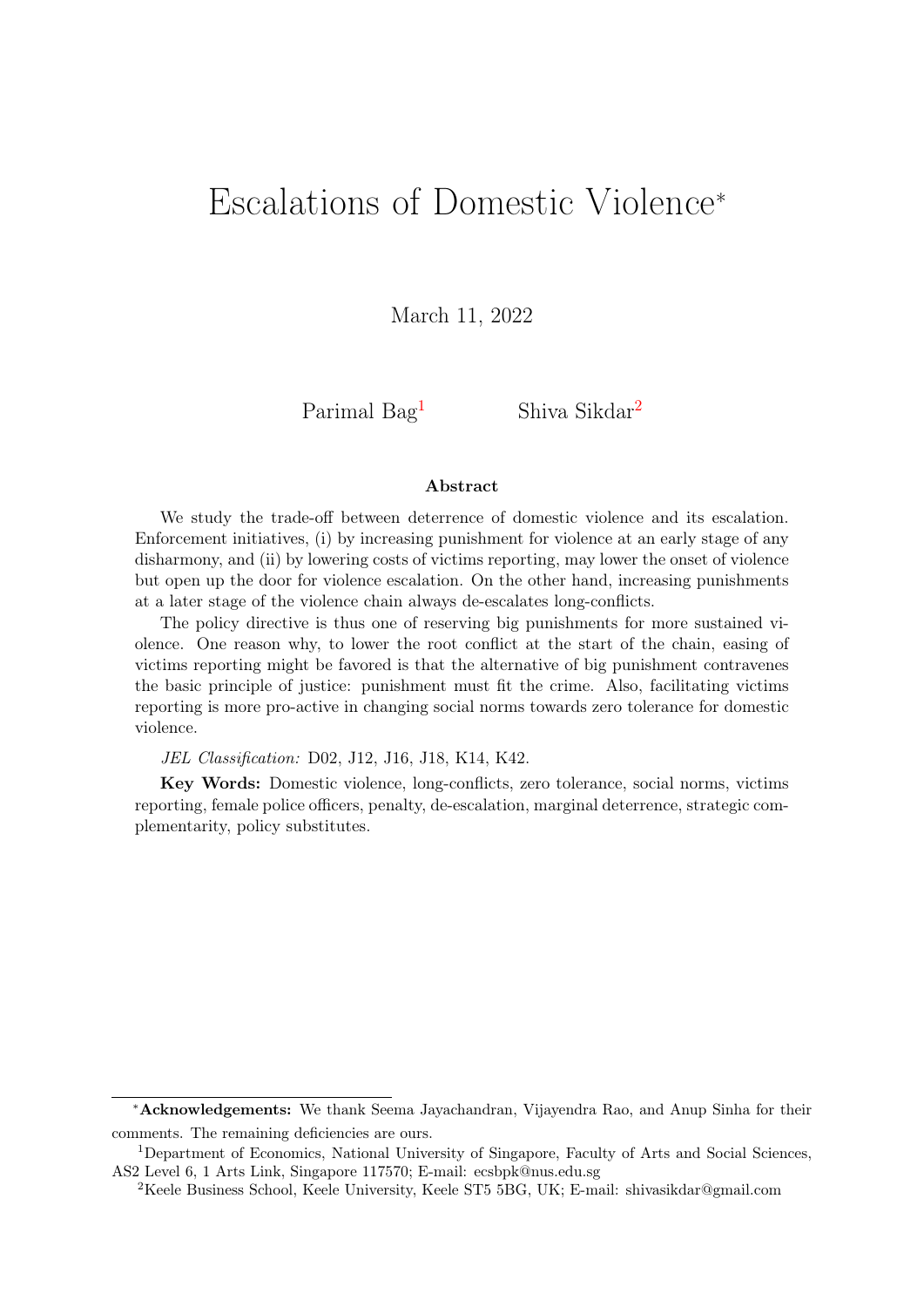## 1 Introduction

An essential feature of domestic violence (DV) is its sustained nature. Both theoretical and empirical literatures tend to neglect this aspect, treating violence as a one-shot, static decision. In this tradition, Rao (1997), and Bloch and Rao (2002) analyze violence as a bargaining instrument for husbands and their families to extract dowry money from the wives' parents. Earlier, Tauchen et al. (1991) studied domestic violence as a source of male gratification and instrument for controlling wife's behavior.<sup>[1](#page-0-0)</sup> Departing from these static formulations, we consider DV as an extensive-form game between husband and wife (or cohabiting partners).

The violence may start out of a direct economic motive such as dowry money. Or, patriarchal norms (WHO, 2009) with a culture of male dominance, men restricting women's freedom within the households and marriages, give rise to power imbalance, which is a breeding ground for DV. Such violence confers the male perpetrator a satisfaction to which one can similarly impute a monetary value. After the initial dispute and vio-lence due to a variety of reasons,<sup>[2](#page-0-0)</sup> the perpetrator (husband) and the victim (wife) can progress, in a society with its strict laws and enforcement, to further conflicts – due to the victim attempting to report the violence and the former escalating violence to prevent reporting. While there can be, and often are, further economic motives to escalations, we will abstract and focus on the interaction between reporting (for pecuniary and other gains, damage limitations, etc.) and escalations (to avoid punishments). We pursue this narrative of violence – a violence chain in its entirety. In particular, we will be interested in what can law enforcement do to break the chain at its root or at the interim before escalations become extreme.

With the extensive-form modelling, we ask can the penalties at various stages of the violence chain be raised to deter violence as in Becker (1968)? Should the State facilitate easier reporting by the victims, say by appointing more female officers at the front end of taking complaints about violence or even in subsequent investigation (Miller and Segal, 2019)? Predictions of how these prescriptions work under the threat of violence escalation are by no means obvious.

The aforementioned measures are typically viewed as *policy substitutes* (Becker, 1968). But the first measure (of raising penalties) may lessen the incremental penalty for more violence and thus encourage the perpetrator to escalate violence in response. The second measure forces conflicts out in the open as victims find it easier to report incidents which,

<sup>&</sup>lt;sup>1</sup>Karlekar (1998) confirms a similar view in the Indian context. For an extensive account of genderbased violence, gender inequality in decision making in the household and related issues in developing economies, and the role of cultural norms, see Jayachandran (2015).

<sup>2</sup>Domestic disharmony can be solely between the two parties or triggered by other members and events not modelled explicitly, for example, in-laws and siblings, infidelity, etc.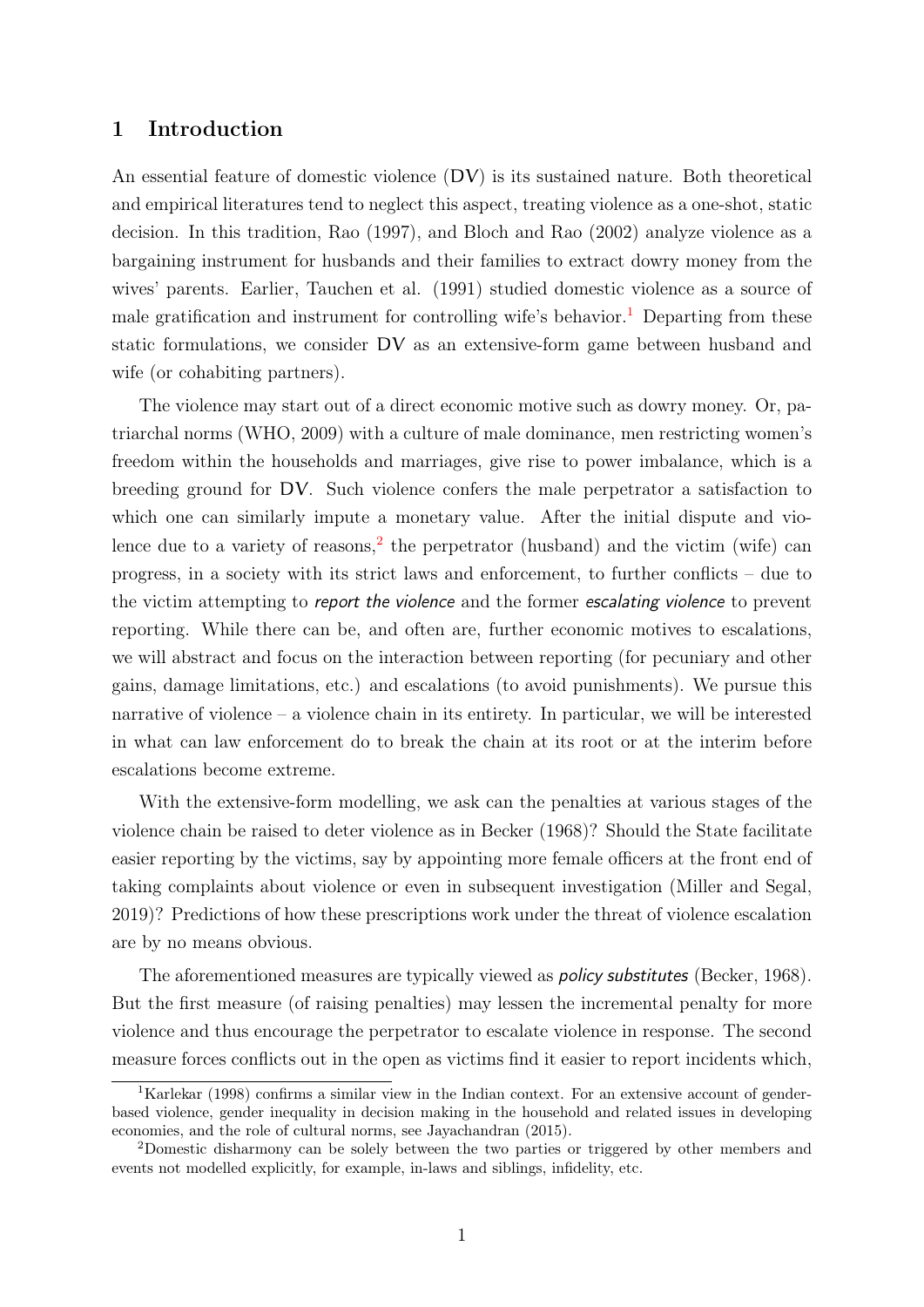in turn, makes the perpetrators more desperate to escalate violence. In short, attempts to correct one wrong may open the door for greater conflicts. The two measures that might be helpful in deterring the primary violence could end up contributing to its escalation.

This paper is about the tradeoff between deterrence and escalation in a continuing relationship between a male (perpetrator/husband) and a female (victim/wife). To model varying degrees of violence and differing penalties, we consider a three-level violence chain – a primary violence  $(h_1)$  followed by further two stages of escalation (accumulated harms  $h_2$  and  $h_3$  $h_3$ ).<sup>3</sup> Each escalation is triggered as the victim threatens to report the atrocities committed so far. Otherwise escalation has no direct value to the perpetrator.

Setting penalties in our model requires more careful consideration than in one-shot models – the possibility of escalation will affect the incentives for victims reporting that, in turn, will influence the incentives for the primary violence. While escalation can lead to severe physical harm, the primary violence can be over a sustained period of time damaging the victim psychologically if not in less obvious physical torture.

The empirical literature on DV does not consider the problem of escalation and the associated hurdles of reporting simply because it requires panel or recall data tracking partner actions over time which is difficult to collect. Our analysis is the first theoretical study on the *dynamics* of DV that, we hope, would shed some light on the policy side.<sup>[4](#page-0-0)</sup>

"Severe bodily injury on the victim could also result in the addition of consecutive prison sentences."

Penalties for misdemeanor domestic violence state,

"If charged with domestic battery, you will be required to pay a fine of \$2000 and/or serve a prison sentence in county jail for up to 1 year.

"An attorney could get charges for Spousal battery reduced to lower or no prison time and fines. If the court agrees to no jail time, it might grant a probationary sentence, which might also include counselling."

Source: <https://www.californiacriminaldefender.com/felony-domestic-violence.html>. Punishments for domestic violence in most countries differ according to its severity; for legal provisions in the United States, United Kingdom and India see the discussion in the Appendix.

<sup>4</sup>There remains a parallel and important question of repeat violence motivated by dowry at the time of marriage and post-marriage continual monetary extortion by the groom from the bride's family that we do not analyze. Calvi and Keskar (2021) carry out an empirical analysis of the impact of an anti-dowry law in India, Dowry Prohibition Act between 1985 and 1986, and its effect on DV in an incomplete information bargaining game where husbands learn the respective match qualities only after their arranged marriages. The bargaining model is 'static' in nature in the sense that the violence

<sup>&</sup>lt;sup>3</sup>In California, a charge of DV is either for "Corporal injury to a spouse, which is tried as a felony," or "Spousal battery, which is tried as a misdemeanor". Penalties for felony domestic violence governed by California domestic abuse Penal code 273.5 state,

<sup>&</sup>quot;If you are charged with a felony, you will serve up to 4 years in state prison. The sentence could be longer depending on the seriousness of injuries you inflicted. Additionally, you will have to undergo a mandatory domestic violence class.

<sup>&</sup>quot;If you have committed other acts of domestic violence, sexual assault, assault with a weapon or attempted assault within the last 7 years, you may receive a longer sentence of up to 5 years and pay fines up to \$10, 000. Other factors in your criminal history may affect sentencing as well.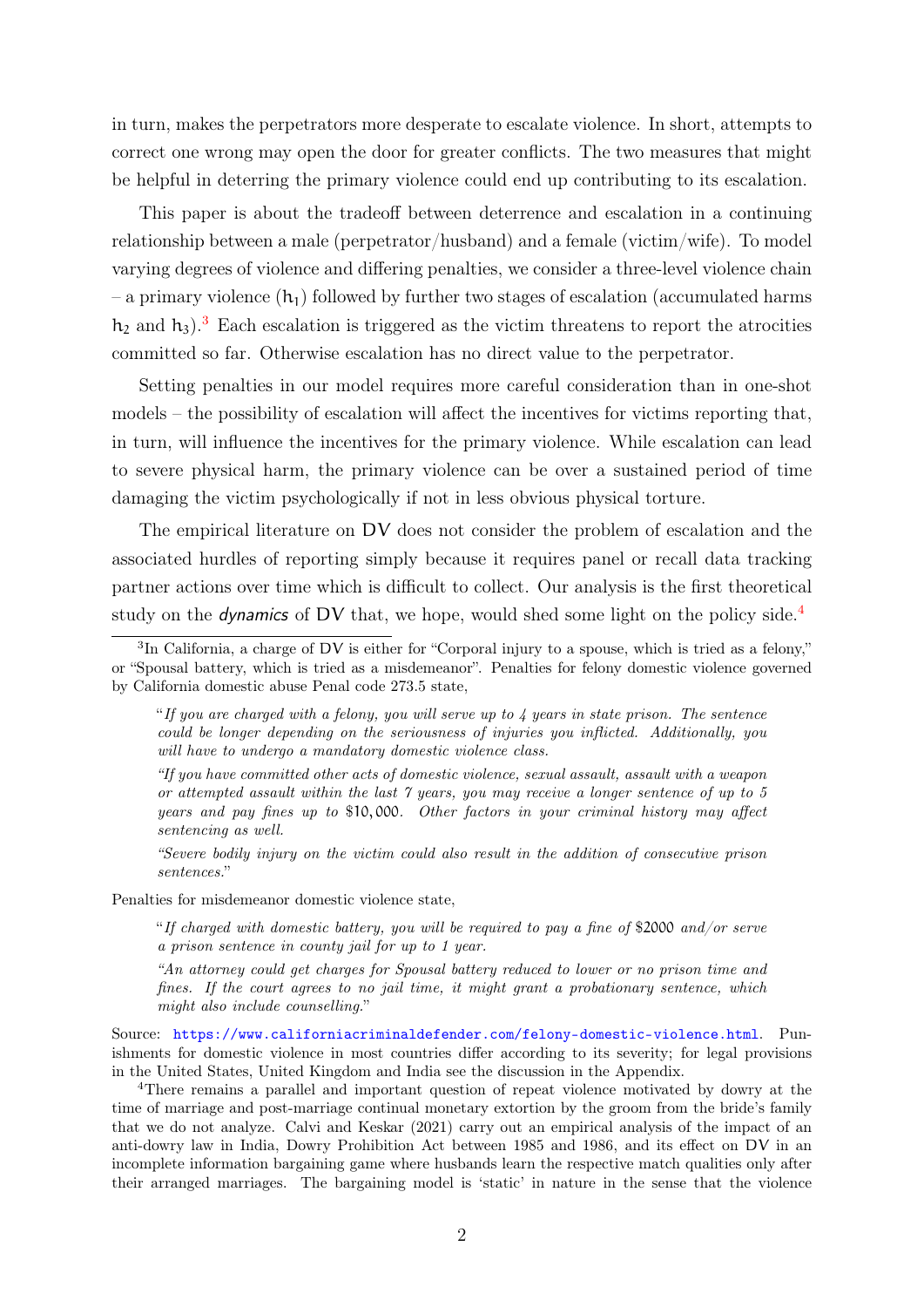We start by presenting a complete characterization of the violence and reporting equilibrium for exogenous penalties at different levels of violence by varying the victim's cost of reporting over four different ranges, from very high, high, moderate and then to low costs (Proposition [1\)](#page-18-0). As reporting costs decline, more victims come out with reporting that in turn gives rise to violence escalation by the perpetrators. Except for the very high cost range, there is an equilibrium (under appropriate conditions) in which the violence is escalated all the way to the maximum level (level 3) with positive probabilities. Reporting occurs with victim compensation in mind and knowing this the perpetrator cannot resist escalation. That is, the victim cannot commit not to report, triggering escalation.<sup>[5](#page-0-0)</sup> Reporting and escalation are thus *strategic complements*.<sup>[6](#page-0-0)</sup>

The first enforcement we consider is the *lowering of costs of victims reporting*. This policy has been recently analyzed by Miller and Segal (2019) but without the consid-eration of violence escalation.<sup>[7](#page-0-0)</sup> What we find is that while facilitating reporting indeed lowers the incidence of the primary harm,  $h_1$ , it also initiates violence escalation by the undeterred perpetrators (Proposition [2\)](#page-21-0). The escalation is triggered by the prospect of reporting: the victim now sees the expected future gain from reporting, along with the accompanying violence escalation risk, rather than silently tolerating the torture, exceeds the cost of conflict. If for each extra deterrence resulting from increased conflict there remains multiple undeterred cases, the additional social costs of violence escalation can be significant to which the enforcement authority cannot turn a blind eye. Apart from the additional harm caused to victims due to violence escalation, inclusion of the additional costs of investigating and prosecuting perpetrators, along with the costs of incarceration, further increases the societal costs of violence escalation.

Another approach is to increase punishments. If the punishment for the initial harm  $(f_1)$  is increased, the tension between deterrence and escalation resurfaces. Say,  $f_1$  is increased to  $f'_1$  while keeping the other penalties  $f_2$  and  $f_3$ , corresponding to harms  $h_2$ and  $h_3$ , the same. Then for a perpetrator who still sees violence  $h_1$  to be profitable, his marginal gain from violence escalation (to prevent reporting of  $h_1$ ) could be worth the risk of the incremental penalty,  $f_2 - f'_1$ , which is lower than  $f_2 - f_1$ . (This is only a rough intuition because the perpetrator will have to think about future reporting and the possibility of having to scale up the violence to  $h_3$  and the risks of the high penalty  $f_3$  as

committed by the husband is a one-off event mainly to signal his dissatisfaction in the marriage to renegotiate a better share of the material gains from marriage.

<sup>&</sup>lt;sup>5</sup>Baliga and Ely (2016) pointed out the difficulty of using torture on a suspected terrorist to induce revelation of information about a pending attack due to the interrogating officer's inability to commit not to escalate punishment after getting some revelation that need not be full revelation.

<sup>&</sup>lt;sup>6</sup>It is much like in Baliga and Sjostrom (2004), where countries accumulate arms in anticipation of growing conflicts. See also Bac (2010).

<sup>7</sup>To be precise, the authors do consider violence escalation but one that is very different from the escalation triggered by reporting. Instead, they look at retaliation by males (or defendants) in case the court dissolve trials finding no evidence to back up victim complaints.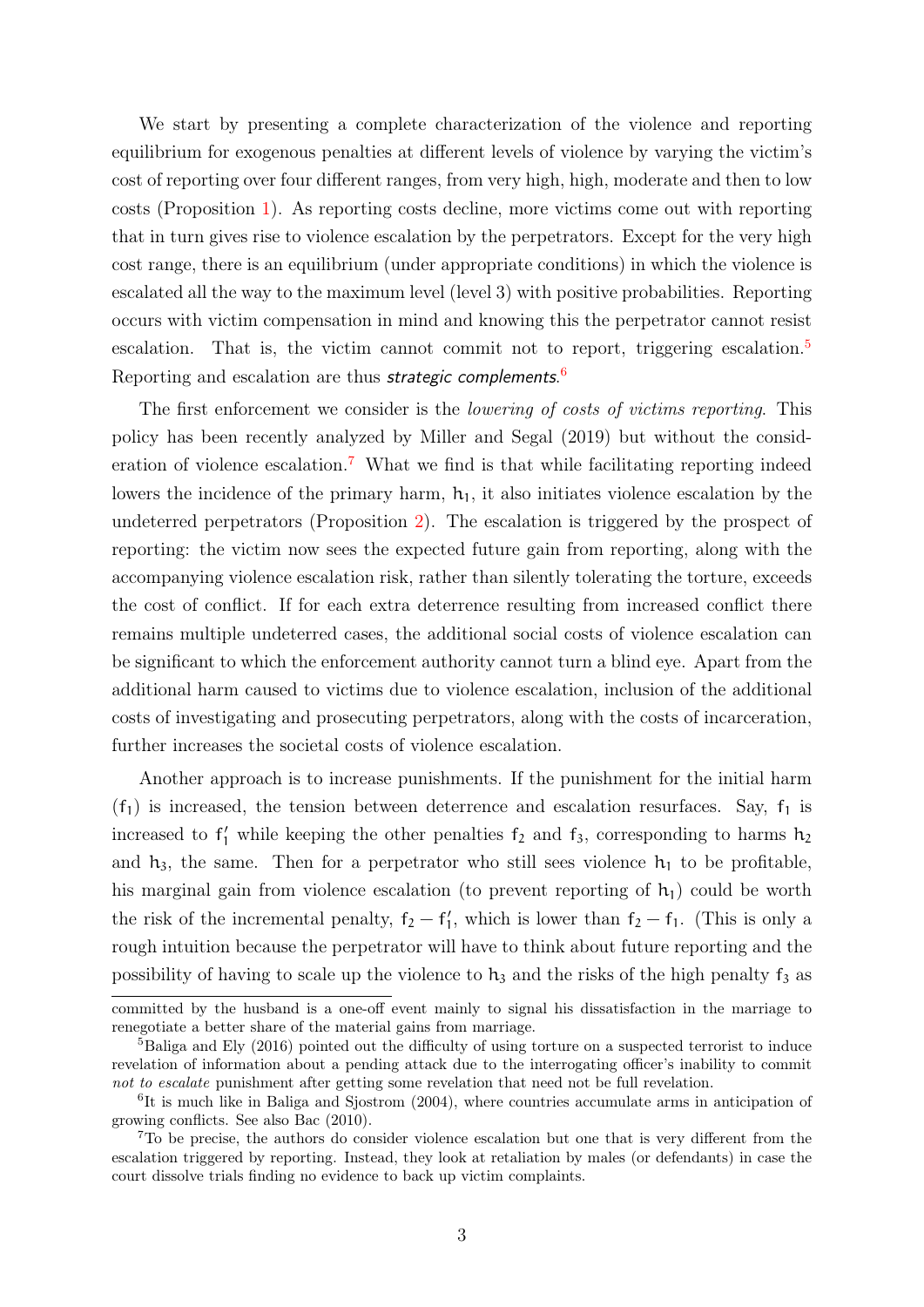well.) This encourages undeterred perpetrators to scale up violence. Of course, due to the increase in  $f_1$ , some perpetrators would drop out from inflicting the primary violence. This tradeoff is summarized in Proposition [3.](#page-22-0)

In contrast, raising punishments  $f_2$  or  $f_3$  sufficiently predictably curb violence escalation but will have little to no deterrence effect on the primary violence. The resulting de-escalation also comes with the victims not reporting their initial harms. Victims escape further harms but the downside is that the perpetrators go unpunished. These results appear in Propositions [4](#page-25-0) and [5.](#page-26-0) In summary, a policy of zero tolerance to domestic violence by raising  $f_2$  and  $f_3$  is effectively a policy of *damage limitation using iron hands* when most incidents of the primary harm have to be kept under the carpet as a result. On the other hand, implementing zero tolerance by increasing  $f_1$  substantially is not a non-controversial solution either due to the inevitable escalation.

Propositions [4](#page-25-0) and [5](#page-26-0) involve more subtleties. The related observations should also guide policy makers interested in limiting high levels of violence, in our analysis  $h_2$  and  $h_3$ . In Proposition [4,](#page-25-0) we show that by eliminating escalation from an intermediate to the highest level of violence by increasing  $f_3$  will ensure that there is no escalation beyond the primary incident  $(h_1)$ , and victims whose cost of reporting are not too high will successfully report the primary incident. Deterring escalation of violence from  $h_2$  to  $h_3$ removes the incentive to escalate violence from  $h_1$  to  $h_2$  – the perpetrator and the victim know that the former cannot credibly commit to escalating violence to the highest level; hence, there is no use of escalating to the intermediate level. The elimination of this type of escalation can also be achieved by making punishment for the intermediate level of violence,  $f_2$ , sufficiently high (Proposition [5\)](#page-26-0).

To summarize, promoting victims reporting, with its prediction that it mitigates primary violence  $h_1$ , might be seen as a positive armoury in violence prevention. This policy initiative alone can be useful in a standard one-shot violence (Miller and Segal, 2019), but in the extended dynamic model the marginal benefit of deterrence has to be set against the additional harms due to escalation. While we do not engage in an explicit normative (or welfare-based) cost-benefit analysis, our analysis still offers the following guidance. First of all, deterrence through improved monitoring (i.e., easing victims reporting), rather than increasing penalty  $f_1$  for the primary harm  $h_1$ , should be a better approach for two reasons: (i) accelerated penalty contravenes the doctrine of 'punishment fitting the crime' which is a basic principle in criminal justice (e.g., Andreoni, 1991), (ii) encouraging victims reporting can initiate a change in social norms from acceptability of wife-beating to greater awareness of women's rights in the society and having the courage to say 'no to domestic violence'. Second, while promoting victims reporting is an aggregative measure, it is likely to have differential impacts for different groups based on the victims' education, employment, social standing, etc. If easing of reporting helps to shift a moderate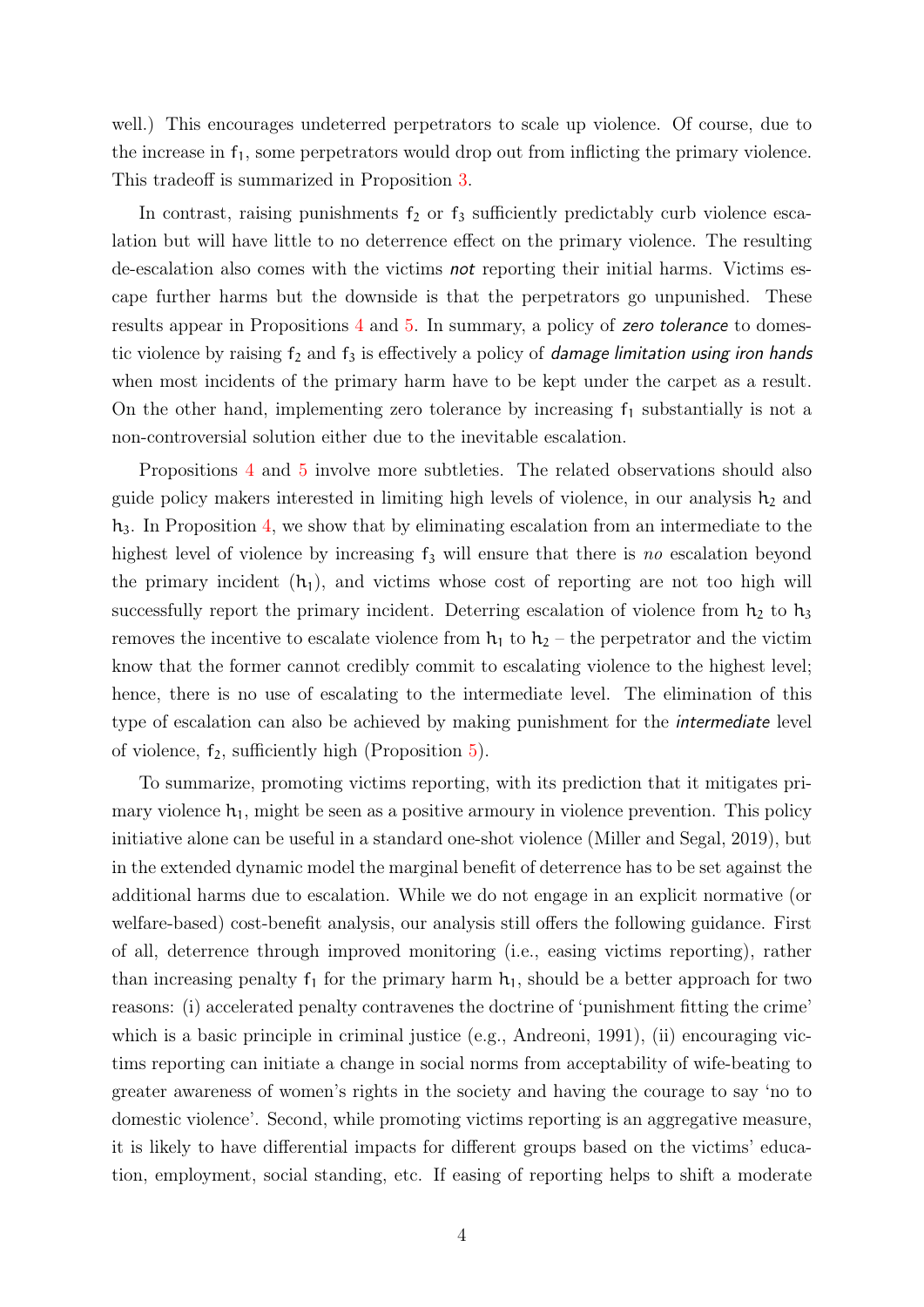(reporting) cost group to the lower cost range, then such a policy will have the benefit of deterrence without worsening escalations and combined with greater punishments for more violent abuses will be the ideal deterrence/de-escalation policies.<sup>[8](#page-0-0)</sup> See more on the implications of monitoring vs. punishment following Corollaries [1](#page-23-0) and [2.](#page-27-0)

**Literature review.** There is an early literature on deterrence of repeat offenders; see Rubinstein (1980), Polinsky and Rubinfeld (1991) and the follow-up works, e.g., Polinsky and Shavell (1998), Emons (2007). The focus of this literature is whether repeat offense should be penalized more heavily or less than first-time offense with the perpetrator targeting different victims. In contrast, we focus on the strategic interaction of reporting and escalation between the same perpetrator–victim pairs over time.

Victims reporting is an important issue especially in the context of DV because personal ties between perpetrators and victims naturally call for compromises. And compromises do not help deterrence. Two contributions have studied victims reporting. Aizer and Dal Bó (2009) analyzed the issue in a one-shot violence model. The authors identify what prevents victims of DV from reporting: self-aware victims with time-inconsistent preferences know that eventually they would drop charges and so they might as well not report. In contrast to Aizer and Dal Bó's one-shot model, in our multi-stage model victims have time-consistent preferences. The possibility of violence escalation, an aspect not considered by Aizer and Dal Bó, may also prevent victims from reporting.

Miller and Segal (2019) study the effect of integration of female police officers in the United States between late 1970s and early 1990s on the reporting of DV. The authors observe that the integration improved reporting significantly. They further observe (see page 2222, 2nd para): "Increased reporting of DV and more effective police handling of reported cases should in turn reduce DV incidence and escalation and, ultimately, lower intimate partner homicide (IPH) rates. Crime incidence will decrease if potential offenders are deterred by their greater chances of incurring police involvement and criminal penalties or if direct police intervention in households with abuse changes the behaviour of offenders or victims." Our analysis suggests that increased reporting is likely to come at a cost of increased escalation in conflict and the resultant bigger harms to many female partners. Accounting for this cost needs a proper evaluation empirically to assess the full impact of reporting-friendly policy reforms.<sup>[9](#page-0-0)</sup>

<sup>8</sup>Recently, Singapore carried out a comprehensive assessment of how to tackle DV, summarized in a 62 page document, under the joint initiative of members from social service agencies, non-governmental organisations, the Courts, hospitals and Government agencies. The unit set up in 2020, called the 'Taskforce on Family Violence', places a great deal of emphasis, among others, on facilitating reporting (see Recommendations 10B and 10C) together with suitable increase in penalties (Recommendations 11A) and more power to Courts (Recommendations 11B and 11C). Source: [https://www.mha.gov.sg/docs/](https://www.mha.gov.sg/docs/default-source/default-document-library/family-violence-taskforce-report.pdf) [default-source/default-document-library/family-violence-taskforce-report.pdf](https://www.mha.gov.sg/docs/default-source/default-document-library/family-violence-taskforce-report.pdf).

<sup>&</sup>lt;sup>9</sup>In Miller and Segal, the male partner can escalate violence after the case settled in favor of the alleged perpetrator. So as such there is no escalation dynamic to be comparable with ours.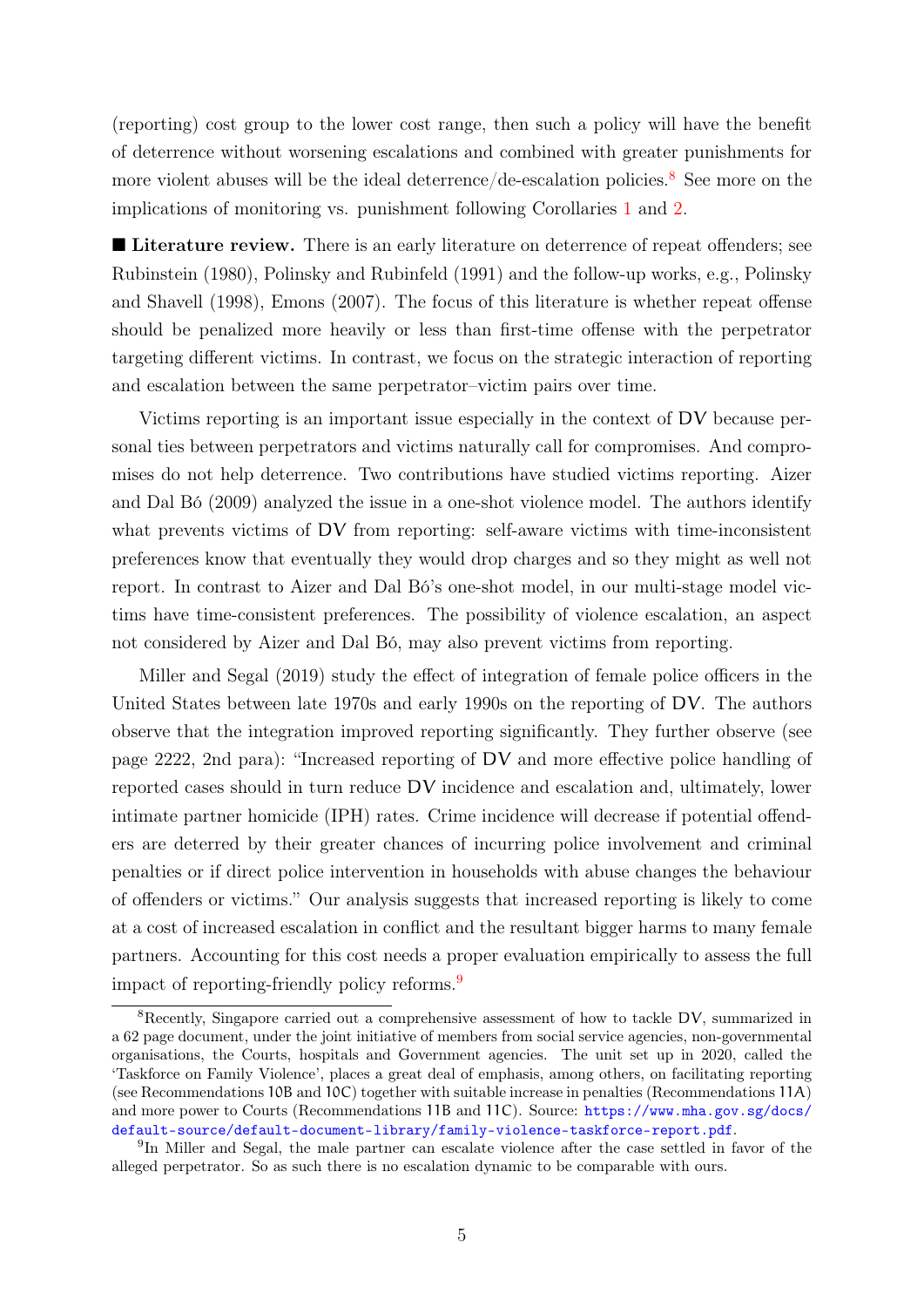On violence escalation, Bloch and Rao (2002) explain in the Indian context how husbands may escalate violence and abuse on the wives to repeatedly extract monetary transfers from their parents to continue the marriage. Indian data shows that women from richer families are more likely to be abused for extraction of higher transfers. In our model, partners from richer backgrounds are not only more likely to face violence as in Bloch and Rao, they are also more likely to face escalations due to more frequent reporting for lower costs of reporting (better support system).

Focusing on the costs of victims, Brassiolo (2016) considers a bargaining model of spousal conflict – the husband uses violence to increase his surplus within the marriage when outside options are private information. Easing divorce laws lowers the wife's cost of separation and increases her net outside option, thereby improving her bargaining position.[10](#page-0-0),[11](#page-0-0) Spanish data verifies that such changes in divorce laws reduce domestic abuse. Easier procedure makes the threat of leaving more credible and deters abuse. We analyze not only the role of lower costs for victims, but also the role of punishment at different stages in deterring abuse and its escalation. The possibility of escalation of violence can prevent successful reporting (probabilistically). Hence, reduction of victims' separation costs alone may not reduce abuse, ex post. Our analysis, thus, calls for more empirical works testing potentially different implications of reduced separation costs for primary violence and its escalation.

There are a number of empirical papers, including ones based on randomized studies, looking at the relationship between the effect of mandatory arrest warrant laws and in-timate partner violence.<sup>[12](#page-0-0)</sup> The findings are inconclusive with Sherman and Berk (1984) pointing out a deterrence effect, Berk et al. (1992), Pate and Hamilton (1992), and Sherman et al. (1992) all indicating an increase in violence (sometimes in specific subgroups of population studied), whereas Chin and Cunningham (2019) observe that discretionary arrest statues decreased violence. Zelcer (2014), on the other hand, found that mandatory arrest laws can lead to a decrease in reporting by the victims.

Finally, a connection can be made to why sometimes non-Beckerian type less-thanmaximal penalty could be optimal in other applications. For example, Heyes (1996) observed that in accidental release of environmental pollutants, "how the violator acts after the violation matters since a prompt response (a 'clean-up') could truncate the flow

<sup>10</sup>Lowering of separation cost can be lumped into our lowering 'victims cost of reporting,' broadly defined. Sharma (2011), Ragavan et al. (2015), and Pachauri (2018) document psychological and social costs of partner violence and separation on women.

<sup>&</sup>lt;sup>11</sup>Pollak (2004) looks at an intergenerational model of domestic violence in which the background of an individual determines the man's propensity of being abusive and the woman's likelihood of tolerating abuse. In Tauchen et al. (1991), women with higher incomes face a lower risk of violence. In Farmer and Tiefenthaler (1996), the use of shelters is a signal of a woman's tolerance towards violence.

<sup>&</sup>lt;sup>12</sup>Mandatory warrants, as opposed to discretionary warrants, mean in our model greater expected compensation for the victims, for given reporting costs. Effectively, this should encourage victims reporting unless the victims do not want arrests of their abusive partners.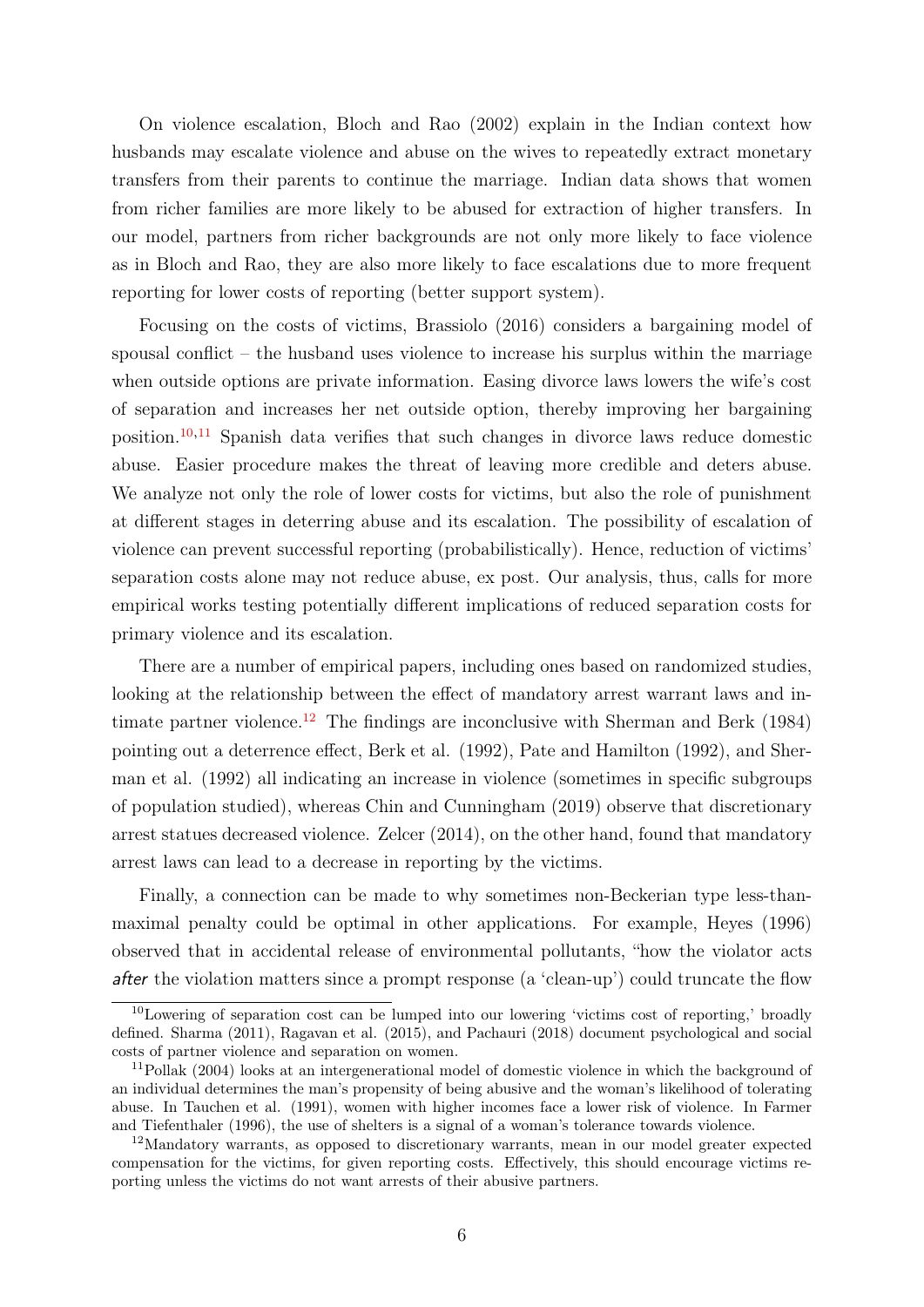of damage. This means that the regulator must have regard for the adequacy of post- as well as **pre-accident** incentives." This is similar to our enforcement dilemma, deterrence vs. escalation tradeoff, should the penalty for the primary harm  $h_1$  be hiked up.

In the next section, we present the reporting–escalation game and characterize the equilibrium. Our main issues of interest, the comparative static effects of reduction in victims' cost of reporting and increases in punishments for different levels of violence, are analyzed in Section [3,](#page-20-0) followed by conclusions. An Appendix contains the proofs of Propositions [3](#page-22-0)[–5.](#page-26-0)

## <span id="page-7-0"></span>2 Model

#### 2.1 The game form

A mass of partners are locked in potential DV, or simply, violence. In each pair, player 1 (male) is the likely perpetrator and player 2 (female) is the potential victim.

Perpetrators start by inflicting harm  $h_1$  in their initial act. Then they can escalate the harm to  $h_2$  and  $h_3$ :

## Assumption 1 (Escalating harms)  $0 < h_1 < h_2 < h_3$ .

In fact,  $h_{i+1}$  subsumes  $h_i$ ,  $i = 1, 2$ , so that the law enforcement authorities can infer the level of accumulated violence without tracing the entire history. We treat  $h_2$  to be non-life-threatening physical/psychological damage as would happen from battering and beating up, and  $h_3$  more extremes such as permanent bodily harm, e.g., losing one's eye, burns, causing the death of a fetus of a pregnant woman, attempt at poisoning or strangulation, among others.<sup>[13](#page-0-0)</sup> Establishing  $h_3$  might be easier in the court of law than  $h_2$  or  $h_1$ .

Denote by  $\nu$  the (indirect) utility that a perpetrator can expect to obtain from the primary violence. We assume  $v \in (0, \bar{v}]$ , which depends on the perpetrator's (or husband's) dissatisfaction in the marriage ( $\theta \in \{0, 1\}$ , where 0 means dissatisfaction and 1 means satisfaction), tendency for violence  $(\tilde{v})$ , perpetrator's wealth  $(w_P)$ , and the wealth of the victim's (wife's) family (w<sub>V</sub>). Following Bloch and Rao (2002), we assume only  $\theta = 0$ types, i.e. dissatisfied husbands, will inflict violence and this type is common knowledge after the couples have spent some time in the marriage (or even at an early stage after marriage). Effectively we are considering a complete information variant of Bloch and Rao's perpetrator. Also, the utility  $\nu$  is in net value terms, which is the dowry transfer

<sup>13</sup>World Health Organization (WHO, 2013) describes different levels of violence: "being slapped or having something thrown at you that could hurt you, being pushed or shoved"; "choked or burnt on purpose, and/or being threatened or having a weapon used"; "female homicide committed by partner". These usually occur in sequence – it is unlikely that one causes grave harm to his partner without any previous incident having occurred.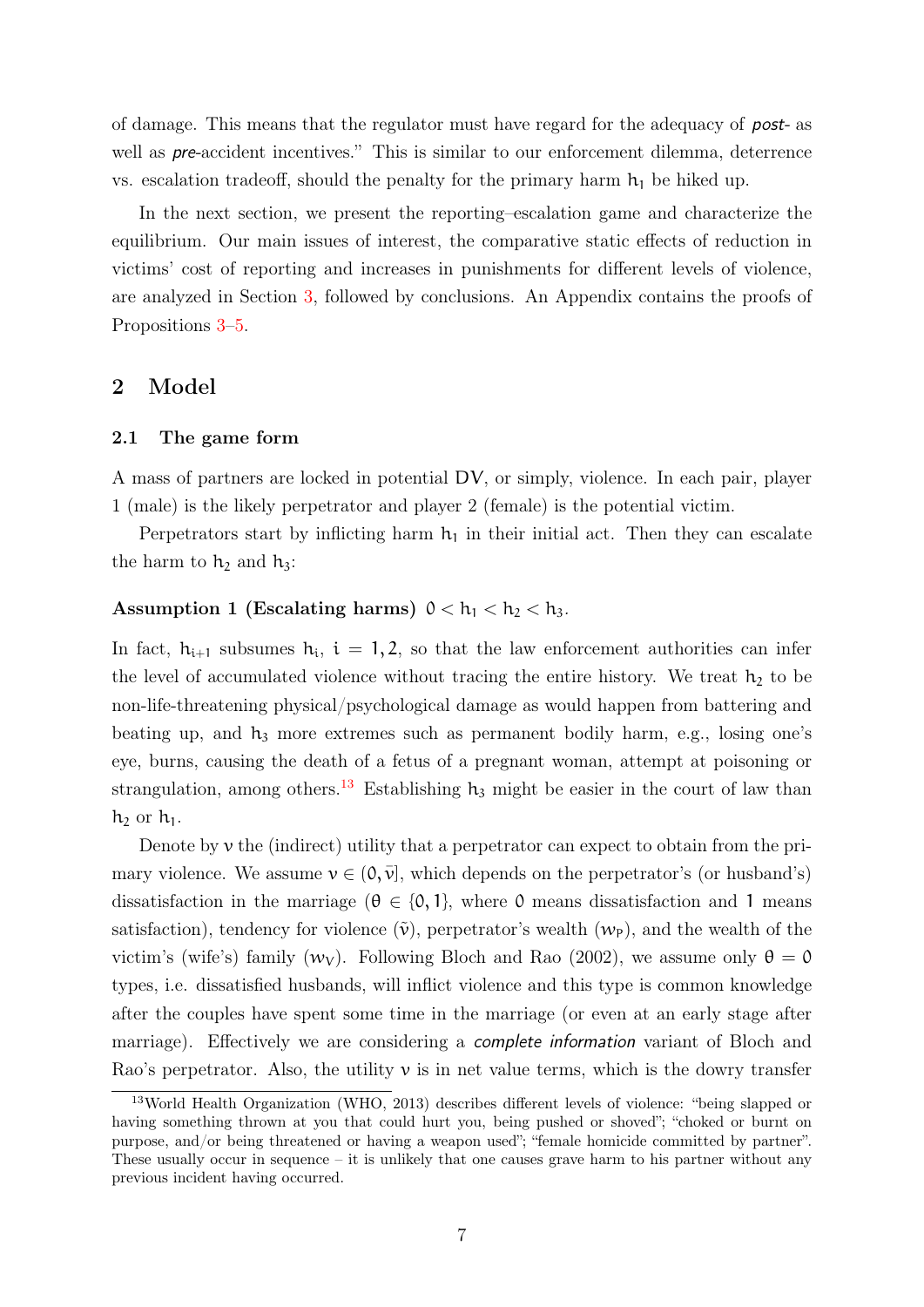from the wife's family (in the near short term when the marriage is seeing turbulence) net of any psychic cost to the perpetrator of committing the violence/atrocity; the psychic cost is as in Bloch and Rao and will be different from any penalty that the enforcement authority may inflict on the perpetrator. Alternatively,  $\nu$  can denote gratification utility where violence is seen as a way to control wife's behavior by the husband (Tauchen et al., 1991).

To capture the above utility representation we write  $v = \psi_P(\tilde{v}, w_P, w_V)$ , with  $\theta = 0$ suppressed. It is natural to impose the following sign restrictions:  $\frac{\partial v}{\partial w_P} \leq 0$ ,  $\frac{\partial v}{\partial w_P}$  $\frac{\partial v}{\partial w_V} \geq 0$  and  $\frac{\partial v}{\partial \tilde{v}} \geq 0$ ; that is, perpetrators with higher wealth have less to gain (from transfers from the victim) but expect higher transfers from wealthy in-laws, and intrinsically violent perpetrators are likely to gain higher utility from inflicting violence, e.g., due to less psychic costs or even positive satisfaction from wife beating.

The primary violence,  $h_1$ , spans the entire phase of dissatisfaction in the marriage, extortion of dowry money using threats and torture, etc. We condense it into a single stage (stage 1 in Fig. [1\)](#page-9-0) with the perpetrator having already extracted utility  $\nu$ . At this point the victim may choose not to tolerate the ill-treatment received so far and attempt to report it to the police, in anticipation of which an escalation chain may be triggered which we analyze below.

For the focus of this paper, we assume that the perpetrators commit subsequent offenses – levels 2 and  $3 - only$  to prevent the victim from reporting earlier offenses. We do not consider escalation as compulsive behavior or carefully orchestrated tactic to extract more and more dowry money.<sup>[14](#page-0-0)</sup> Rather, escalation is initiated principally to lower the chance of reporting and prosecution.

The perpetrator, if convicted, faces punishment  $f_i$  corresponding to the  $i<sup>th</sup>$  level of violence,  $i = 1, 2, 3$ , with the following restriction:

Assumption 2 (Penalty fitting crime I)  $f_1 \leq f_2 \leq f_3 \leq \overline{f}$ , where  $\overline{f}$  is the maximum possible punishment.

It is impossible to completely deter violence, i.e.,  $\bar{f} < \bar{\nu}$ .<sup>[15](#page-0-0)</sup>

Further, on successful conviction, a proportion  $\beta_i$  of the perpetrator's wealth,  $w_p$ , is transferred to the victim, with  $β<sub>i</sub>$  satisfying the following assumption:

### Assumption 3 (Penalty fitting crime II)  $0 \leq \beta_1 < \beta_2 < \beta_3 \leq 1$ .

The transfer of wealth can be considered a compensation to the victim following divorce,

 $14$ This alternative approach, while important, would be no different from other existing models of repeat extortions, e.g., Baliga and Ely (2016).

<sup>&</sup>lt;sup>15</sup>Even if  $\bar{f}$  were sufficiently high such that  $\bar{v} < \bar{f}$ , there would not necessarily be complete deterrence since the expected punishment may be lower than  $\bar{\nu}$  due to less than certain chance of being detected or successfully prosecuted, which will be expanded on later.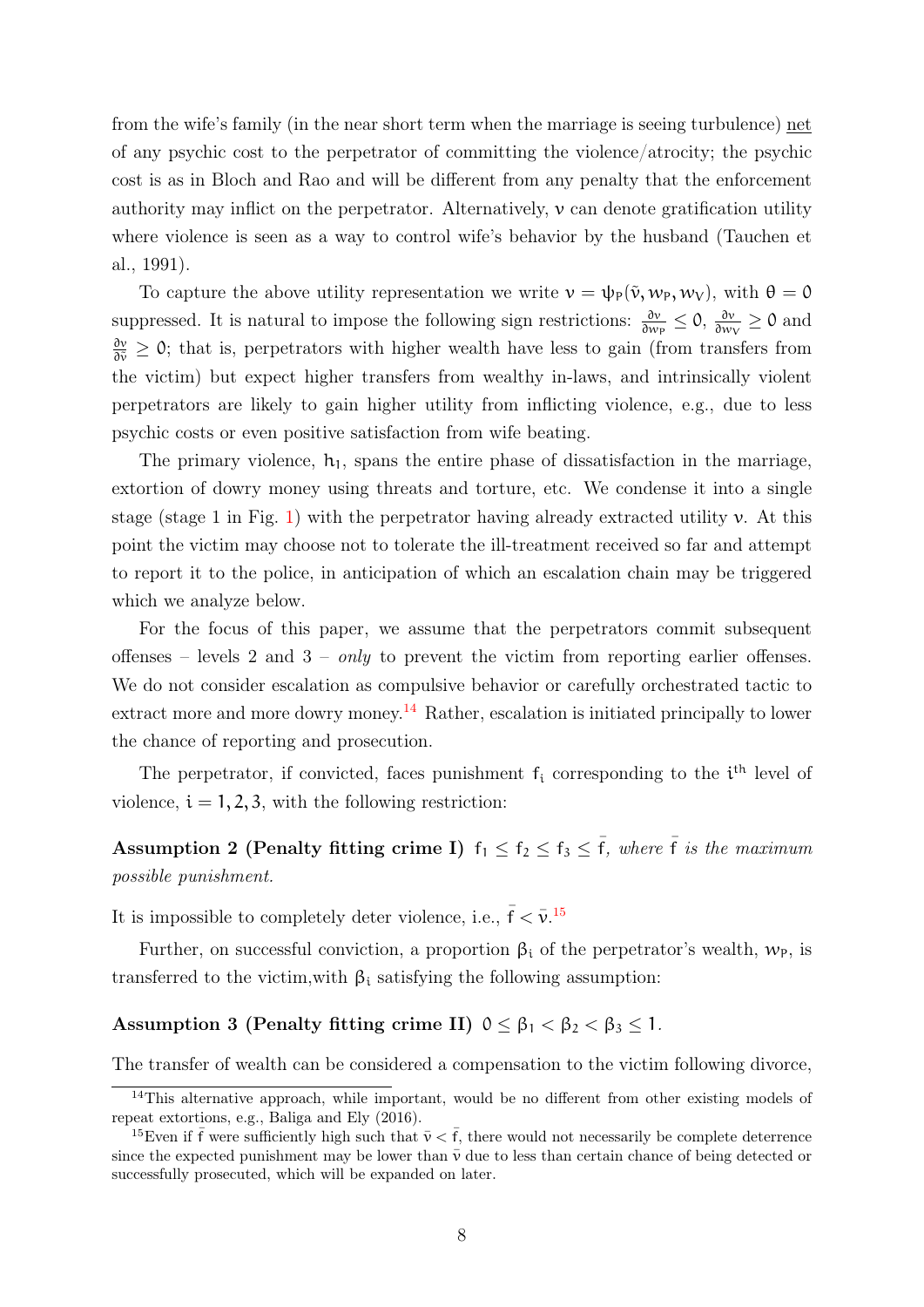say. Hence, the total punishment for the  $i<sup>th</sup>$  level of violence is  $f_i + \beta_i w_p$ , a monetary equivalent of nonmonetary as well as pecuniary penalties whichever is applicable.

<span id="page-9-0"></span>

| Stage 1                       | Stage 2                                          | Stage 3                                          | Neighborhood | Court      |
|-------------------------------|--------------------------------------------------|--------------------------------------------------|--------------|------------|
| Perpetrator<br>inflicts $h_1$ | Victim and<br>perpetrator<br>choose $(r_2, e_2)$ | Victim and<br>perpetrator<br>choose $(r_3, e_3)$ | reporting    | proceeding |

The inflicting of harms and reporting proceed as in Fig. [1.](#page-9-0)

Figure 1: Time line

After harm  $h_1$  has been inflicted in stage 1, in stage 2 the victim chooses between two alternatives,  $r_2 \in \{0, 1\}$  – try to report  $h_1$  to the authorities  $(r_2 = 1)$  or not do anything  $(r_2 = 0)$ . Anticipating such reporting, the perpetrator chooses whether to escalate to harm  $h_2$  or not,  $e_2 \in \{0, 1\}$ , to foil reporting  $(e_2 = 1$  means escalation). Thus, in stage 2, the victim and the perpetrator move simultaneously. The probability of the victim successfully reporting is  $\Phi_2(r_2, e_2)$  with  $0 = \Phi_2(r_2 = 0, e_2) < \Phi_2(r_2 = 1, e_2 = 1) \equiv \Phi_2$  $\Phi_2(r_2 = 1, e_2 = 0) = 1.$ 

At this point, more explanation is needed about exactly what a successful reporting  $r_2 = 1$  produces. If  $e_2 = 0$ , then  $r_2 = 1$  yields a preliminary evidence of  $h_1$ . If  $e_2 = 1$  and reporting succeeds then the resulting evidence is that of  $h_2$ . However, if reporting fails despite  $r_2 = 1$ , which can happen only when the perpetrator escalates violence to  $h_2$ , the victim gets another chance to report in stage 3: here the victim and the perpetrator play another *simultaneous* move game of reporting and escalation by choosing  $r_3 \in \{0, 1\}$  and  $e_3 \in \{0, 1\}$ . The probability of success of the reporting attempt is denoted by  $\Phi_3(r_3, e_3)$ with  $0 = \Phi_3(r_3 = 0, e_3) < \Phi_3(r_3 = 1, e_3 = 1) \equiv \Phi_3 < \Phi_3(r_3 = 1, e_3 = 0) = 1.$ 

Stage 3 is the final round of actions by the victim-perpetrator pair; if reporting at this stage is successful, it uncovers  $h_3$  if  $e_3 = 1$  or  $h_2$  if  $e_3 = 0$ .

It is logical to impose the following restriction:

## Assumption 4 (Escalating resistance)  $0 \le \phi_3 < \phi_2 < 1$ .

Thus, although  $e_3 = e_2 = 1$ , as pointed out earlier, the violence in the third stage is of a higher order than in stage 2, with premeditated execution by force to prevent all accumulated evidence of violence being successfully reported. Hence  $\phi_3 < \phi_2$ .

Besides victim reporting, it is possible that acts of extreme violence  $(h_3)$  may eventually leak out through neighborhood reporting with an exogenous probability  $\mu \in [0, 1]$ . This possibility works as an implicit threat to the perpetrator even when he might be successful in silencing the victim.  $\mu$  depends on social norms – if 'wife beating' is accept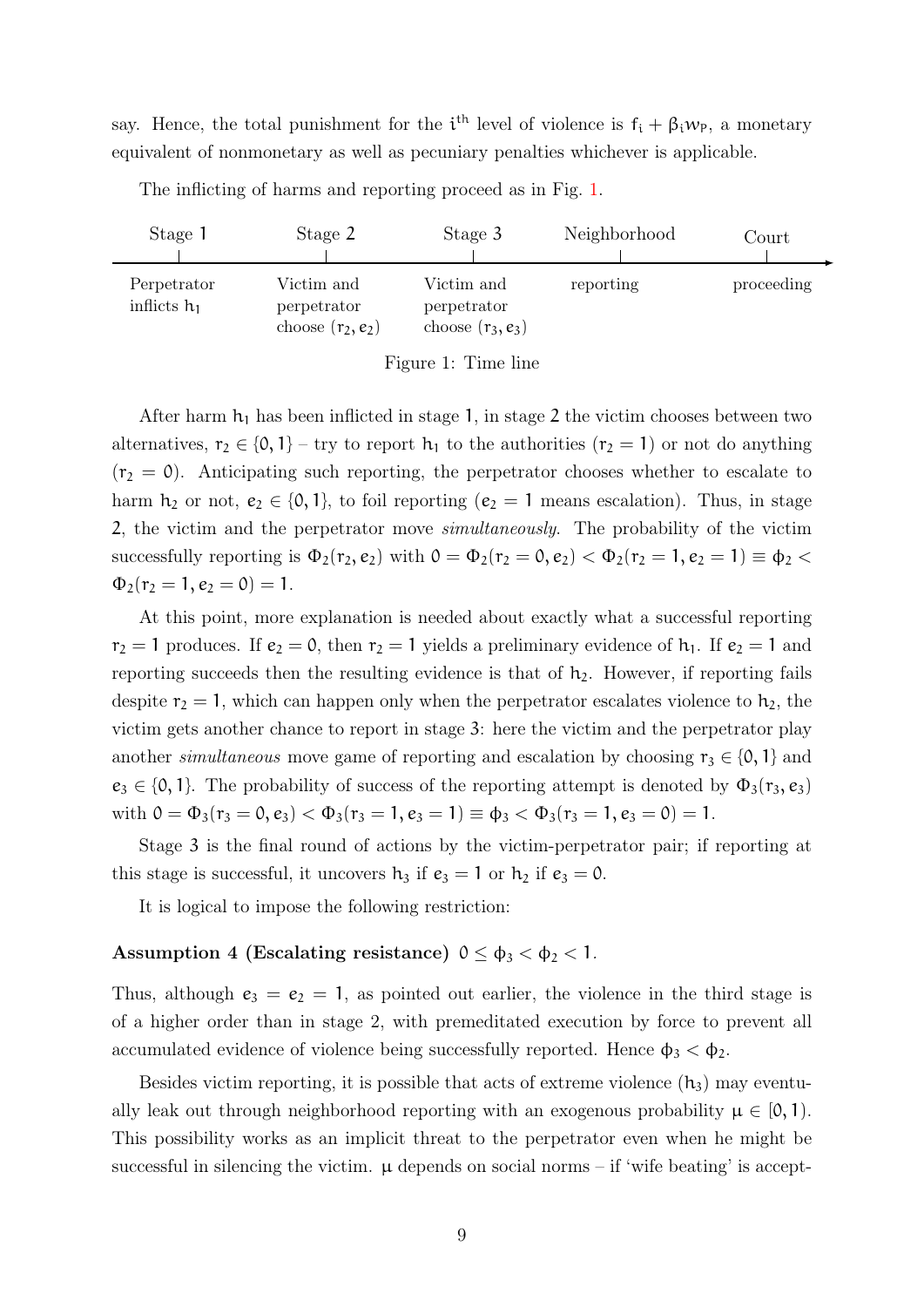able (as shown from the National Family Health Survey, 2005–2006, in India),  $\mu$  is likely to be low.

If reported or detected, the matter is taken up in courts; a verdict is in favor of the victim with probability  $\eta_i$ .<sup>[16](#page-0-0)</sup> This parameter captures the *enforcement mechanism* within the justice system or how high the burden of proof is for the victim; high η implies efficient investigation and court procedures.<sup>[17](#page-0-0)</sup> It is plausible to assume:  $0 \leq \eta_1 \leq \eta_2 \leq \eta_3 \leq 1$ . Hence, the *expected punishment*, when successfully reported for the violence  $i = 1, 2, 3$ , is

$$
\hat{f}_i \equiv \eta_i (f_i + \beta_i w_p). \tag{1}
$$

In reporting any incidence of violence, the victim incurs a  $cost$ ,  $c > 0$ . This includes the psychological cost of being interrogated by the police officer and the burden of documentation necessary for the complaint. Naturally the cost will vary depending on the victim's social condition such as friends and family support system, education, upbringing, prevailing norms, etc. Not all victims feel neutral to the type of interrogation faced. The enforcement department can partly lower the reporting cost by appointing more female officers (Miller and Segal, 2019).

Following successful court proceedings, the victim receives a compensation in proportion of the perpetrator's wealth,  $\beta_i w_p$ .<sup>[18](#page-0-0)</sup> Hence, the *expected compensation*, i.e., the expected transfer from the perpetrator, for the  $i<sup>th</sup>$  level of violence is:

$$
\hat{m}_i \equiv \eta_i \beta_i w_P, \ i = 1, 2, 3. \tag{2}
$$

Given our earlier ordering of  $\eta_i$ 's and  $\beta_i$ 's, we have:  $\hat{m}_1 < \hat{m}_2 < \hat{m}_3$ .

## 2.2 Solving the game

We will use backward induction to solve the game, and the equilibrium solution concept is subgame perfect equilibrium (or simply, equilibrium). To ensure sequential rationality, we need to identify Nash equilibria for each continuation game. While at each stage one or both players move, critical to the progression of the game through the subsequent stages is whether or not the perpetrator inflicts the harm relevant at the time of his move. Fig. [2](#page-11-0) displays this feature: an inaction indicated by the 'no' move terminates the game, while 'yes' (i.e., escalate) move means the perpetrator and the victim becomes engaged in the next round's simultaneous actions {escalate, no}  $\times$  {report, not report} game as earlier indicated in Fig. [1.](#page-9-0)

 $16$ The possibility that there is no investigation or investigation does not lead to prosecution is subsumed in the probability,  $1 - \eta_i$ , that the verdict may not be in favor of the victim.

<sup>&</sup>lt;sup>17</sup>For instance, in India in 2013,  $30.9\%$  of reports of 'cruelty by husband or his relatives' were pending investigation, while 88.5% of such cases in courts were pending trial (INCRB, 2013) implying a low η.

<sup>18</sup>In the case of a divorce husband pays a certain percentage of his wealth or regular income as alimony.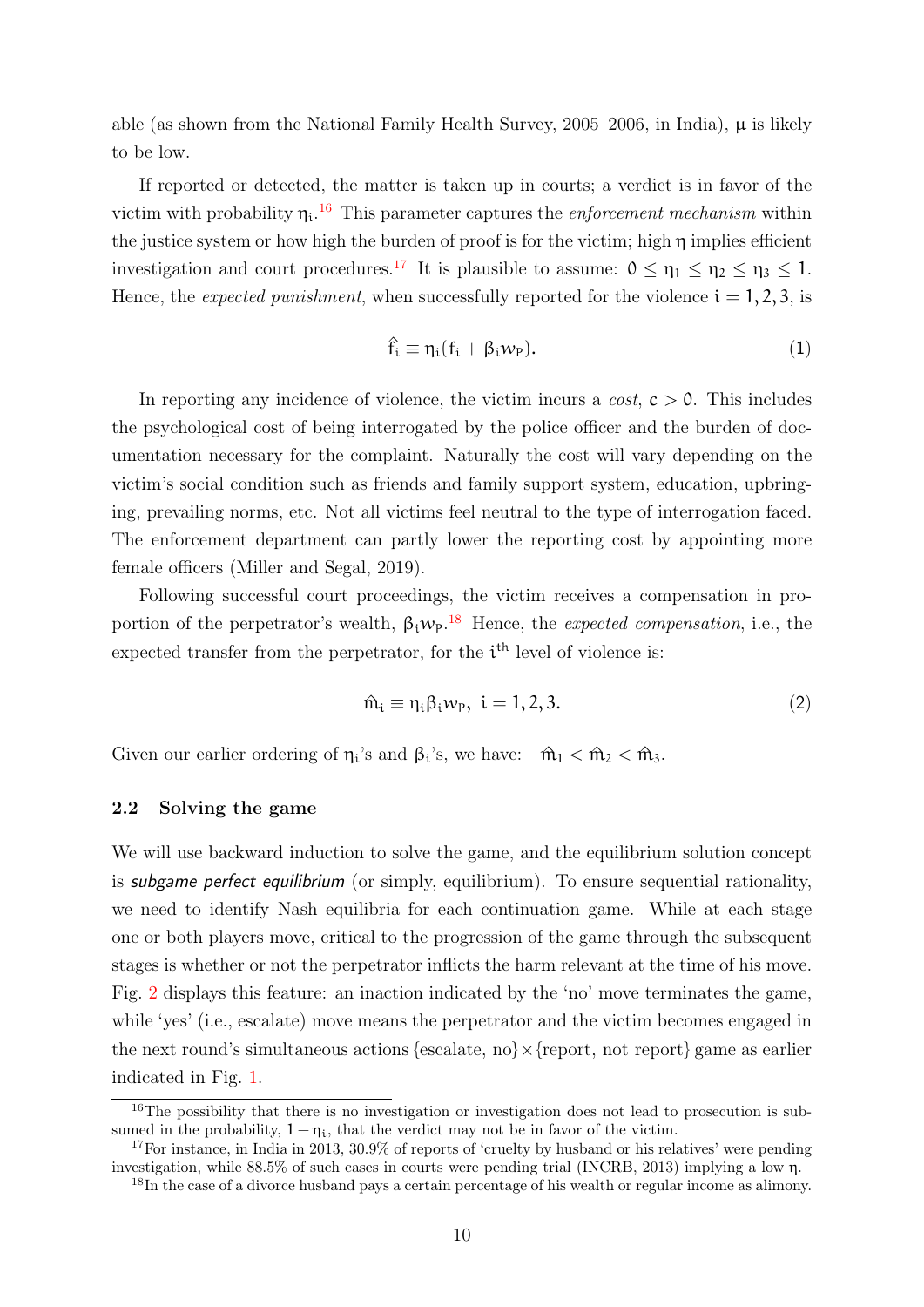<span id="page-11-0"></span>

Figure 2: The nodes 1, 2 and 3 denote the stages. The game proceeds from stage i to  $i + 1$ provided the perpetrator inflicts  $h_i$ . The nodes,  $\langle end \rangle$ , are terminal nodes. At stage 3, following escalation, an additional non-strategic neighborhood reporting is added, followed by court proceeding and the game ends.

#### 2.2.1 The stage games

In stage 3, for any perpetrator-victim pair, reporting and escalation decisions can be derived by solving the following game, with the first and second terms in each cell representing the victim's and perpetrator's expected marginal payoffs respectively (Table [1\)](#page-11-1):

Table 1: Stage 3 payoffs

<span id="page-11-1"></span>

|           | $e_3=0$ | $e_3 = 1$                                                                                                                                    |
|-----------|---------|----------------------------------------------------------------------------------------------------------------------------------------------|
| $r_3 = 0$ |         | $-(h_3-h_2)+\mu(\hat{m}_3-c), -\mu\hat{f}_3$                                                                                                 |
|           |         | $r_3 = 1 \mid \hat{m}_2 - c, -\hat{f}_2 \mid -(h_3 - h_2) + (\phi_3 + (1 - \phi_3)\mu)(\hat{m}_3 - c), -(\phi_3 + (1 - \phi_3)\mu)\hat{f}_3$ |

We want to focus on equilibria with escalation to the highest level being a possibility. So in stage 3, for  $(r_3, e_3) = (1, 1)$  to be a Nash equilibrium (NE), we must have

<span id="page-11-2"></span>
$$
\hat{f}_2 > \{\phi_3 + (1 - \phi_3)\mu\} \hat{f}_3
$$
  
i.e., 
$$
\eta_2(f_2 + \beta_2 w_P) > \eta_3[\phi_3 + (1 - \phi_3)\mu](f_3 + \beta_3 w_P),
$$
 (3)

and 
$$
\hat{m}_3 - c \ge 0.
$$
 (4)

Condition  $(3)$  $(3)$  $(3)$  requires that the expected punishment for being reported for  $h_2$  exceeds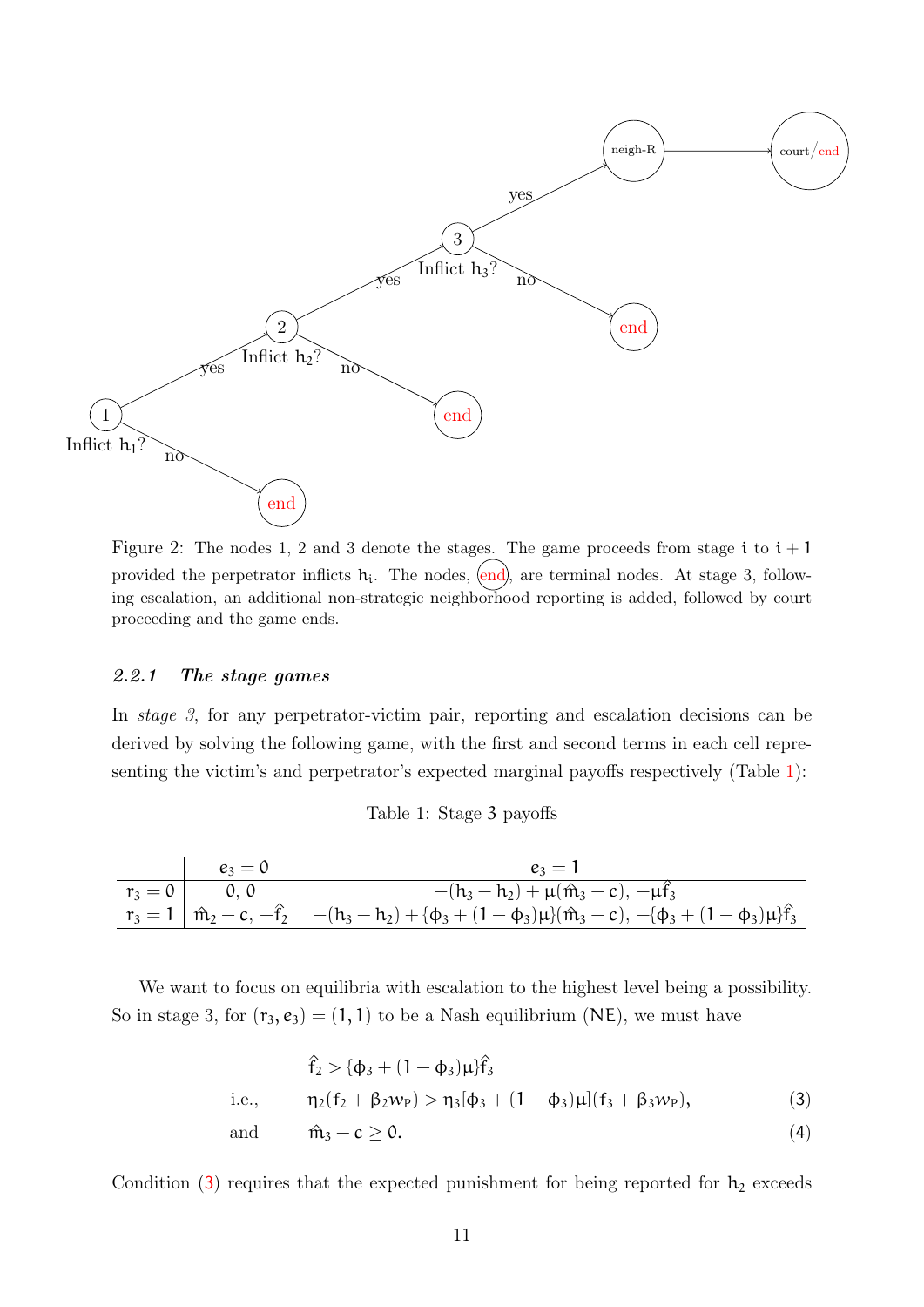the expected punishment for  $h_3$  $h_3$ . A low  $\phi_3$  will keep the right-hand side of (3) small, if  $\mu$ is not too high. In the rest of the paper, we impose the following assumption: $19$ 

#### <span id="page-12-1"></span>Assumption 5 Conditions ([3](#page-11-2)) and ([4](#page-11-2)) hold so that  $(r_3, e_3) = (1, 1)$  is an NE in stage 3.

Fixing  $(r_3, e_3) = (1, 1)$  equilibrium in stage 3, the subgame for stage 2 onwards can be reduced as in Table [2.](#page-12-0) The explanations for the marginal payoffs follow the Table.

Table 2: Stage 2 onwards

<span id="page-12-0"></span>

|           | $e_2=0$                                  | $e_2 = 1$                                                                                                        |
|-----------|------------------------------------------|------------------------------------------------------------------------------------------------------------------|
| $r_2 = 0$ | 0, 0                                     | $-(h_3 - h_1) + (\phi_3 + (1 - \phi_3)\mu)(\hat{m}_3 - c), -(\phi_3 + (1 - \phi_3)\mu)\hat{f}_3$                 |
|           | $r_2 = 1 \mid \hat{m}_1 - c, -\hat{f}_1$ | $-(h_2 - h_1) + \phi_2(\hat{m}_2 - c) + (1 - \phi_2)[-(h_3 - h_2) + (\phi_3 + (1 - \phi_3)\mu)(\hat{m}_3 - c)],$ |
|           |                                          | $-\phi_2\hat{f}_2 - (1-\phi_2)\phi_3 + (1-\phi_3)\mu\hat{f}_3$                                                   |

Consider ( $r_2 = 0$ ,  $e_2 = 1$ ). The victim's net payoff in this case is  $-(h_2-h_1)+$  continuation payoff in stage 3, where the first term is the marginal harm due to escalation from  $h_1$  to  $h_2$ . Writing the continuation payoff from stage 3, we have the net expected payoff for the victim as:  $-(h_2 - h_1) - (h_3 - h_2) + [\phi_3 + (1 - \phi_3)\mu](\hat{m}_3 - c) = -(h_3 - h_1) + {\phi_3 + (1 - \phi_3)}$  $\phi_3$ )µ}( $\hat{m}_3 - c$ ). Taking into account the continuation payoff, the perpetrator's expected marginal payoff can be written as:  $-(\phi_3 + (1 - \phi_3)\mu)\hat{f}_3$ .

Now, consider ( $r_2 = 1$ ,  $e_2 = 1$ ). The victim's expected marginal payoff is:  $[-(h_2$  $h_1$ ) +  $\phi_2(\hat{m}_2 - c) + (1 - \phi_2)$ [continuation payoff], where the first term is the marginal harm due to escalation, the second term is the expected payoff when reporting attempt succeeds and  $(1 - \phi_2)[\dots]$  is the expected payoff when reporting attempt at this stage is unsuccessful. Given the continuation payoff in stage 3, the expected marginal payoff to the victim can be written as:  $-(h_2 - h_1) + \phi_2(\hat{m}_2 - c) + (1 - \phi_2) [-(h_3 - h_2) + {\phi_3 + (1 - \phi_1)}]$  $\phi_3$ )µ}( $\hat{m}_3 - c$ )]. Similarly, the perpetrator's expected marginal payoff can be written as:  $-\phi_2\hat{f}_2 + (1 - \phi_2)[$ continuation payoff] =  $-\phi_2\hat{f}_2 - (1 - \phi_2)(\phi_3 + (1 - \phi_3)\mu)\hat{f}_3$ .

<span id="page-12-2"></span>However, if in stage 3,  $(r_3, e_3) = (0, 0)$  is an NE then Table [2](#page-12-0) is modified as follows:

#### Table 3: Stage 2 onwards

| $e_2=0$                     | $e_2=1$                                                                                           |
|-----------------------------|---------------------------------------------------------------------------------------------------|
| $\overline{r}_2 = 0$   0, 0 | $-(h_2-h_1), 0$                                                                                   |
|                             | $r_2 = 1 \mid \hat{m}_1 - c, -\hat{f}_1$ $-(h_2 - h_1) + \phi_2(\hat{m}_2 - c), -\phi_2\hat{f}_2$ |

In stage 1, the potential perpetrator decides on whether to inflict  $h_1$  or not after taking into account the game's development from there on both on- and off-the-equilibrium path.

<sup>19</sup>Escalation might not happen in some of the equilibria even under this assumption, however.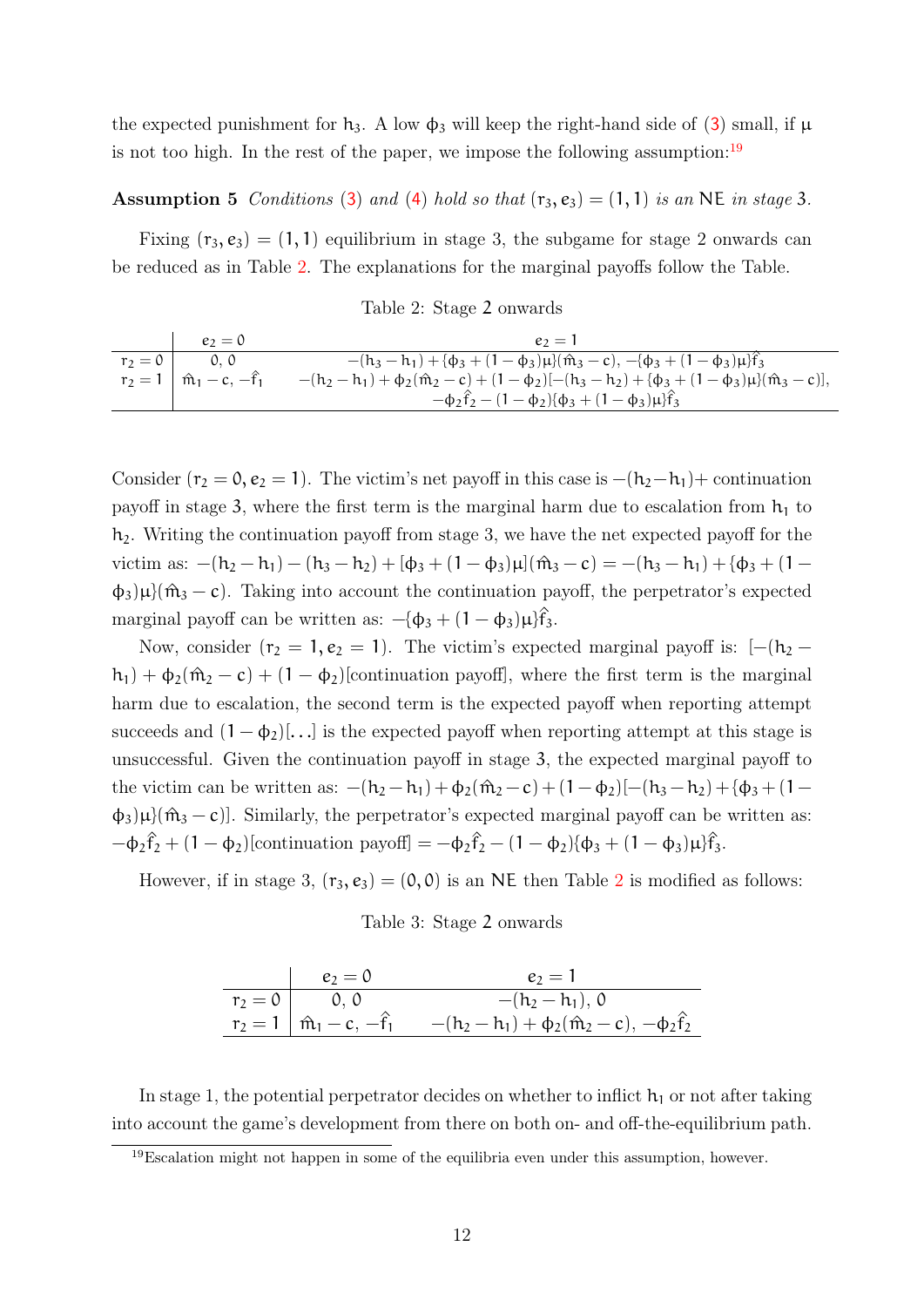#### 2.2.2 Equilibrium analysis

Below we look at equilibria depending on the different ranges of costs faced by the victims. The cost ranges are divided with compensation to the victim  $(\hat{m}_i = \eta_i \beta_i w_P)$  in mind and hence depend on the perpetrator's wealth.

The equilibria will fall broadly into three categories: (i) the perpetrator commits the initial harm, followed by reporting and escalation in the subsequent stages, (ii) after the initial harm the victim and the perpetrator choose a conciliatory path with no reporting or escalation, and (iii) the perpetrator will stay away from violence in fear of the escalation to follow. Sometimes there will be multiple equilibria.

**Low cost of conflict:**  $c < \hat{m}_1$ . The possible equilibria are presented in Table [4.](#page-14-0)

With  $(r_3, e_3) = (1, 1)$  as the continuation equilibrium in stage 3 and correspondingly the payoffs in stage 2 given by Table [2,](#page-12-0)  $(r_2 = 0, e_2 = 0)$  cannot be an NE since  $c < \hat{m}_2$ .<sup>[20](#page-0-0)</sup>

A victim's best response to  $e_2 = 1$  is  $r_2 = 1$ , if

$$
-(h_3 - h_1) + {\phi_3 + (1 - \phi_3)\mu} (\hat{m}_3 - c)
$$
  
< 
$$
< -(h_2 - h_1) + \phi_2 (\hat{m}_2 - c) + (1 - \phi_2) [-(h_3 - h_2) + {\phi_3 + (1 - \phi_3)\mu} (\hat{m}_3 - c)]
$$
  
i.e., 
$$
c < \hat{m}_3 + \frac{(h_3 - h_2) - (\hat{m}_3 - \hat{m}_2)}{1 - {\phi_3 + (1 - \phi_3)\mu}}.
$$
(5)

Note that  $c < \hat{m}_1 < \hat{m}_2 < \hat{m}_3$ . Further,  $(h_3 - h_2)$  is the marginal harm due to escalation to the highest level of violence, while  $(\hat{m}_3 - \hat{m}_2)$  is the marginal monetary punishment. If penalty ought to fit the crime, the marginal monetary punishment is likely to be less than the marginal harm due to the non-monetary component of  $(\eta_3 f_3 - \eta_2 f_2) \geq 0$ . So,  $\frac{(h_3-h_2)-(m_3-m_2)}{1-(\phi_3+(1-\phi_3)\mu)} > 0$ , making RHS of ([5](#page-13-0)) to exceed  $\hat{m}_3$ .<sup>[21](#page-0-0)</sup>

<span id="page-13-1"></span>Assumption 6 Condition ([5](#page-13-0)) is assumed to hold for all  $c < \hat{m}_3$ , assuming in the continuation stage 3 game the NE played is  $(r_3, e_3) = (1, 1)$ .

The strategy  $e_2 = 1$  is perpetrator's best response to  $r_2 = 1$  is if:

<span id="page-13-2"></span><span id="page-13-0"></span>
$$
\hat{f}_1 > \phi_2 \hat{f}_2 + (1 - \phi_2)(\phi_3 + (1 - \phi_3)\mu)\hat{f}_3 \equiv \bar{\gamma}.
$$
 (6)

That is, the expected punishment for being successfully reported for  $h_1$  (when not escalating) is higher than the expected punishment for escalating violence to  $h_2$ , given the continuation game. Thus, under Assumption  $6$  and condition  $(6)$  the equilibrium of this stage-2 subgame is  $(r_2, e_2) = (1, 1)$ , resulting in escalation to  $h_2$ .

 $^{20}$ This will be an important difference from the other three cost of conflict scenarios to follow. In each of those,  $(r_2 = 0, e_2 = 0)$  is always going to be an NE inducing violence  $h_1$ .

<sup>&</sup>lt;sup>21</sup>For low  $w_{\rm P}$  (wealth) perpetrators, for punishment to have any impact non-monetary punishment must exceed the monetary punishment.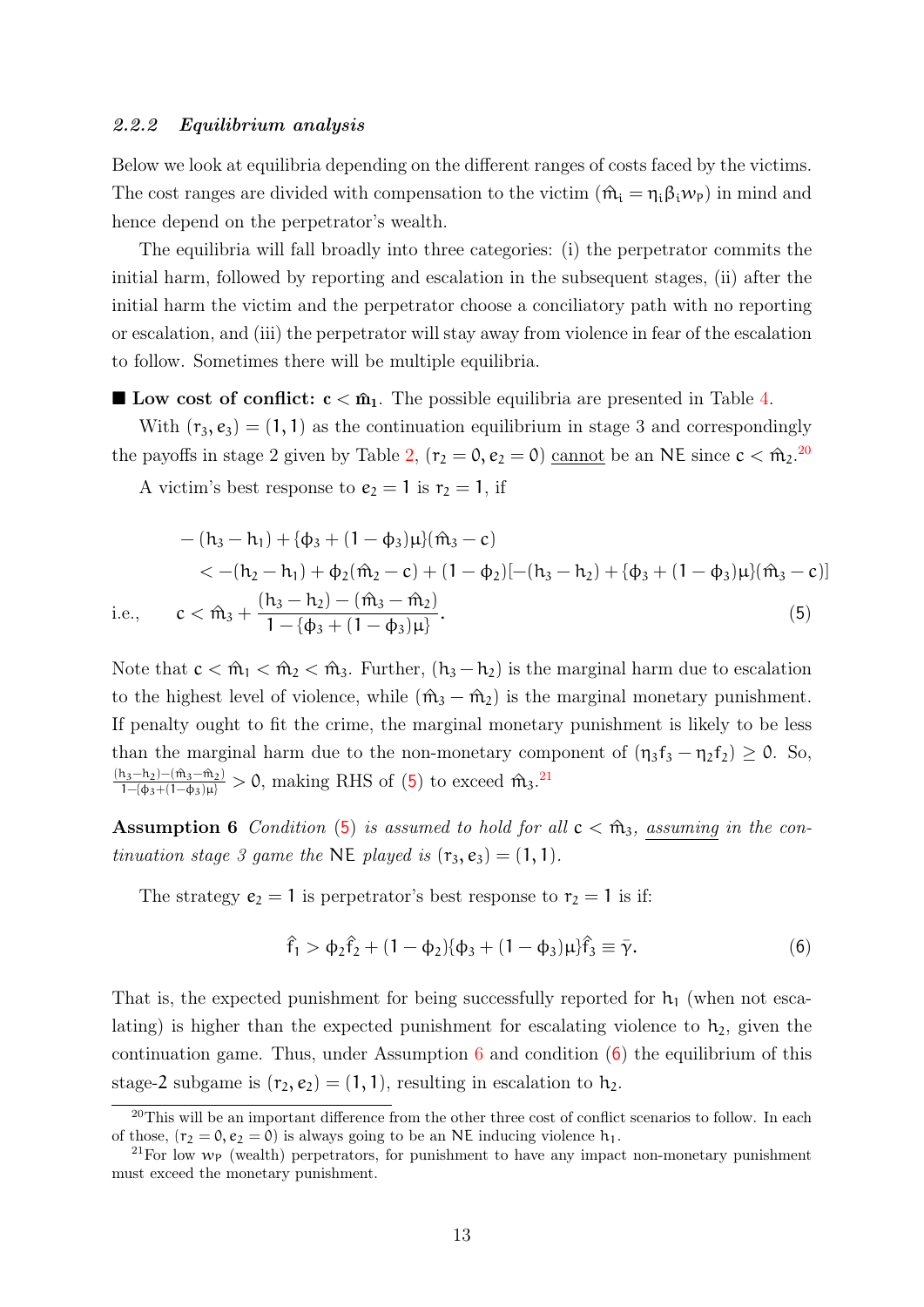Given the equilibrium in the continuation game under conditions  $(3)$  $(3)$  $(3)$ – $(6)$  $(6)$  $(6)$ , in stage 1, a perpetrator would inflict  $h_1$  if his v is sufficiently high, i.e.,

<span id="page-14-1"></span>
$$
\nu > \bar{\gamma}.\tag{7}
$$

This guarantees the full escalation equilibrium reported in the first row of Table [4.](#page-14-0)

Next suppose condition ([7](#page-14-1)) fails:  $v \leq \overline{\gamma}$ . This implies the perpetrator's cost of inflicting  $h_1$  does not justify the benefit, resulting in the nonviolence equilibrium in the second row of Table [4.](#page-14-0)

Now suppose ([6](#page-13-2)) does not hold so that  $\hat{f}_1 \leq \bar{\gamma}$ . Then the perpetrator's best response to  $r_2 = 1$  is  $e_2 = 0$ , implying an alternate stage-2 subgame equilibrium:  $(r_2 = 1, e_2 = 0)$ , i.e., successful reporting and no escalation beyond  $h_1$ . Given this stage 2 equilibrium, perpetrators with  $\nu > \hat{f}_1$  inflict  $h_1$ ; however, if  $\nu \leq \hat{f}_1$  then perpetrators choose not to inflict  $h_1$ . These last equilibria are reported in the last two rows of Table [4.](#page-14-0) It should be clear that within the class of potential full escalation equilibria, the characterization in Table [4](#page-14-0) is exclusive and exhaustive.  $||$ 

<span id="page-14-0"></span>

| Stage 3<br>equilibrium | Stage 2<br>equilibrium | Stage 1<br>decision | Type of<br>conflict | Conditions <sup>a</sup>                                        |
|------------------------|------------------------|---------------------|---------------------|----------------------------------------------------------------|
| $(r_3 = 1, e_3 = 1)$   | $(r_2 = 1, e_2 = 1)$   | inflict $h_1$       | escalation          | $\{(3), (5), (6) \& (7)\}\$                                    |
| not reached            | not reached            | not inflict $h_1$   | nonviolence         | $\{(3), (5), (6), (7)$ fails,<br>i.e., $\nu \leq \bar{\gamma}$ |
| not reached            | $(r_2 = 1, e_2 = 0)$   | inflict $h_1$       |                     | report, no esc. $\{(3), (5), (6)$ fails $\& v > f_1\}$         |
| not reached            | not reached            | not inflict $h_1$   | nonviolence         | $\{(3), (5), (6) \text{ fails } \& \nu \leq \hat{f}_1\}$       |

Table 4: Equilibria under low cost of conflict  $(c < \hat{m}_1)$ 

<sup>a</sup> Condition ([4](#page-11-2)) is automatically satisfied.

Intuition and empirical link. Table [4](#page-14-0) outlines only the equilibrium path. A bit more introspection should help understand how nonviolence is linked to credible threats of future reporting and violence escalation. Consider the second row for example. Here if the perpetrator were to deviate and inflict  $h_1$ , conditions ([3](#page-11-2)), ([5](#page-13-0)) and ([6](#page-13-2)) guarantee that  $(r_2 = 1, e_2 = 1)$  and  $(r_3 = 1, e_3 = 1)$  will ensue due to the victim's low cost of conflict. This then confronts the perpetrator with an expected cost of conflict  $\bar{\gamma}$  that outweighs the benefit  $\nu$ , deterring the perpetrator from starting the conflict. This also speaks to many real-life scenarios where money-minded grooms may resist the temptation of demanding dowry money after marriage from their bride's family because they anticipate that the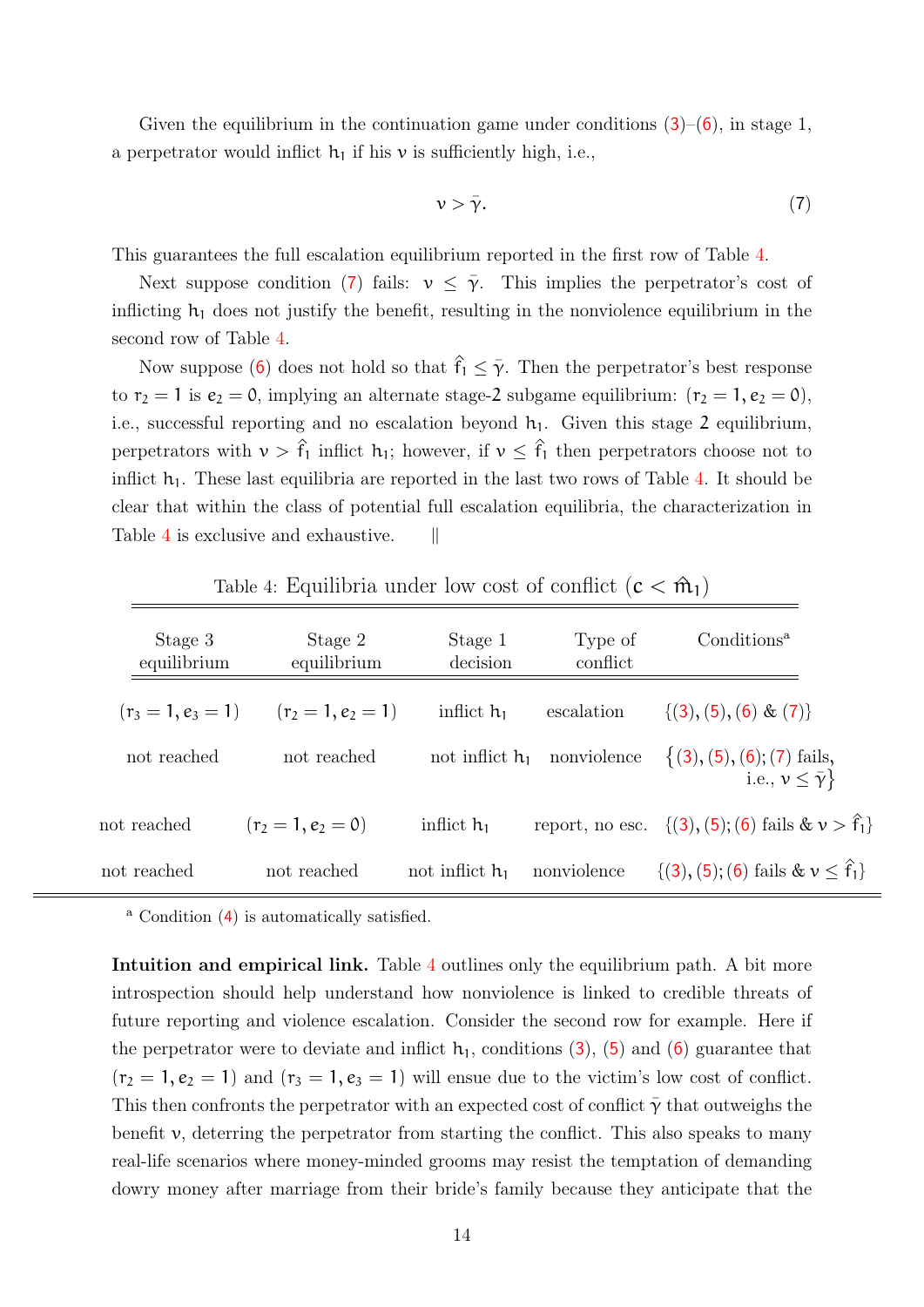cost of conflict for the spouse, from wealthy backgrounds, could be low. Of course the cost of conflict may well depend on norms where even for brides with wealthy parents social cost of divorce could be high. Empirically, how stability of marriage and lack of dowry extraction is linked to brides' parental wealth should be an interesting study: money or wealth is both a temptation for, and a threat against, starting a conflict. While escalation data is difficult to track, data on stable marriages that can serve as a proxy for the discipline coming from the potential victims' low cost of conflict should not be difficult to gather. Even survey data can be useful to study the relationship between marriage stability and brides' parental wealth.  $||$ 

<span id="page-15-0"></span>

| Table 5: Equilibria under moderate cost of conflict $(\hat{m}_1 < c < \hat{m}_2)$ |  |  |  |
|-----------------------------------------------------------------------------------|--|--|--|
|-----------------------------------------------------------------------------------|--|--|--|

| Stage 3<br>equilibrium | Stage 2<br>equilibrium | Stage 1<br>decision | Type of<br>conflict        | Conditions <sup>a</sup>    |
|------------------------|------------------------|---------------------|----------------------------|----------------------------|
| $(r_3 = 1, e_3 = 1)$   | $(r_2 = 1, e_2 = 1)$   | inflict $h_1$       | escalation                 | $\{(3), (5), (6) \& (7)\}$ |
| not reached            | $(r_2 = 0, e_2 = 0)$   | inflict $h_1$       | no escalation <sup>b</sup> | $\{(3) \& v > 0\}$         |

<sup>a</sup> Condition ([4](#page-11-2)) is automatically satisfied.

<sup>b</sup> If ([3](#page-11-2)), ([5](#page-13-0)) and ([6](#page-13-2)) hold but  $v \leq \overline{\gamma}$  which would be a violation of ([7](#page-14-1)), a potential perpetrator would opt for violence  $h_1$  and trigger this second equilibrium (that always exists) instead of switching to nonviolence, because the former generates a positive payoff while the latter yields zero payoff.

**Moderate cost of conflict:**  $\hat{m}_1 < c < \hat{m}_2$ . For ease of reference, the possible equilibria are presented in Table [5.](#page-15-0) But let us start by noting that Tables [1](#page-11-1) and [2](#page-12-0) are still the relevant payoffs for the corresponding subgames, stage 3 and the one starting at stage 2 respectively, the latter converted to its normal form.

If the game proceeds to stage 3,  $(r_3 = 1, e_3 = 1)$  is the unique equilibrium;  $r_3 = 1$ dominates  $r_3 = 0$ , and  $e_3 = 1$  is perpetrator's best response to  $r_3 = 1$ .

In stage [2,](#page-12-0) as can be seen from Table 2, the best response of the victim to  $e_2 = 0$ is  $r_2 = 0$  since  $\hat{m}_1 < c$ , and the perpetrator's best response to  $r_2 = 0$  is  $e_2 = 0$ . Thus,  $(r_2, e_2) = (0, 0)$  is an NE in the subgame starting in stage 2 where stage 3 will not be reached.<sup>[22](#page-0-0)</sup> Also, it is straightforward to verify that if, in addition, conditions  $(5)$  $(5)$  $(5)$  and  $(6)$  $(6)$  $(6)$ are satisfied, there is another equilibrium in the stage 2 subgame:  $(r_2 = 1, e_2 = 1)$ .

Now consider stage 1. Depending on the coordination in stage 2, either the primary violence  $h_1$  that is triggered for all  $v > 0$  ends with no further conflict (equilibrium in the second row of Table [5\)](#page-15-0), or the primary violence is perpetrated only by high-valuation perpetrators,  $v > \overline{\gamma}$ , that cascades into continued conflicts of reporting and escalation in

<sup>&</sup>lt;sup>22</sup>This replaces the equilibrium  $(r_2, \varepsilon_2) = (1, 0)$  in the low-cost conflict case studied above.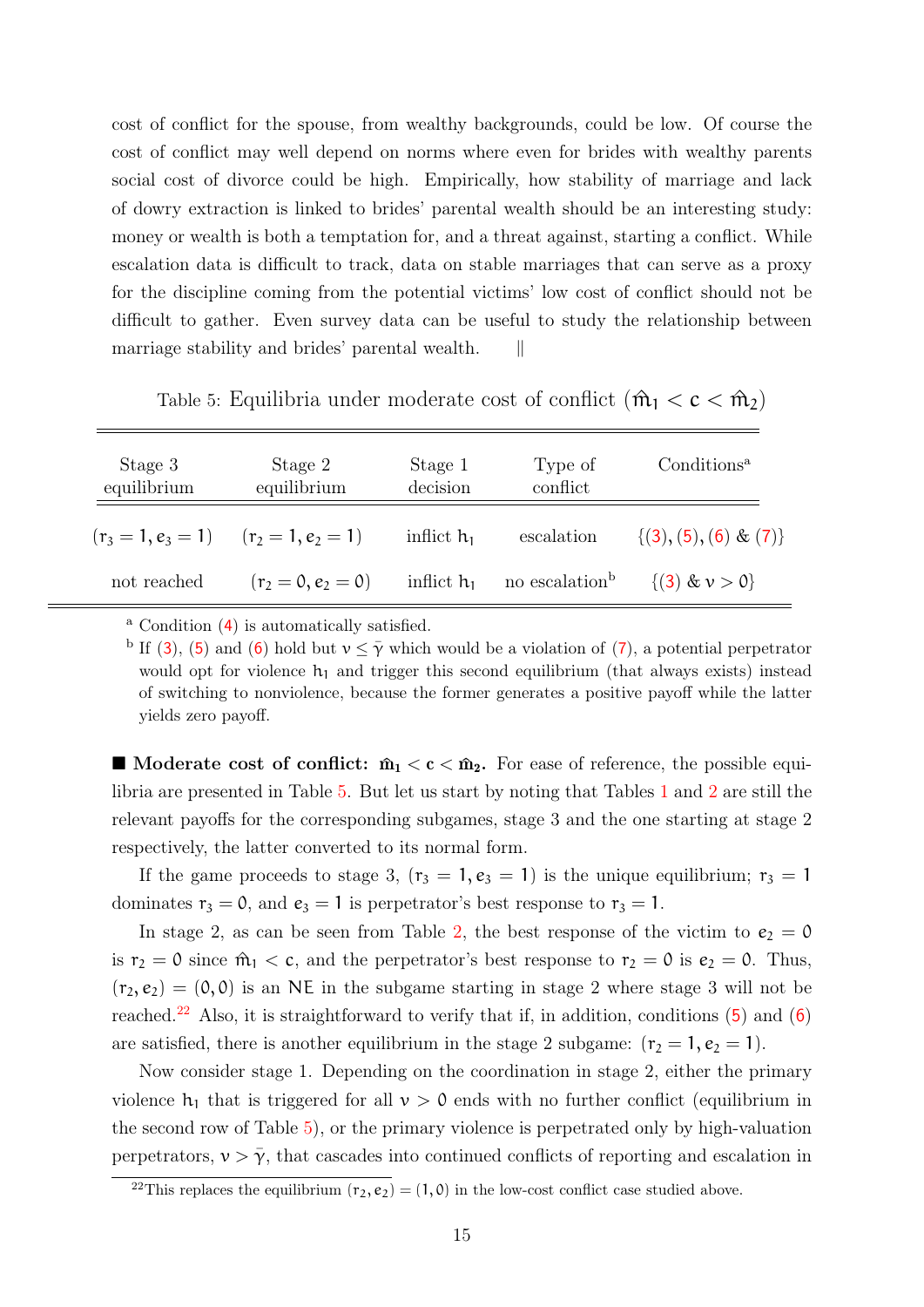the remaining two stages (first row of Table [5\)](#page-15-0). Thus, an increase in costs of conflict, from  $c < \hat{m}_1$  to  $\hat{m}_1 < c < \hat{m}_2$ , can potentially stifle escalation though escalation still remains a possibility.

Thus, the primary violence  $h_1$  will always be inflicted. As for escalation, either no escalation is the unique equilibrium (when  $0 < v \leq \overline{\gamma}$ ), or there are multiple equilibria with one involving full escalation and another without any escalation.

Comparison: moderate vs. low costs. First, an observation:

Because of  $(r_2 = 0, e_2 = 0)$  being always an equilibrium in the moderate cost case, the initial harm  $h_1$  is always inflicted whereas in the low cost case in Table [4](#page-14-0) sometimes violence does not happen at all.

This can be seen by comparing the second and fourth rows of Table [4](#page-14-0) with the second row of Table [5.](#page-15-0) The intuition is that the increased cost of conflict restrains the victim from engaging in long-drawn conflict that, in turn, encourages the perpetrator to inflict one-off harm for the benefit  $\nu$ .

To probe a bit more, let us consider in the moderate cost case situations when noescalation is a unique equilibrium. This happens if  $(6)$  $(6)$  $(6)$  holds but  $(7)$  $(7)$  $(7)$  fails, or  $(6)$  fails (i.e.,  $f_1 \leq \overline{\gamma}$ ). As such these conditions do not directly involve the cost c. But suppose now that c is lowered from the moderate cost range to low cost range through some government initiatives. Then the equilibrium changes from the no-escalation unique equilibrium of Table [5](#page-15-0) to either one of the two nonviolence equilibria or no-escalation equilibrium with reporting (last three rows of Table [4\)](#page-14-0). To see why, return to Table [2](#page-12-0) where, because now  $m_1$ −c > 0, the strategies ( $r_2 = 0$ ,  $e_2 = 0$ ) cannot be a Nash equilibrium anymore. Instead,  $(r_3, e_3) = (1, 1)$  $(r_3, e_3) = (1, 1)$  $(r_3, e_3) = (1, 1)$  is an NE in stage 3 (by condition (3)) and  $(r_2, e_2) = (1, 1)$  is an NE in stage 2 (because conditions  $(5)$  $(5)$  $(5)$  and  $(6)$  $(6)$  $(6)$  hold), and given these continuation equilibria. failure of  $(7)$  $(7)$  $(7)$  ensures that the perpetrator stays away from inflicting  $h_1$ . Note that, the lowering of the cost c and thus reviving  $(r_2, e_2) = (1, 1)$  and  $(r_3, e_3) = (1, 1)$  makes the threat of conflict escalation credible to sustain nonviolence, helping deterrence rather than fuelling escalation. On the other hand, suppose ([6](#page-13-2)) fails (i.e.,  $\hat{f}_1 < \bar{\gamma}$ ). This case will have two possibilities:  $v > \hat{f}_1$  and  $v \leq \hat{f}_1$ ; in the first case  $h_1$  will be inflicted together with reporting but there won't be any escalation, whereas in the second case inflicting  $h_1$  is suboptimal for the perpetrator. So the change is for the better due to reporting (without escalation) and/or nonviolence.

**High cost of conflict:**  $\hat{m}_2 < c < \hat{m}_3$ . We will have Table [6](#page-17-0) in the background. Start in stage 3. From Table [1,](#page-11-1) clearly  $(r_3, e_3) = (0, 0)$  is an NE. In addition,  $(r_3, e_3) = (1, 1)$ is an NE by Assumption [5.](#page-12-1)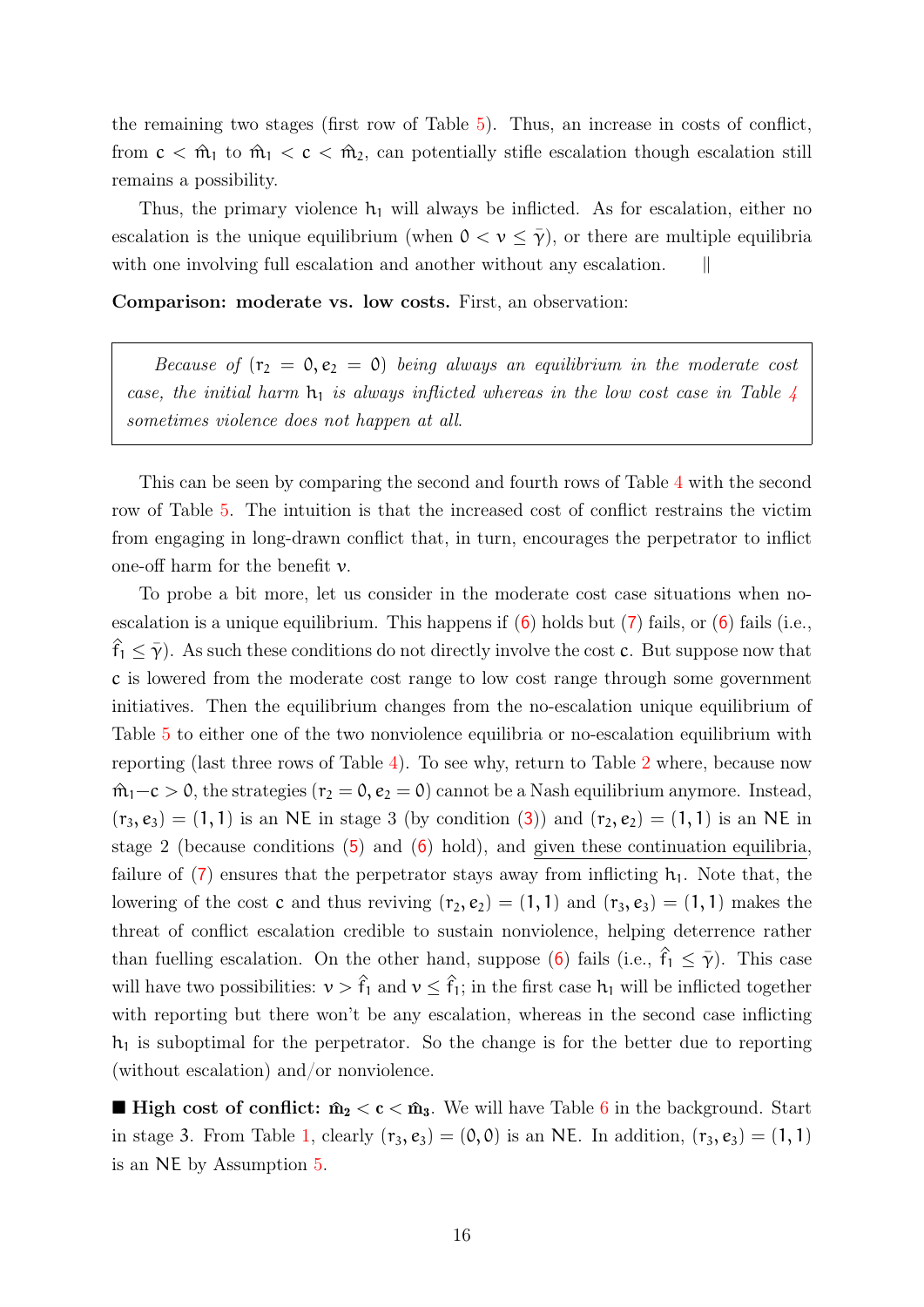| Stage 3<br>equilibrium                                         | Stage 2<br>equilibrium                                      | Stage 1<br>decision | Type of<br>conflict          | Conditions <sup>a</sup>                   |
|----------------------------------------------------------------|-------------------------------------------------------------|---------------------|------------------------------|-------------------------------------------|
| $\{(r_3=1, e_3=1),$<br>$(r_3 = 0, e_3 = 0)$ ,<br>not reached   | $(r_2 = 0, e_2 = 0)$ unique,<br>fixing $(r_3 = 0, e_3 = 0)$ | inflict $h_1$       |                              | no escalation $\{(3), (5), (6) \& (7)\}\$ |
| $\{(r_3=1, e_3=1),\}$<br>$(r_3 = 0, e_3 = 0)$ ,<br>not reached | $(r_2 = 0, e_2 = 0)$<br>fixing $(r_3 = 1, e_3 = 1)$         | inflict $h_1$       |                              | no escalation $\{(3), (5), (6) \& (7)\}\$ |
| $\{(r_3=1, e_3=1),$<br>$(r_3 = 0, e_3 = 0)$ ,<br>reached       | $(r_2 = 1, e_2 = 1)$<br>fixing $(r_3 = 1, e_3 = 1)$         | inflict $h_1$       | escalation                   | $\{(3), (5), (6) \& (7)\}\$               |
| not reached                                                    | $(r_2 = 0, e_2 = 0)$                                        | inflict $h_1$       | no escalation <sup>b,c</sup> | $\{(3) \& v > 0\}$                        |

<span id="page-17-0"></span>Table 6: Equilibria under high cost of conflict  $(\hat{m}_2 < c < \hat{m}_3)$ 

<sup>a</sup> Condition ([4](#page-11-2)) is automatically satisfied.

<sup>b</sup> This equilibrium always exists under our Assumption [5.](#page-12-1)

<sup>c</sup> Here nonviolence does not arise for the same reason we provided in note [b] of Table [5.](#page-15-0)

Fixing the continuation equilibrium  $(r_3, e_3) = (0, 0)$ , the stage 2 game will be as in Table [3.](#page-12-2) It is easy to see that in stage 2  $r_2 = 0$  is a dominant strategy for the victim, so the perpetrator would choose  $e_2 = 0$  in response as there is no strict gain from deviating to  $e_2 = 1.^{23}$  $e_2 = 1.^{23}$  $e_2 = 1.^{23}$  This implies in stage 1 all perpetrators with  $v > 0$  would inflict  $h_1$ . The resulting equilibrium is thus an initial conflict but with no further conflict down the chain.

On the other hand, if we fix stage 3 equilibrium at  $(r_3, e_3) = (1, 1)$ , stage 2 payoffs are the same as in Table [2.](#page-12-0) It is easy to see that  $(r_2, e_2) = (0, 0)$  is an NE. Fixing this equilibrium, in stage 1 perpetrators with  $v > 0$  would inflict  $h_1$ : the outcome is that of initial conflict with no further conflict down the chain. Also, it can be verified that under conditions ([5](#page-13-0)) and ([6](#page-13-2)), there is another stage 2 equilibrium:  $(r_2, e_2) = (1, 1)$ . Then in stage 1, perpetrators with  $v > \overline{\gamma}$  (condition ([7](#page-14-1))) will choose to inflict  $h_1$ .

Finally, without imposing any of the restrictions  $(5)$  $(5)$  $(5)$ ,  $(6)$  $(6)$  $(6)$  or  $(7)$  $(7)$  $(7)$ , above we have already shown that  $(r_2, e_2) = (0, 0)$  is an NE so that stage 3 will not be reached.

Thus, there will be multiple equilibria in the overall game – conflict with no escalation, and conflict with escalation.

To summarize, Table [6](#page-17-0) shows that either no escalation is the unique equilibrium or there are multiple equilibria, one with escalation and another with no escalation. ||

<sup>&</sup>lt;sup>23</sup>Of course  $(r_2 = 0, e_2 = 1)$  is another Nash equilibrium but we do not consider it to be a plausible description unless the perpetrator derives some extra ego utility from just inflicting violence.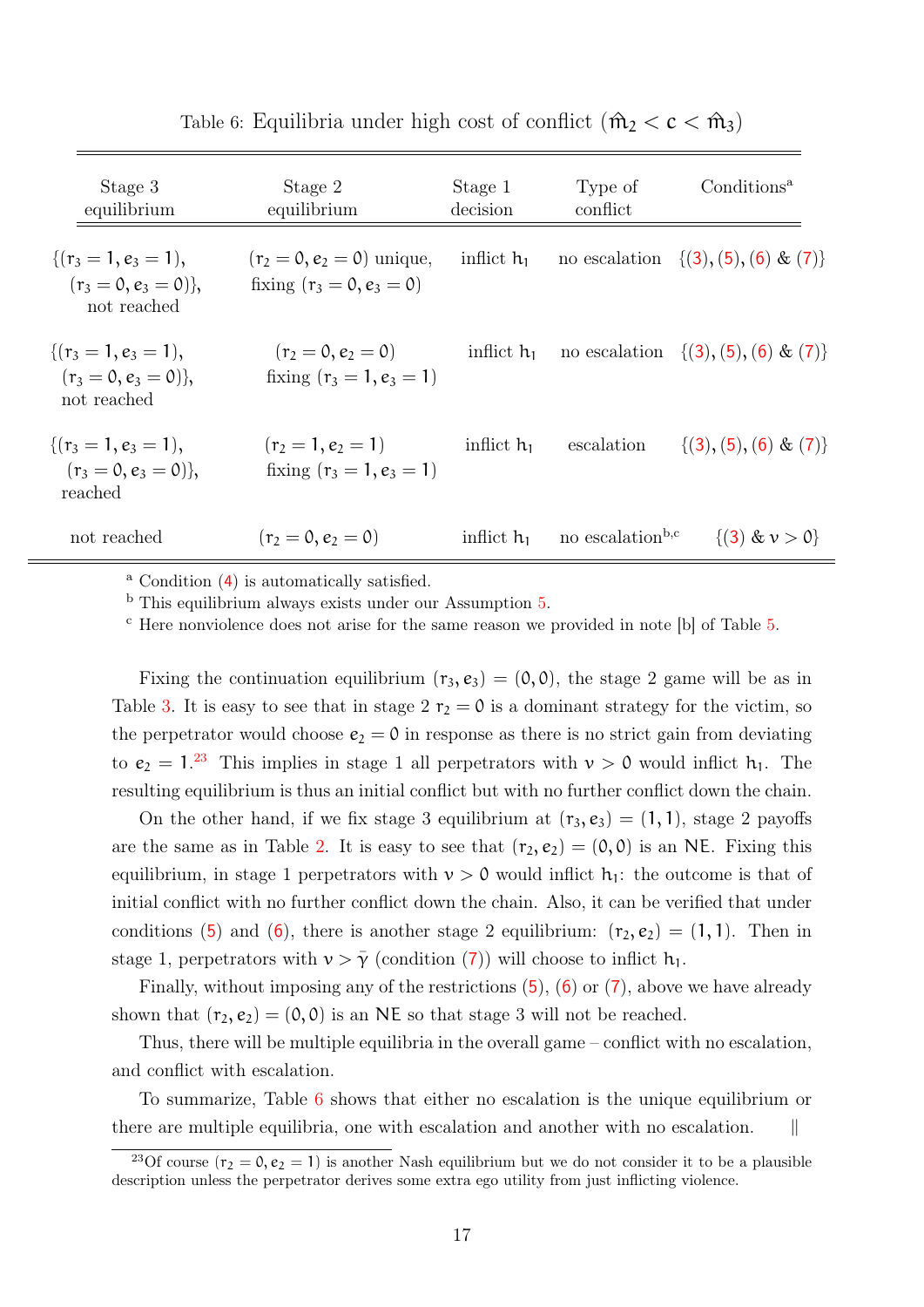Comparison: high vs. moderate costs. We start with an observation:

Because  $(r_2 = 0, e_2 = 0)$  is an equilibrium in the high cost case, no escalation is possible even with conditions ([3](#page-11-2)), ([5](#page-13-0)), ([6](#page-13-2))  $\mathcal{E}(7)$  $\mathcal{E}(7)$  $\mathcal{E}(7)$  being satisfied (the first two equilibria in Table  $6$ ). With lower cost, this no escalation equilibrium can be lost, moving to an escalation equilibrium (Table [5,](#page-15-0) first equilibrium).

This is because the lower cost makes it more likely for the victim to report, to prevent which the perpetrator escalates violence.

Consider the (first two) no-escalation equilibria for high-cost victims. This requires that conditions ([3](#page-11-2)), ([5](#page-13-0)), ([6](#page-13-2)) and ([7](#page-14-1)) are satisfied; the equilibrium is predicated on  $(r_2, e_2)$  =  $(0, 0)$  as the second stage outcome. Suppose c is lowered from the high cost range to moderate cost range. Then the equilibrium changes from the no-escalation equilibrium to the escalation equilibrium (first row of Table  $5$ ).<sup>[24](#page-0-0)</sup> Hence, some cases of no escalation will move to escalation as the costs are lowered from high to moderate. Hence, the change is for the worse as the possibility of escalation increases with lowered cost. Of course, accompanying escalation is the possibility of more, but not all, perpetrators being brought to justice.

**Very high cost of conflict:**  $\hat{m}_3 < c$ . Table [1](#page-11-1) indicates that the victim's dominant strategy in stage 3 is  $r_3 = 0$ . Since  $-\mu \hat{f}_3 < 0$ , the unique NE in stage 3 is  $(r_3 = 0, e_3 = 0)$ . The relevant stage 2 subgame is same as Table [3,](#page-12-2) and the unique NE in stage 2 is  $(r_2 = 0, e_2 = 0)$ . Hence, in stage 1 perpetrators with  $\nu > 0$  choose to inflict  $h_1$  with no further reporting or conflict down the chain.  $||$ 

Comparison: very high vs. high costs. Note that:

Lowering cost for very high cost victims brings about the possibility of escalating violence.

To begin with, the unique equilibrium for very high cost victims is the no escalation equilibrium. This is regardless of conditions  $(5)$  $(5)$  $(5)$ ,  $(6)$  $(6)$  $(6)$  or  $(7)$  $(7)$  $(7)$  being satisfied. Suppose these conditions are satisfied. Lowering cost to move very high cost victims to the high cost range now brings the possibility of escalating violence (Table [6,](#page-17-0) third equilibrium). Hence, lower cost has the negative effect of increased possibility of escalation.

From the above analysis we will extract two main results. Our first main result stated below is on equilibrium characterization. We defer reporting the second result until the next section.

<span id="page-18-0"></span><sup>&</sup>lt;sup>24</sup>Of course, the possibility of the no-escalation equilibrium of Table  $5$  remains as it did in Table  $6$ regardless of whether conditions ([5](#page-13-0)), ([6](#page-13-2)) and ([7](#page-14-1)) are satisfied or not.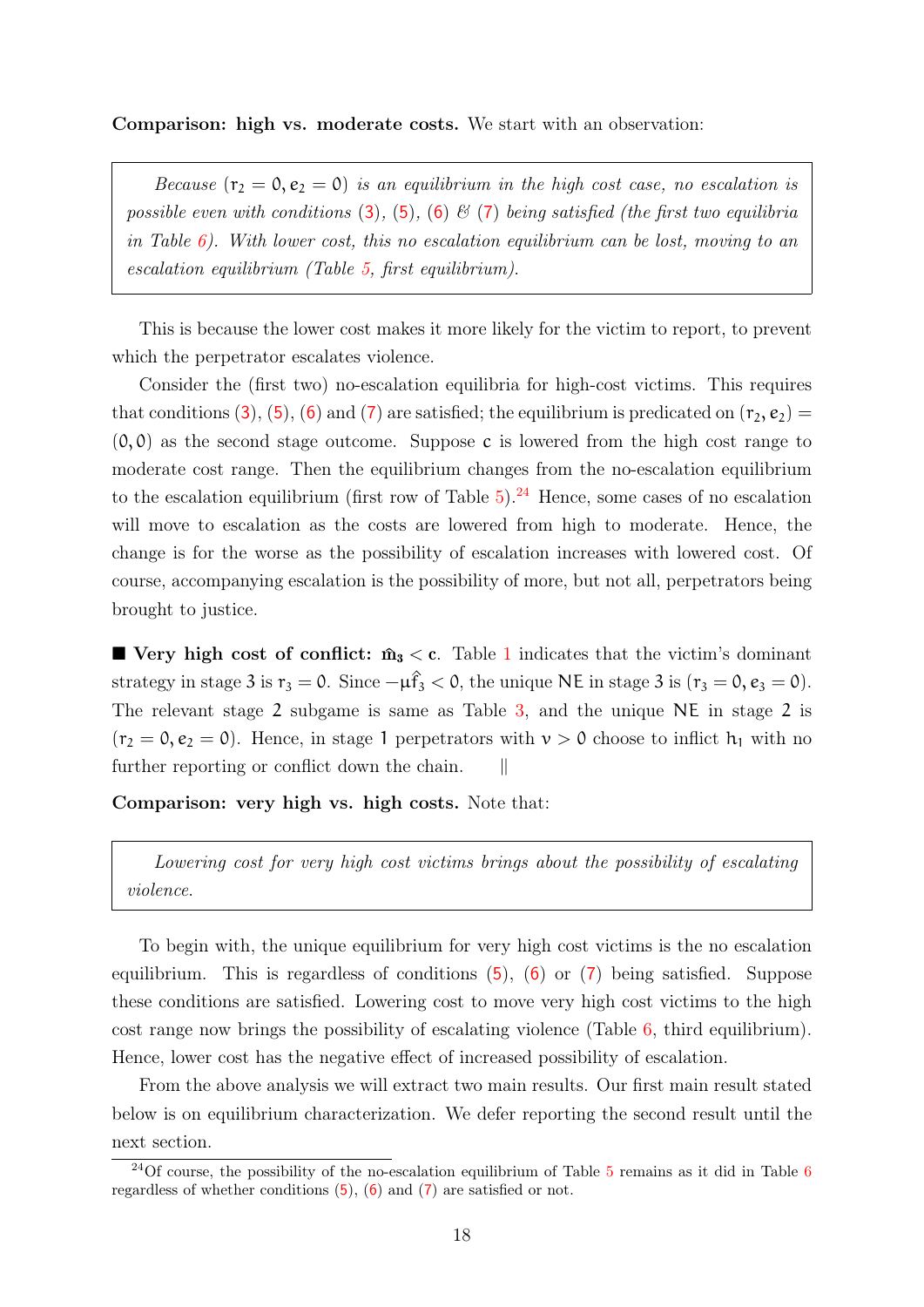Proposition 1 (Violence escalation). Suppose Assumption [5](#page-12-1) holds. Violence and reporting differ depending on the victim's cost (of reporting) classified above, as follows:

- (a) Very high cost victims: All perpetrators with  $v > 0$  inflict the initial harm  $h_1$ . However, there will be no reporting attempt by the victims nor violence escalation by the perpetrators.
- $(b)$  High- and moderate-cost victims: The perpetrators always inflict the initial harm  $h_1$  on these victims (Tables [5](#page-15-0) and [6\)](#page-17-0). Further, there is always a no-escalation equilibrium, ruling out long-drawn conflicts. Additionally, under conditions ([5](#page-13-0)), ([6](#page-13-2)) and ([7](#page-14-1)) that imply the perpetrators derive sufficiently high benefits  $v > \overline{\gamma} > 0$ , the initial harm leads to a full-escalation conflict.
- (c) Low-cost victims: Whenever the perpetrators inflict the initial harm  $h_1$ , the victims would always report. This leads to
	- either continuing conflict with the perpetrators attempting to inflict further violence to silence their victims and the victims fighting back by reporting it (i.e., full escalation) whenever the perpetrators derive sufficiently high benefits from the conflict, v exceeding  $\bar{\gamma}$ , as indicated in the first row of Table [4;](#page-14-0)
	- or the perpetrators abstain from further conflict beyond the initial harm for fear of continued victims reporting (third row of Table  $\lambda$ );
	- or the credible threat of reporting by the victim to continue the fights all the way up to stage 3 compels the perpetrators to choose nonviolence (second and fourth rows of Table  $\angle$ .

The Proposition highlights two very contrasting effects on violence as cost of reporting falls. The first is that there will be more reporting as one should expect. Increased reporting sometimes only adds to the conflict by converting one-off violence of  $h_1$  into a cascading chain of conflicts all the way up to  $h_3$  [violence escalation], or it may convert one-off violence of  $h_1$  into *nonviolence*. Social costs of escalation, the downside of any policy reform easing victims reporting,  $2<sup>5</sup>$  must therefore be weighed against the upside of greater deterrence of the primary violence. This implies fewer victims and detection of a larger proportion of perpetrators, but greater intensity of violence among the remaining victims. Further, when there are multiple equilibria, if the victim and the perpetrator could coordinate on an equilibrium with no reporting attempt and no escalation, it would reduce the intensity of violence. For instance, for moderate or high cost of conflict, if they could coordinate on not reporting and no escalation in stage 2, then the intensity of violence drops.

<sup>25</sup>We will study the implication of easing victims reporting more carefully in the next section.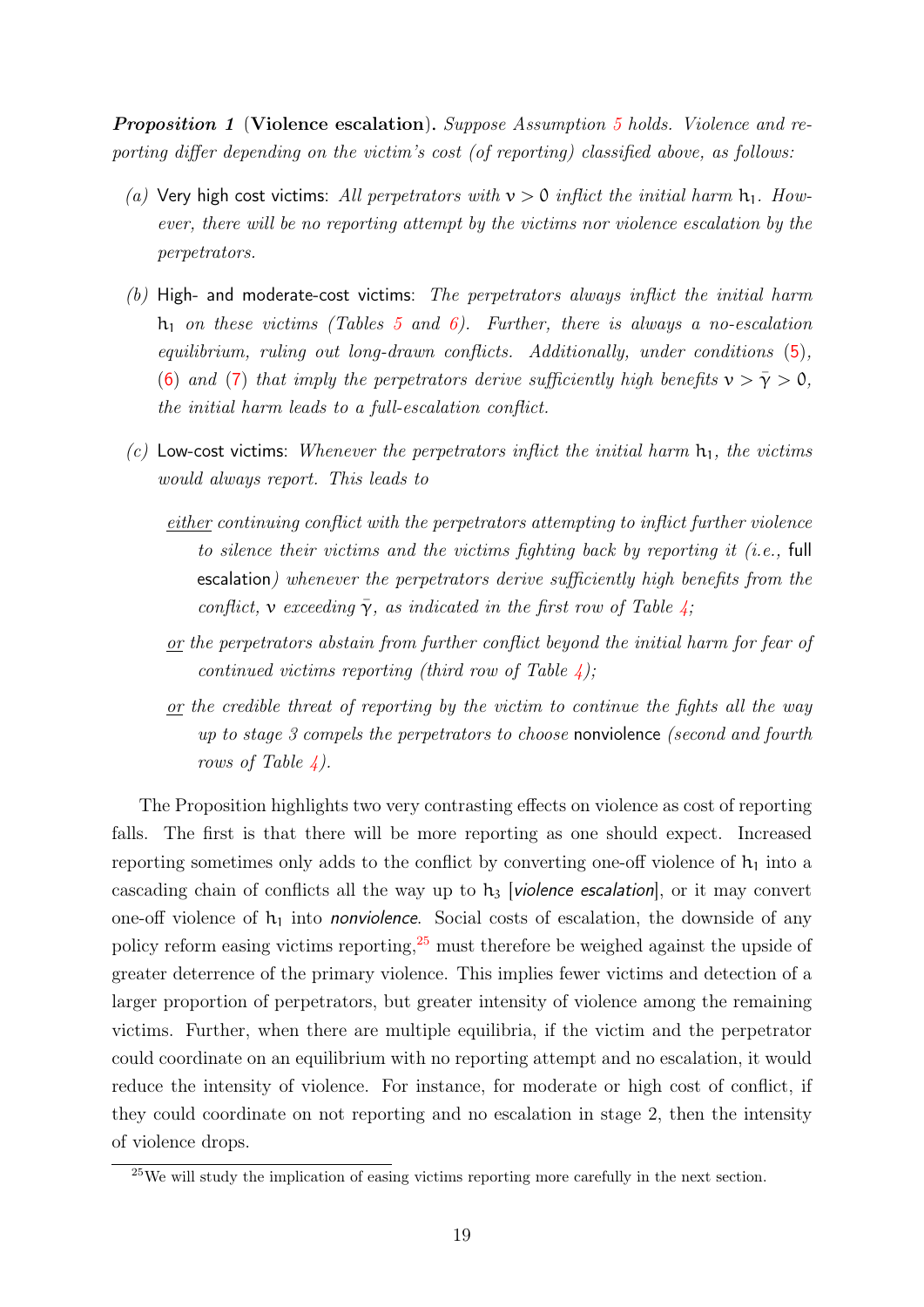Multiple equilibria such as the ones for high- and moderate-cost victims create heterogeneity of violence trajectory across characteristically identical cohort of partners. Thus it is reasonable to guess the presence of similar violence of the primary harm  $(h_1)$  in households hidden from public records/surveys, due to voluntary non-reporting, for every case that comes to trial due to successful reporting. Any public awareness program encouraging reporting of DV can tilt aggregate behavior sharply with clear evidence of more discordant families, pushing up the divorce rate. Public awareness drive should effectively lower the stigma cost of conflict by mitigating any social disapproval of divorce. But the aggregate outcome can also go the other way: the credible threat of reporting itself may keep a large proportion of conflicts frozen, in our formulation in many unreported  $h_1$ . And this may even contribute to reduced happiness for females within the households.<sup>[26](#page-0-0)</sup>

In case our results are wrongly perceived, we like to stress that a fall in victims' costs of reporting may also have a desirable impact: the victims' threat of fighting the battle of escalating violence may in fact lead to a harmonious relationship, i.e., complete nonviolence.<sup>[27](#page-0-0)</sup> Also, lowering costs sufficiently can bring about lower violence rates along with more successful reporting. So any initiative, legal or social changes, lowering victims' cost of reporting should be assessed by a well-defined social evaluation objective. In this paper we abstain from proposing such welfare metric. Instead, we focus on highlighting that any policy reform to curtail domestic violence is never a quick fix solution due to its potential confounding implications.

## <span id="page-20-0"></span>3 Deterrence, Escalation and De-escalation

In this section, we carry out two types of comparative statics: the effects of lowering of cost of reporting and increasing punishments at different layers of the violence chain. While changing these policy parameters we still apply our equilibrium characterization in Proposition [1,](#page-18-0) specifically appeal to appropriate relevant details laid out in Tables [4,](#page-14-0) [5](#page-15-0) and [6.](#page-17-0) The proofs for this section are therefore somewhat repeat arguments and included in the Appendix for completeness.

#### 3.1 Lowering victims' costs and connection to existing empirical research

Consider the effect of reducing victims' cost of reporting. This can be done by appointing more female police officers, providing better support for victims during court proceedings,

 $^{26}$ On a broader issue, Stevenson and Wolfers (2009) documented declining happiness of women in the United States since the 1970s despite expanded freedoms and economic progress "within both the family and market sphere".

 $27$ Analogy with the arms race (acquisitions of nuclear weapons) and its ambiguous implications for world or regional peace is notable.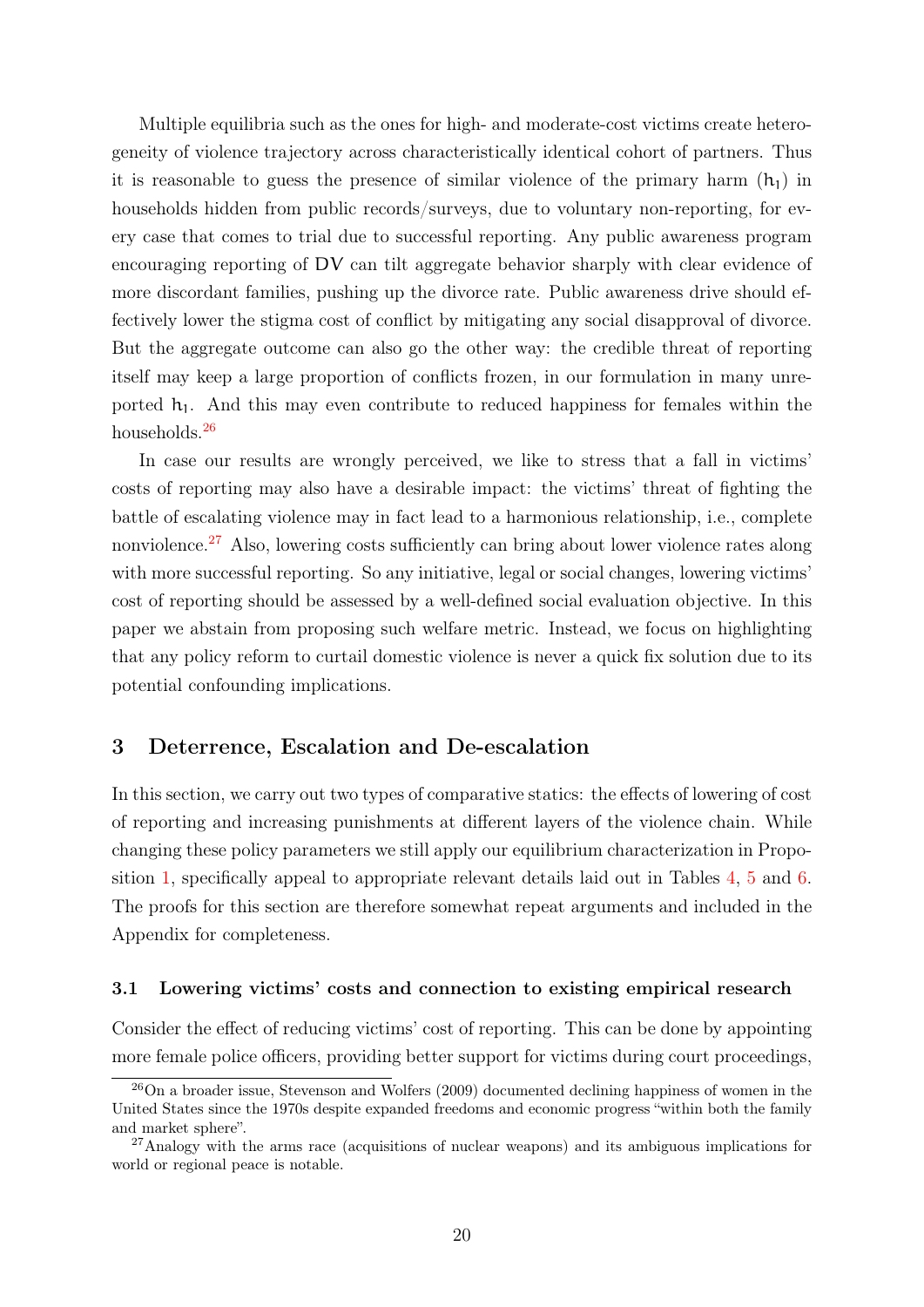running public campaign encouraging women not to tolerate DV, and removing social stigma for taking a stand against abusive partners; for the last two NGOs can play important roles (see <https://actionaid.org.uk/our-work/vawg/domestic-violence-and-abuse>).

Suppose costs for any range are reduced sufficiently so that the victim moves to the next lower cost range.<sup>[28](#page-0-0)</sup> By combining the observations on comparisons between various cost ranges in the previous section, we have the following result.

<span id="page-21-0"></span>**Proposition 2** (Effect of victim cost reduction). There are countervailing effects of lowering the cost of reporting faced by the victims:

- $(a)$  From moderate to low cost range: The couples who were trapped in the unique noescalation, no-reporting but  $h_1$  harm equilibrium under the moderate cost range will now transit to either (i) the nonviolence equilibrium, or (ii) no-escalation equilibrium but the victim reporting  $h_1$ .
- (b) From high to moderate cost range: The conflicts involving  $h_1$  but no escalation and no reporting under high costs now change into full-escalation conflicts with reporting at every stage but also with the collateral damage of more serious harms to some of the victims.
- $(c)$  From very high to high cost range: The couples trapped in the unique no-escalation, no-reporting but  $h_1$  harm equilibrium under the very high cost range will now transit into full-escalation conflicts.

This comparative static exercise predicts the heterogeneity in women's responses to any social (or government) program aimed at empowering their voice against violence from their partners. If we consider moderate and low costs of conflict/reporting to be associated with, for example, (i) more independent women with education and earning potential in the labor market, $29$  (ii) parents of wealthier backgrounds with a good family and social network,  $30$  and (iii) a minimal confidence and belief in one's rights, our analysis suggests their husbands are likely to abstain from the path of conflict and violence. So any female empowerment drive will reinforce this pattern and lower violence by eliminating it at its root, or at least there will be more reporting without actual violence escalation (part (a) above).

 $^{28}$ It can be checked from the analysis in the previous section that cost reduction that keeps the victim in the same cost range does not affect the equilibrium outcomes.

<sup>&</sup>lt;sup>29</sup>See Anderson and Eswaran (2009) on the importance of women's autonomy, measured by *earned* income potential as opposed to unearned income, in giving a greater voice in household decisionmaking. The authors studied household survey data (survey conducted in 1996) in a rural subdistrict of Bangladesh. While their application is different, our result that the relatively low cost of reporting, that can come from greater autonomy and confidence in self-worth, as an enforcer in keeping domestic violence in check derives from the same principle: the credible threat of costly conflict increasing women's implicit bargaining power within the household.

<sup>&</sup>lt;sup>30</sup>Kimuna et al. (2012) find that, in India, violence is negatively associated with the wife's wealth index and education.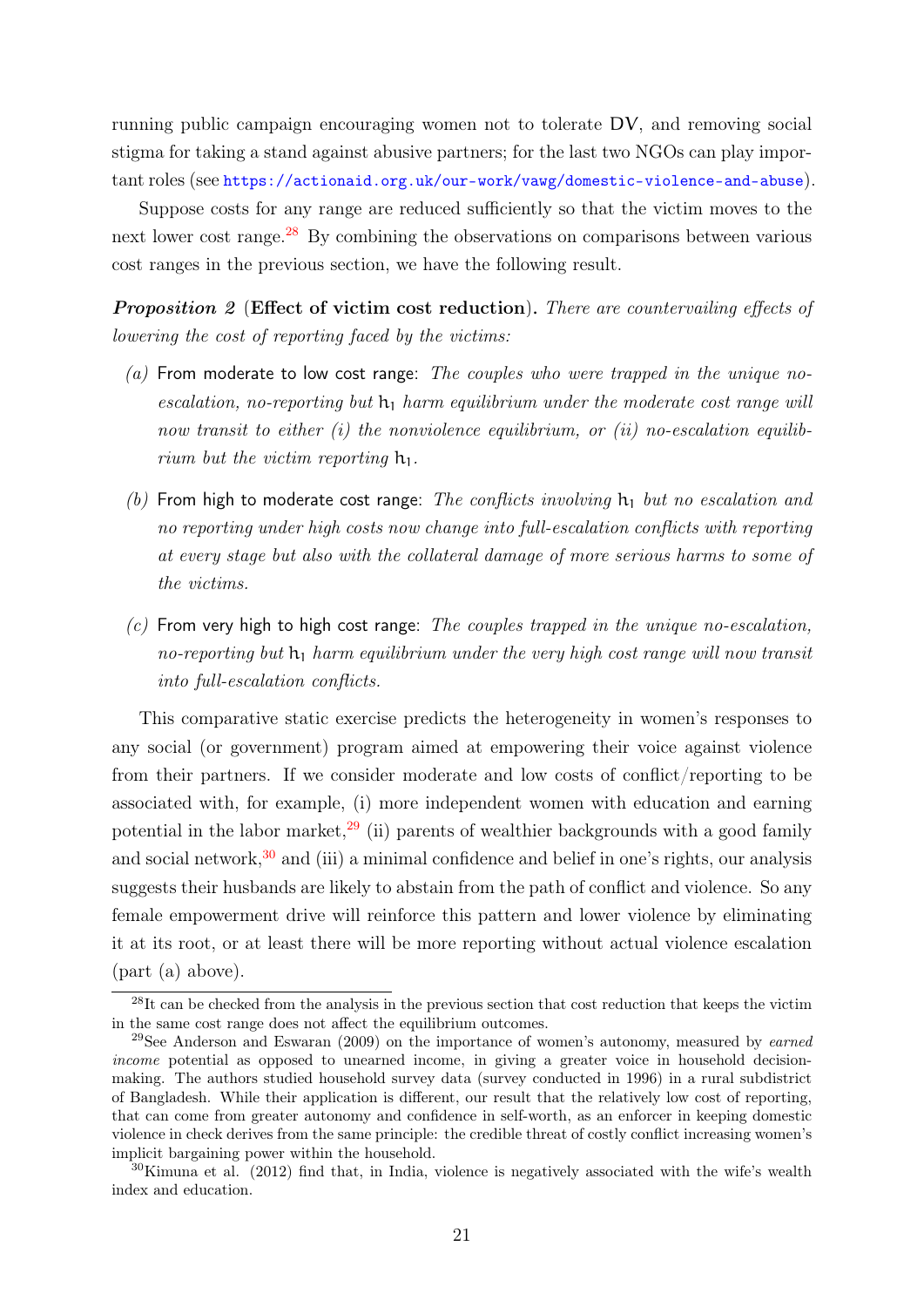In contrast to the beneficial impact discussed above, any lowering of the costs from high to moderate, and very high to high category, leads to conflict escalation. This is the adverse side of facilitating an increase in the reporting of violence (parts (b) and (c)).<sup>[31](#page-0-0),[32](#page-0-0)</sup>

#### 3.2 Increasing punishments

■ Initial incidents. Now, suppose that the authorities increase punishment early in the violence chain, for the initial harm  $h_1$ . Such an approach can be viewed as being tough on crime, or what politicians project as zero tolerance to violence. We find that while there is some deterrence, it is also likely to lead to violence escalation.

<span id="page-22-0"></span>Proposition  $3$  (Mixed effect of early high punishment). Suppose  $f_1$ , punishment for the early stage violence  $h_1$ , is increased. The effects are summarized as follows:

- (a) Zero effect. This has no impact on the perpetrators' decisions to inflict  $h_1$  or its escalation when the victims involved have very high costs of reporting.
- (b) Adverse effect. Starting from the unique no-escalation equilibrium for high- and moderate-cost victims (under appropriate conditions detailed in the proof), with an increase in  $f_1$ , the equilibrium set expands to multiple equilibria: {no escalation, escalation}. This may lead to some pairs now choosing a path of escalating violence.
- $(c)$  Mixed effect. For low-cost victims, the possibility of reporting with no escalation is lost. Some of these pairs move to the escalation equilibrium (adverse effect), while the rest move to nonviolence; the threshold v for perpetrators choosing violence also increases (beneficial deterrence).
- (d) Actual and observed violence. Overall, actual and observed incidents of violence of  $h_1$ without further escalations decline, while actual and observed incidents of escalating violence,  $h_2$  and  $h_3$  combined, increase.

Thus, the Beckerian prescription of higher punishment to thwart crime at the initial stages and nip violence in the bud does not always work in our extensive form setup. Violence escalation becomes more likely. For example, for low-cost victims, the increased punishment can remove the (reporting, no-escalation) equilibrium as perpetrators facing the higher punishment now are willing to escalate violence to try to avoid the punishment.

<sup>31</sup>Sahoo and Raju (2007) find that in India, working women face more violence as compared to rural women. However, it is not possible to disentangle whether this is due to male backlash or because economically active women are better informed and, hence, report more incidents.

<sup>&</sup>lt;sup>32</sup>Note that increased escalation is accompanied by more reporting attempts by victims, some of which are successful. However, since all reporting attempts are not successful and even successful attempts may not generate a desirable outcome for the victim in the courts, we are implicitly implying that nonescalating violence without reporting attempt is 'better' than reporting attempts with escalation. Any welfare ranking, inevitably, is going to be subjective. Of course, in an ideal world, all reporting attempts would be successful and court proceedings would always uncover the truth.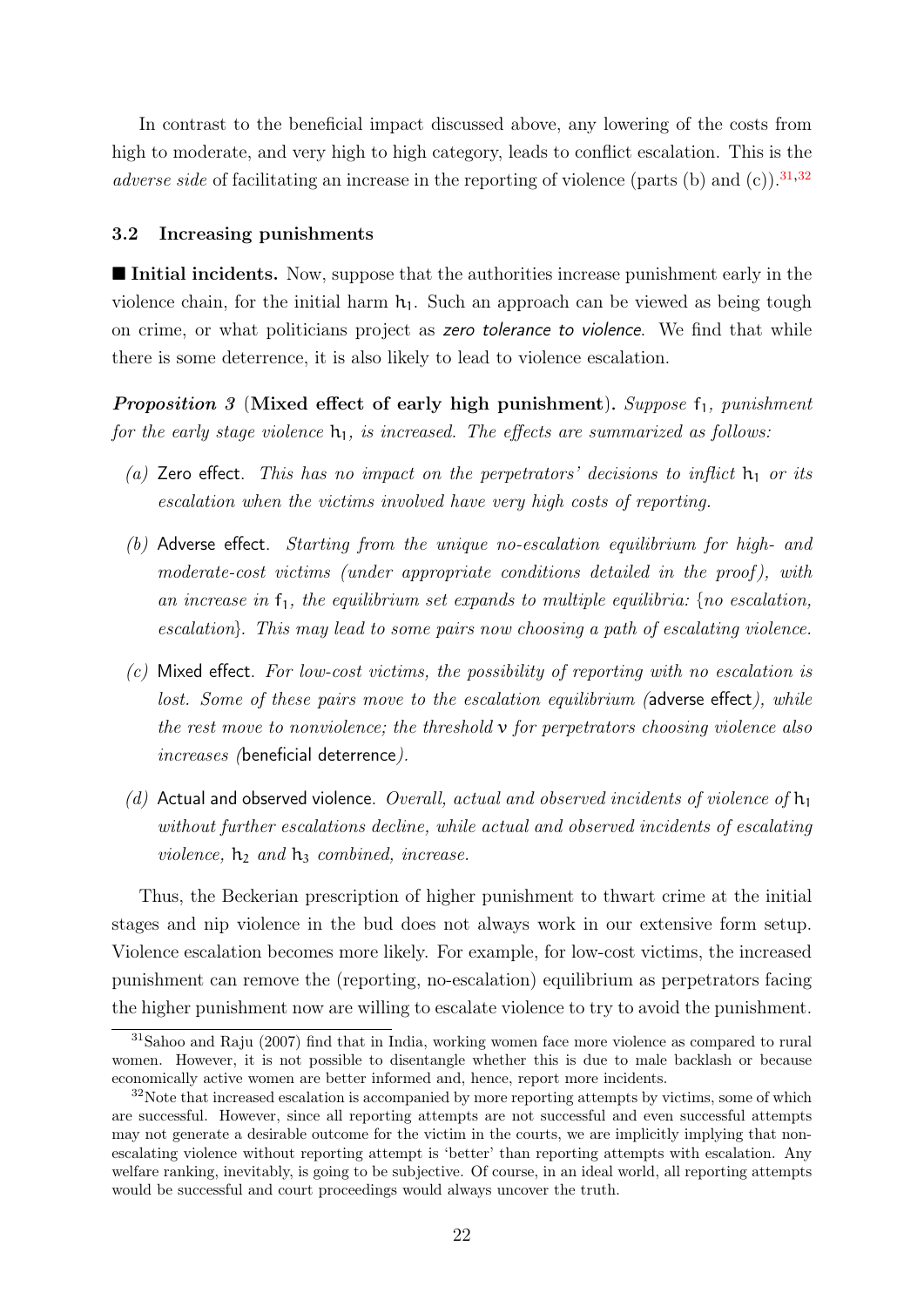Also, notice that for moderate-cost victims (in part (b)) increase in punishment may lead to escalating violence, whereas in Proposition  $2(a)$  $2(a)$  we had the result that a reduction in victims' reporting cost (from moderate to low cost) either eliminated violence altogether or increased reporting without violence escalation. Thus for this group the two policies of improved monitoring (through lowered cost of reporting<sup>[33](#page-0-0)</sup>) and increased punishment are not only not substitutes but have diametrically opposite impacts on violence. This contrasts with the conventional wisdom, originating in Becker (1968), that for crime deterrence monitoring and punishment are *substitutes*.

On the other hand, for high-cost victims (again, in part (b)) increase in punishment may lead to escalation, which is similar to the effect of reduction in victims' cost of reporting in Proposition  $2(b)$  $2(b)$  (from high to moderate). Thus, here the two instruments – monitoring and punishment – work as substitutes.

Based on the above discussion, we can summarize the comparative static effects of the two instruments on violence, i.e. deterrence vs. escalation, as follows:

#### <span id="page-23-0"></span>Corollary 1 (Tradeoff I: monitoring vs. punishment)

|               | initial cost instruments improved monitoring $(c \downarrow)$ vs. increase in punishment $f_1$ |
|---------------|------------------------------------------------------------------------------------------------|
|               |                                                                                                |
| moderate cost | pull in opposite directions $\Rightarrow$ non-substitution <sup>a</sup>                        |
| high cost     | substitution (Beckerian)                                                                       |

<sup>a</sup> Non-substitution, or un-Beckerian, for lack of a better terminology.

Framing the enforcement problem as one of minimizing the cost of achieving a target level of expected fines for risk-neutral criminals (pf), Becker (1968) had observed that the maximal penalty/low monitoring is the optimal mechanism for crime deterrence. That is, the two instruments – monitoring and punishments – serve the same

<sup>&</sup>lt;sup>33</sup>We equate the two policies because to lower the cost of reporting the government requires various initiatives such as improving victim awareness of their personal rights through public campaign (such as TV advertising), appointment and training of more female police officers, a system of dealing with complaints if any reporting of violence by the victims to the local police authorities go unheeded, etc. It is well-known that the police department may be reluctant to formally record complaints as it involves following through that requires efforts and resources (moral hazard problem in enforcement). Some examples of public awareness campaigns are [https://assets.publishing.service.gov.uk/media/57a08abde5274a31e0000750/](https://assets.publishing.service.gov.uk/media/57a08abde5274a31e0000750/60887-PartnerViolenceEvidenceOverview.pdf) [60887-PartnerViolenceEvidenceOverview.pdf](https://assets.publishing.service.gov.uk/media/57a08abde5274a31e0000750/60887-PartnerViolenceEvidenceOverview.pdf) ("What works to prevent partner violence: An evidence overview" in the UK), [https://www.msd.govt.nz/documents/about-msd-and-our-work/](https://www.msd.govt.nz/documents/about-msd-and-our-work/publications-resources/research/campaign-action-violence-research/an-innovative-approach-to-changing-social-attitudes.pdf) [publications-resources/research/campaign-action-violence-research/](https://www.msd.govt.nz/documents/about-msd-and-our-work/publications-resources/research/campaign-action-violence-research/an-innovative-approach-to-changing-social-attitudes.pdf)

[an-innovative-approach-to-changing-social-attitudes.pdf](https://www.msd.govt.nz/documents/about-msd-and-our-work/publications-resources/research/campaign-action-violence-research/an-innovative-approach-to-changing-social-attitudes.pdf) ("An innovative approach to changing social attitudes around family violence in New Zealand: Key ideas, insights and lessons learnt - The Campaign for Action on Family Violence"), [https://www.zerotolerance.org.uk/](https://www.zerotolerance.org.uk/about-our-prevention-campaign/) [about-our-prevention-campaign/](https://www.zerotolerance.org.uk/about-our-prevention-campaign/) and <https://www.zerotolerance.org.uk/annual-reports/> ("Annual reports 2020-2021"), [http://www.scf.gouv.qc.ca/fileadmin/Documents/Violences/](http://www.scf.gouv.qc.ca/fileadmin/Documents/Violences/plan-violence18-23-access_en.pdf) [plan-violence18-23-access\\_en.pdf](http://www.scf.gouv.qc.ca/fileadmin/Documents/Violences/plan-violence18-23-access_en.pdf) ("Government Action Plan on Domestic Violence: 2018-2023" in Canada).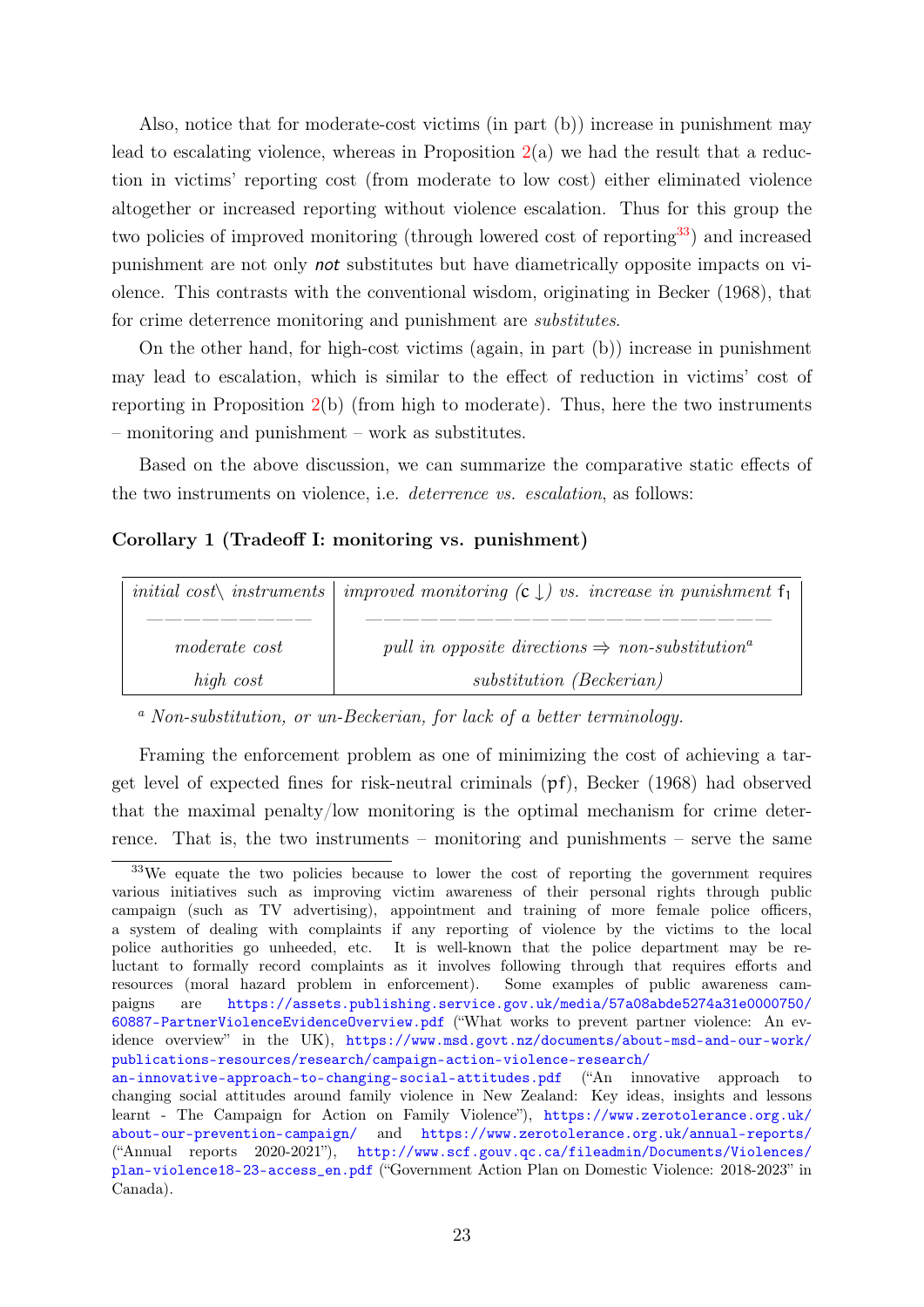deterrence objective although at different costs.<sup>[34](#page-0-0)</sup> In this spirit, lowering cost of reporting for moderate-cost victims is equivalent to increasing monitoring which, as we have noted in Proposition [2\(](#page-21-0)a), helps deterrence/reporting of  $h_1$ ; increasing punishment  $f_1$  on the other hand increases escalation. Thus, we no longer have the uniformity of outcomes of the two instruments, and a sensible policy could be to facilitate reporting and avoid increasing f1. For high-cost victims, either mechanism encourages reporting but also leads to more possibilities of escalation. So overall, for the primary violence, improving monitoring dominates the policy of increasing punishments purely from the deterrence vs. escalation perspective.

Further on monitoring vs. early stage punishment. Continuing from the above discussion, we want to delve a bit more into the deterrence of the primary harm  $h_1$  by contextualising the relationship between the characteristics of couples involved and their responsiveness to reforms. Propositions [2](#page-21-0) and [3](#page-22-0) show that there are two ways to achieve deterrence: (i) either by improving monitoring by lowering the victims' cost of reporting from the moderate to a low cost range, or (ii) by increasing  $f_1$  for pairs where the victims already have a low cost of reporting.

Improvement in monitoring is a policy initiative that is unlikely to impact uniformly across all victim groups. Imagine a policy reform where law enforcement authorities employ more female officers and also run a campaign to increase self-esteem of women who should say 'no' to domestic violence by actively reporting abuse by their partners. Which class of victims are likely to respond to such initiatives? More likely that women with relatively higher income or education will take up the risks because they are relatively independent. Such women may also be more willing to bring up their children alone, outside of an abusive relationship, than make themselves and the children suffer in such a relationship. In contrast, those whose costs of reporting were high or very high to begin with might not take up such options: their costs were high because they may not have had sufficient human capital or income; hence, they may not be receptive to the reforms.

Now in case (i), deterrence happens because before the reform the male partners knew their partners wouldn't report but after the reform the same partners would take a different view of the abuse and report, resulting in escalation by perpetrators. In such cases, instead of lowering reporting costs if the authorities increased the penalty  $f_1$ , the victims will continue not to report and thus the higher penalty  $f'_1$  will not make any difference to the perpetrators' decision to inflict the violence  $h_1$ . Clearly, improved monitoring dominates.

In case (ii), the victims already have low cost of reporting before any reform and they would report the perpetrators who would inflict  $h_1$  and not escalate because their

<sup>&</sup>lt;sup>34</sup>Easing victims reporting requires the State to incur direct resource costs. Increased punishment, on the other hand, apart from increased cost of incarceration, also increases the cost of miscarriage of justice due to type I error (false positive).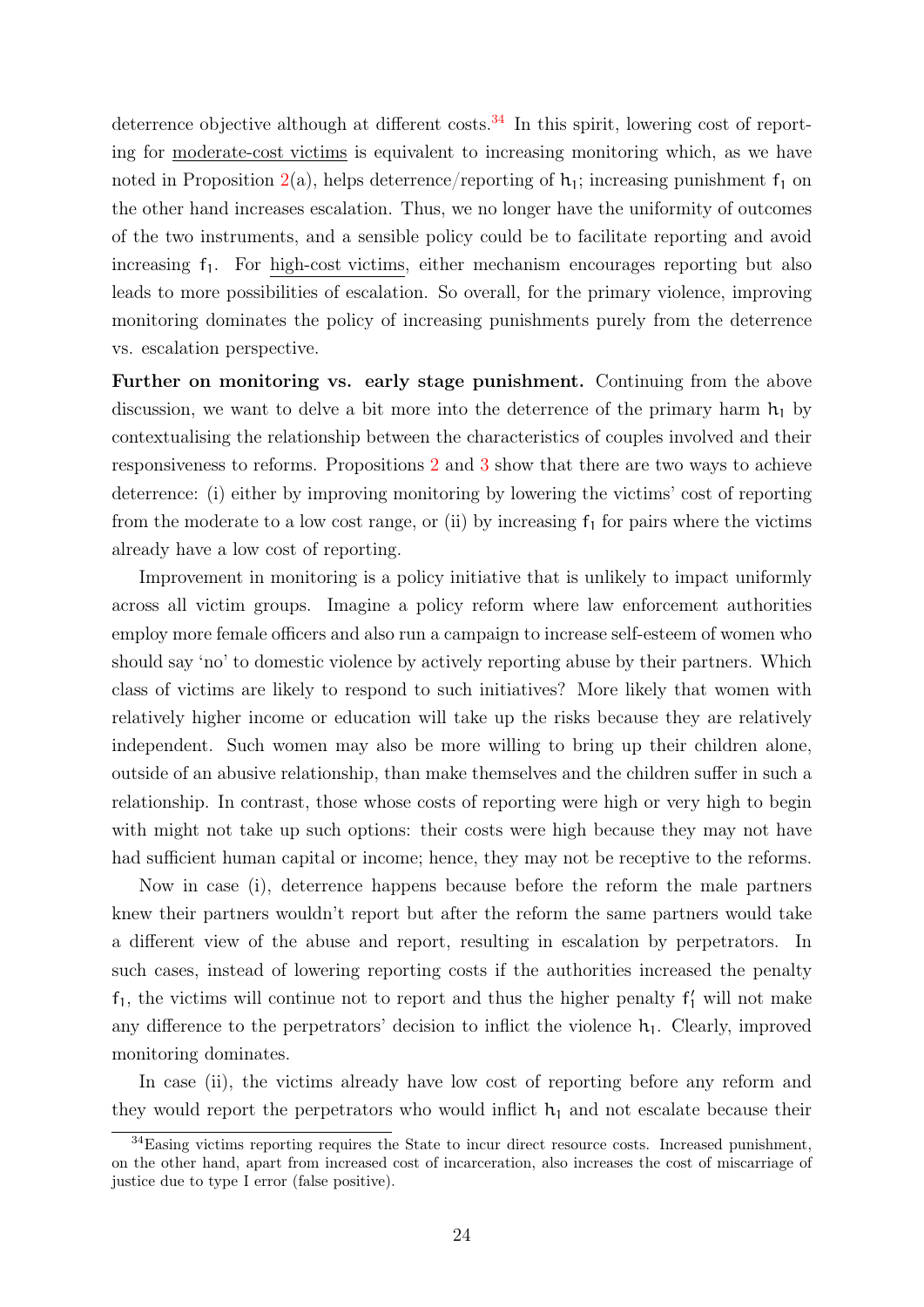benefits v exceed the penalty  $f_1$ ; it is an easy surplus for these perpetrators. This group of couples seems a rarity for the following reasons: a low cost victim is likely to be one with better family network, better educated and independent. With this relatively better human capital such women are likely to assortatively match with partners with high  $w_{P}$ . So these perpetrators will have relatively less to benefit from inflicting violence due to our assumption that  $\frac{\partial v}{\partial w_P} \leq 0.35$  $\frac{\partial v}{\partial w_P} \leq 0.35$  Although  $\frac{\partial v}{\partial w_V} \geq 0$ , on balance these perpetrators may not have a high  $\nu$  to risk having to pay high compensation in divorce (because of high  $w_{\rm P}$ ). Hence, we do not consider case (ii) to be a compelling description of matching to make punishment to be an attractive avenue to achieve better deterrence of  $h_1$ . Based on this reasoning we can make the following informal observation:

**Observation 1** (Benefits of monitoring). Improving monitoring by lowering the cost of victims reporting for the originally moderate cost group to low costs is a better mechanism for the deterrence of the primary violence  $h_1$  than the alternative route of increasing punishment  $f_1$ .

**Higher levels of violence.** Suppose that, starting from the equilibria presented in Section [2,](#page-7-0) *ceteris paribus*, the authorities increase punishment for the highest level of violence,  $f_3$ , sufficiently such that

<span id="page-25-1"></span>
$$
\hat{f}_2 < \hat{f}_3[\phi_3 + (1 - \phi_3)\mu],\tag{8}
$$

<span id="page-25-0"></span>i.e., condition ([3](#page-11-2)) does not hold. This generates an overall de-escalation effect:

**Proposition 4 (De-escalation I).** Suppose punishment  $(f_3)$  for the highest level of violence is increased sufficiently such that condition  $(8)$  $(8)$  $(8)$  holds, i.e.,  $(3)$  $(3)$  $(3)$  does not. Then compared to the scenarios presented in Proposition [1:](#page-18-0)

- (a) Very high cost victims: There is no change in equilibrium violence or reporting.
- $(b)$  High-cost victims: The escalation equilibrium does not survive; the no-reporting equilibrium remains the only equilibrium.
- $(c)$  Moderate-cost victims: Only the no-escalation equilibrium survives.
- (d) Low-cost victims: The escalation equilibrium does not survive, but the reporting and no-escalation equilibrium, along with nonviolence, survive. Some perpetrators with relatively low valuations, who were previously engaging in escalations, will switch to nonviolence.

<sup>&</sup>lt;sup>35</sup>This is especially important for the case of dowry-related violence.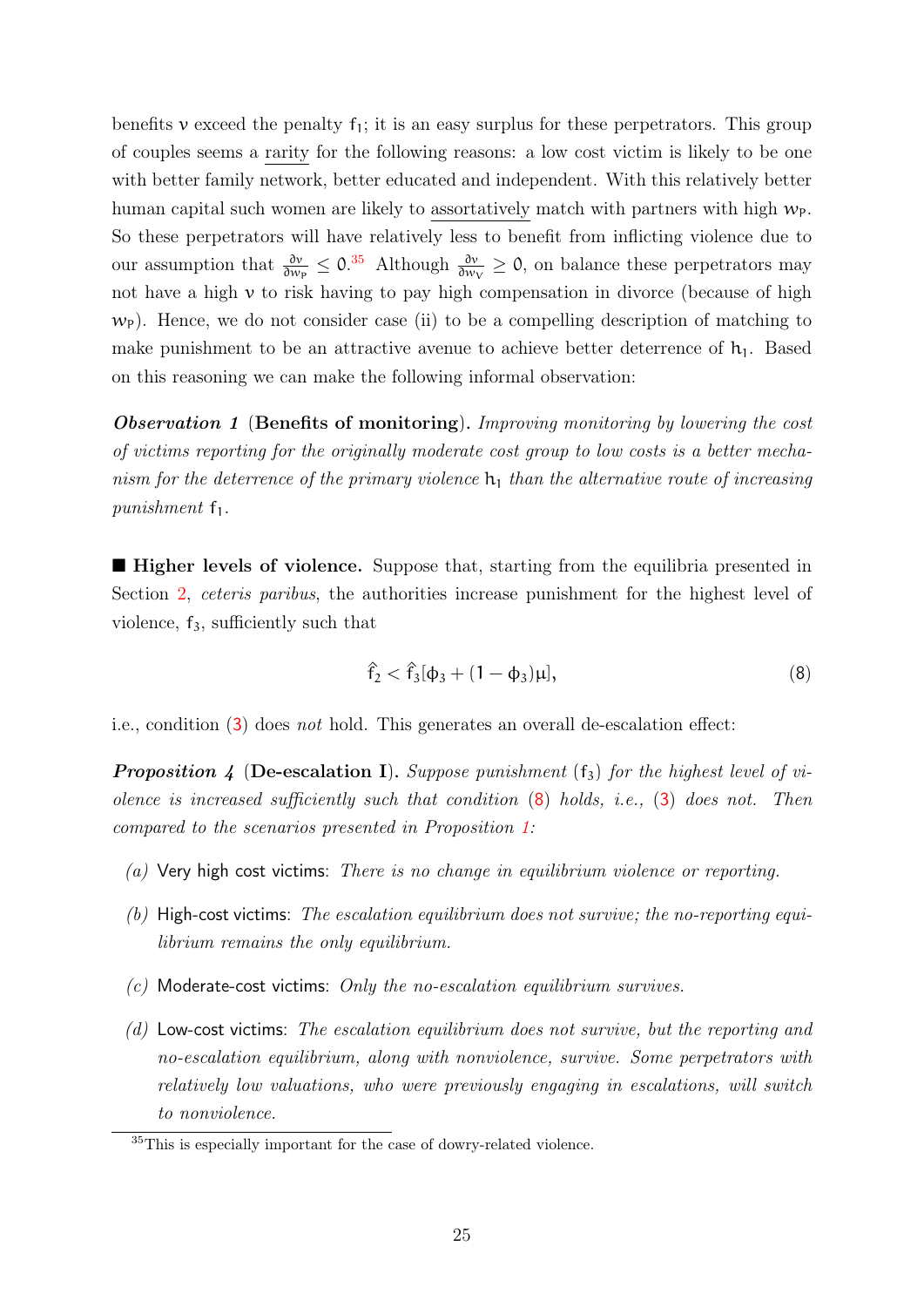$(e)$  Actual and observed violence. Overall, actual and observed incidents of escalating violence decline. Observed incidents of non-escalating violence decline, but the actual incidents may increase or decrease depending on the relative size of the low-cost group (where these decline) to the moderate- and high-cost groups (where these increase but are not reported).

Deterring escalation to the highest level of violence by increasing  $f_3$  prevents escalation from the  $h_1$  to  $h_2$  as both the perpetrator and victim know that the former cannot benefit from escalating violence to the highest level, risking the heavier punishment. Hence, there is no gain from escalating from the initial to the intermediate level of violence and risk the relatively higher punishment. However, this prevention of escalation comes at a cost in the case of all victims who are *not* of the low-cost type – their perpetrators are never brought to justice as there is no reporting.

Next, we analyze whether relying on higher punishment for the intermediate level of violence, rather than the highest level of violence, has any advantage in mitigating escalation. This could be considered as one might believe that waiting for the violence to reach the highest level is leaving things for too late.

Consider, again, the equilibrium considered in Section [2,](#page-7-0) i.e., in Proposition [1.](#page-18-0) Now suppose that punishment for the intermediate level of violence is increased such that:

<span id="page-26-1"></span>
$$
\hat{f}_1 < \Phi_2 \hat{f}_2 + (1 - \Phi_2) \hat{f}_3 [\Phi_3 + (1 - \Phi_3) \mu_3] \equiv \gamma',^{36} \tag{9}
$$

<span id="page-26-0"></span>i.e., condition  $(6)$  $(6)$  $(6)$  is *not* satisfied.

**Proposition 5** (De-escalation II). Suppose that punishment  $(f_2)$  for the intermediate level of violence is increased sufficiently such that condition  $(9)$  $(9)$  $(9)$  holds, i.e., condition  $(6)$  $(6)$  $(6)$ does not. Then compared to the scenarios presented in Proposition [1:](#page-18-0)

- $(a)$  Very high cost victims: There is no change in outcomes.
- (b) High-cost victims: The escalation equilibrium is eliminated. Only the no-escalation equilibrium remains.
- $(c)$  Moderate-cost victims: The escalation equilibrium does not survive; only the noescalation equilibrium survives.
- (d) Low-cost victims: Only the reporting and no-escalation equilibrium, along with nonviolence, survive. Some low-valuation perpetrators, who were previously engaging in escalations, will switch to nonviolence.

<sup>&</sup>lt;sup>36</sup>Note that  $\gamma' > \bar{\gamma}$  since  $f_2 \uparrow \Rightarrow \hat{f}_2 \uparrow$ , i.e., the RHS is evaluated at different values of  $\hat{f}_2$  than in condition ([6](#page-13-2)).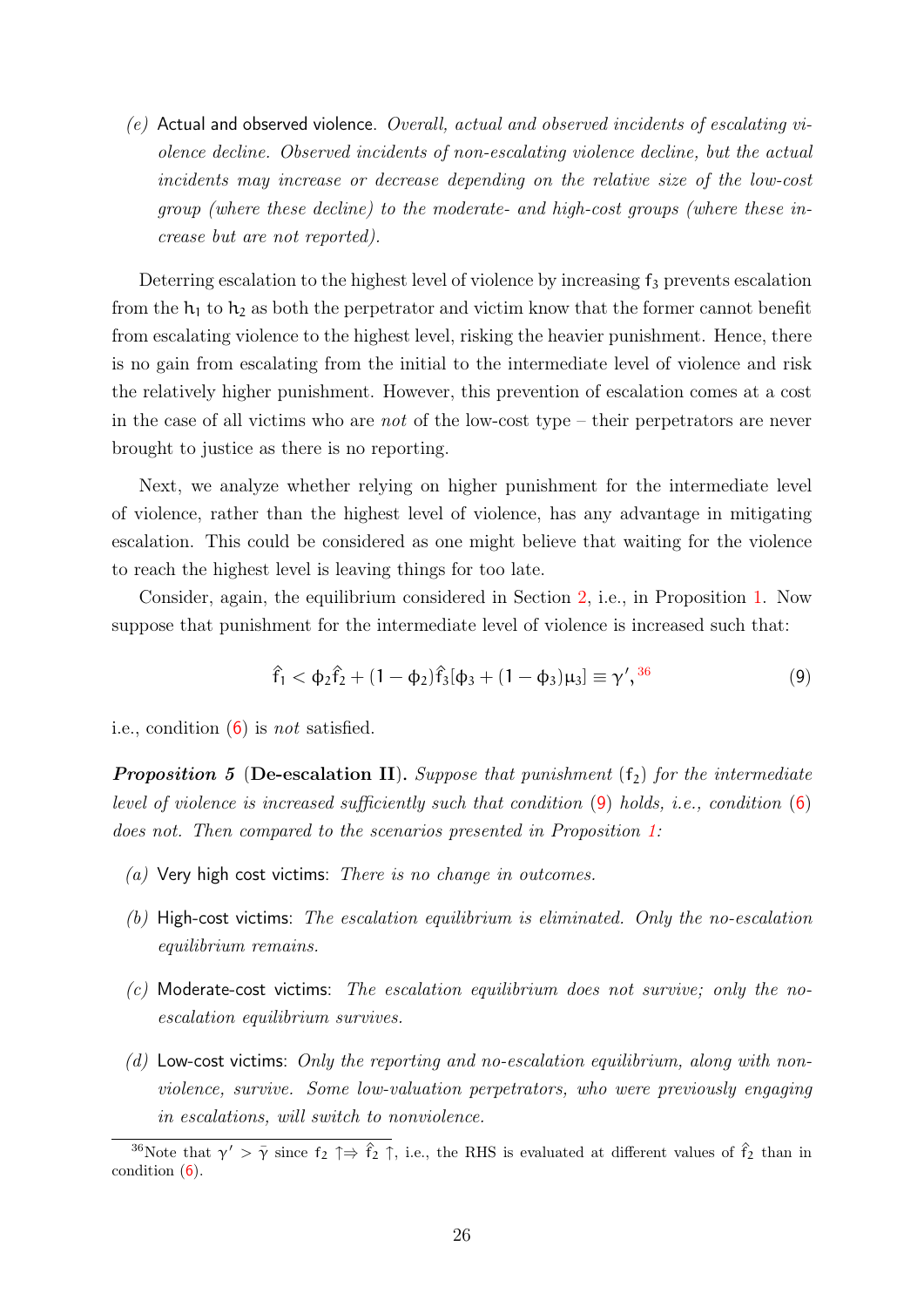(e) Actual and observed violence. Overall, actual and observed incidents of escalating violence decline. Observed incidents non-escalating violence decline, but the actual number of such incidents can increase or decline depending on the relative size of the low-cost group (where these decline) to the moderate- and high-cost groups (where these increase but without reporting).

This highlights the role of increased punishment at the intermediate level of violence in reducing the escalation of violence. It can also promote successful reporting by lowcost victims. However, for other victims, while this rules out violence escalation, it simultaneously results in perpetrators not being punished as they are not reported.

Based on Proposition [2](#page-21-0) and Propositions  $4 \& 5$  $4 \& 5$ , we can draw the following conclusion about the comparative static effects of the two instruments on violence escalation:

| <i>initial</i> $cost\backslash$ <i>instruments</i> | improved monitoring $(c \downarrow)$ vs. increase in punishment $f_2$ or $f_3$                                |
|----------------------------------------------------|---------------------------------------------------------------------------------------------------------------|
| moderate cost                                      | increased reporting vs. de-escalation (via more reporting following<br>$off\text{-}equilibrium\; escalation)$ |
| high cost                                          | opposite effects (but due to more reporting on-: escalation vs. de-escalation                                 |
|                                                    | or off-the-equilibrium path)                                                                                  |

<span id="page-27-0"></span>Corollary 2 (Tradeoff II: monitoring vs. punishment)

Policy discussion. Our results indicate that increasing punishments for the higher levels of violence have the advantage of uniformly de-escalating conflicts due to more reporting off-the-equilibrium path; easing reporting, on the other hand, may lead to more conflict escalations (see the second row in the table for Corollary [2\)](#page-27-0). Combined with our discussion following Corollary [1,](#page-23-0) it follows that in the aggregate the law enforcement authority should focus on easing reporting where it is likely to make the biggest impact, i.e., for educated working women who will be able to access the better facilities of reporting (lowering their reporting cost from a moderate range), and supplement it by increasing punishments for the higher levels of violence.

As for the choice between whether to increase punishments for the medium level harm  $h_2$  or extreme violence  $h_3$ , the 'penalty fitting the crime' doctrine (Andreoni, 1991) suggests the authorities might prefer to hike up punishment for the latter. However, politicians may opt for the former in an attempt to appear tough and align more with the 'zero tolerance' narrative.

Social norms, when it comes to domestic violence, also play a significant role; see, among others, Jayachandran (2015). In India, a country with high prevalence of DV, the National Family Health Survey, 2005-2006, indicates that wife-beating is considered acceptable by both men and women. Akerlof (1980) points out customs/norms that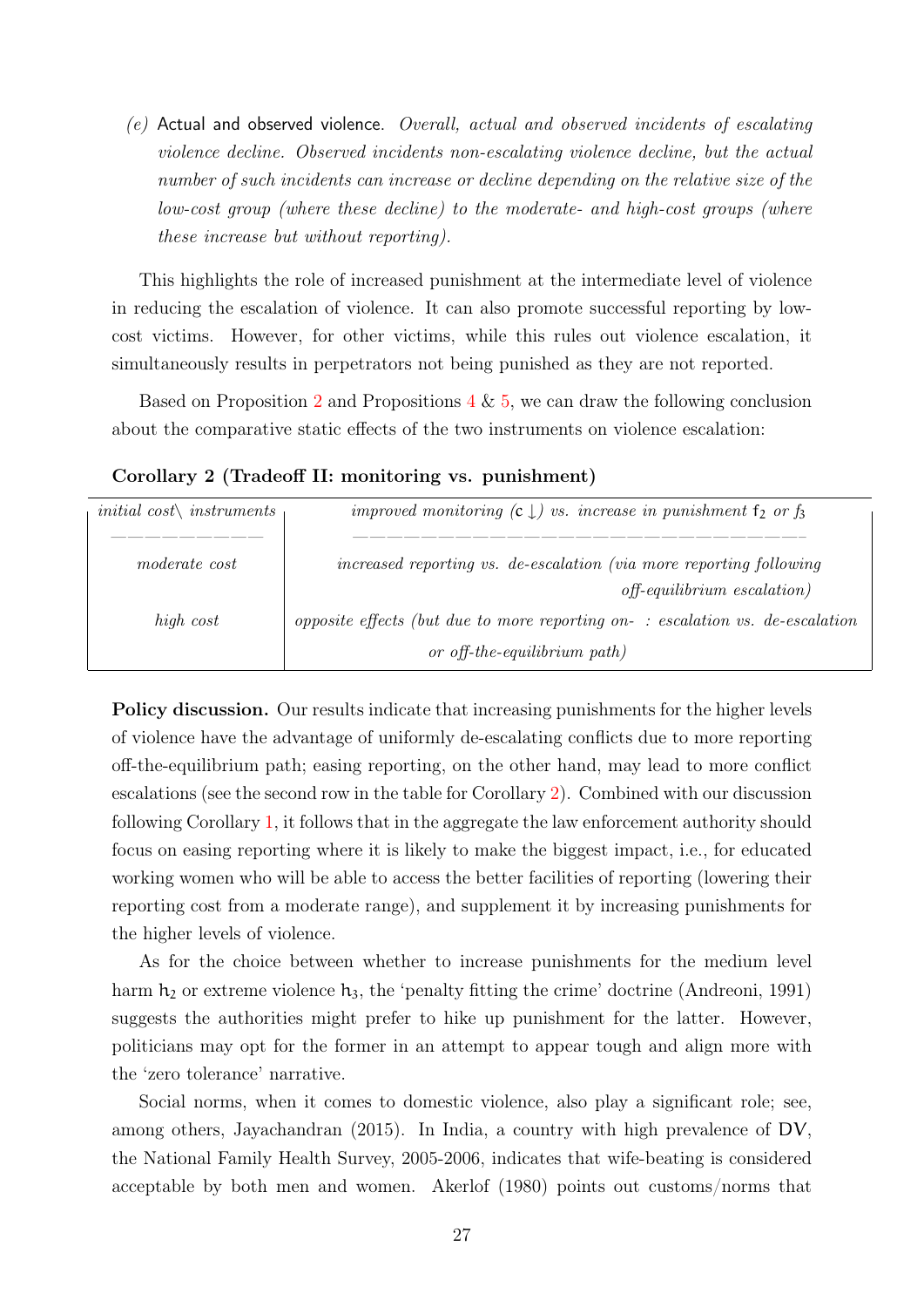might harm an individual can receive support from the very individual due to the threat of loss of reputation if the norm is violated. This can partly explain the female support for DV.<sup>[37](#page-0-0)</sup> Young (1998) observes that conventions can coordinate expectations within the society. However, he goes on to note that social change can be precipitated by the actions of influential people, which in some cases, can be political figures.<sup>[38](#page-0-0)</sup> Kubler  $(2001)$ suggests two paths for changing norms – incentives through punishing or prohibiting certain behaviors (in our context, punishing DV) and convincing individuals that the norm is inappropriate (in our context, promoting victims reporting). Note that, for domestic violence, the first cannot really work without the second; in fact, the latter is a necessary condition for the former to have a bite – increasing punishment has no effect if there is no reporting. WHO (2009) highlights cultural and social norms in many countries, including India, Pakistan, China and South Africa, that support DV (see Box 1). They go on to point out the role of media campaigns to challenge norms that support violence against women, and the use of laws to signal to society that the norm of violence is not acceptable. Linos et al. (2013) also suggest the role of social norms to end spousal violence in Nigeria. In the context of our model, any long-term agenda in changing social norms on DV may start with easing victims reporting.

Complexity of social welfare evaluation. We have deliberately stayed away from the normative welfare-based analysis. One of the reasons is that any welfare accounting must also take into account the perpetrators' welfare that would be anti-thesis to any program on fighting DV. So let us side-step this conventional total welfare analysis and instead focus only on the victims' welfare. Implicit in our analysis is the position that escalation of DV is wrong and should be avoided. But we also acknowledge that victims reporting is essential to have any hope of deterrence. Escalation is undertaken to prevent reporting; we therefore need a more balanced view. So we ask the question again, can violence escalation be welfare-enhancing?

The answer to the last question above is yes, if the escalations happen of t-the-equilibrium path and as a result the primary violence is deterred: we avoid the deadweight loss of the marginal  $h_1$  harms.<sup>[39](#page-0-0)</sup> But how about escalations along the equilibrium path? Accepting

<sup>&</sup>lt;sup>37</sup>In India, the majority of married couples live with the male partner's parents and siblings under the same roof. Any discord between husband and wife inevitably brings the larger family into the dispute, to the detriment of the wife. Reforms easing the burden of victims reporting may help change social attitudes towards wives' complaints against abusive husbands. There is likely to be a multiplier effect as society at large, and women in particular, come to recognize from actions of women in similar positions that reporting is not a bad behavior and does not bring personal shame. Awareness programs of saying 'no to domestic violence' endogenously bring about improved monitoring. It will have a direct effect on core deterrence than an increase in punishment.

<sup>38</sup>A female chief minister or premier can be instrumental to bring about the costly reforms such as easing of victims reporting.

<sup>&</sup>lt;sup>39</sup>If for some groups, at the same time, there happens to be new escalations along the equilibrium path, then one has to weigh the gains from improved deterrence against the losses (inclusive of law enforcement costs) from additional escalations. On this point, see further discussion below.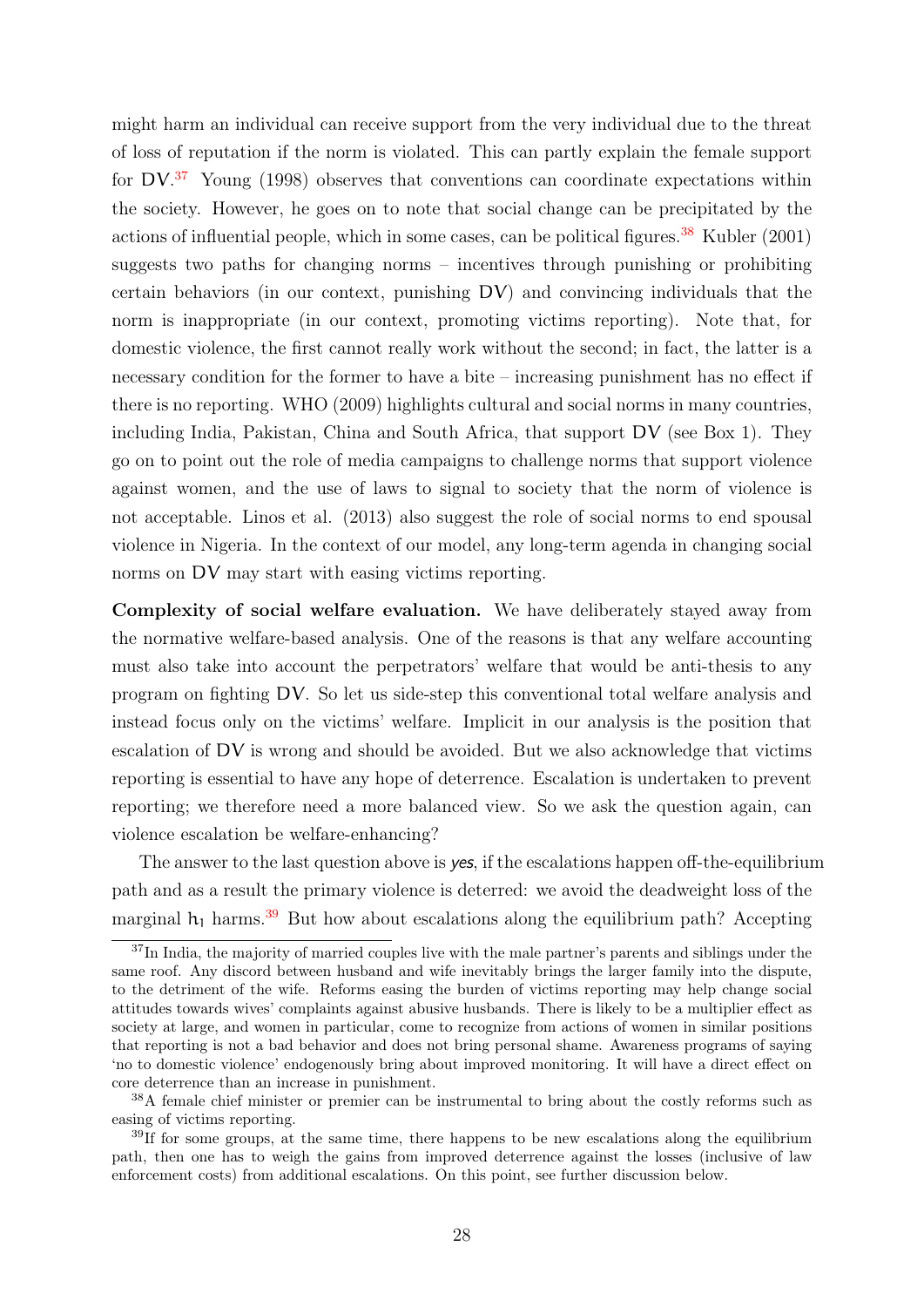situations when the primary harm is inevitable, any equilibrium escalation must imply the victims must be making strictly positive gains in the post- $h_1$  subgame, because otherwise they won't report and in response the perpetrators won't escalate. So escalations along the equilibrium path must be shifting benefits away from the perpetrators towards the victims. Why is this not to be looked upon favorably? The reasoning is very basic: additional conflicts (post primary violence) would mean on successful reporting the courts and law enforcement authorities will have to spend resources to adjudicate on the disputes, apart from the costs of incarceration, which are costly. We assume this resource cost to be substantial to outweigh any benefits to the victims from conflict escalation, thus lowering any measure of social welfare (ignoring the perpetrators' payoffs); hence increased escalations must be avoided resulting from any policy initiative, if, in return, there is not enough improvement in the volume of deterrence of the primary harm  $h_1$ . This is precisely what our policy discussion above prescribes – about improving monitoring to lower the incidence of  $h_1$  in combination with increases in punishments for the higher level offenses that help in the de-escalation of conflicts.

Finally, any welfare assessment of anti-DV drives is going to be complex because of the long-term effects on social norms. Thus our analysis should be viewed primarily as answers to what happens following standard policy initiatives, rather than taken as a definitive normative guide.

## 4 Conclusion

Our findings in this paper suggest that despite social commentators, the media or NGOs demanding greater punishment for perpetrators at lower levels of the crime, one needs to look beyond the isolated problem of early deterrence. Domestic violence is not a one-shot problem but one that may start off with an initial incident with possible escalations. It may not be realistically possible to deter all incidents. Hence, authorities need to consider both deterrence of initial incidents and ensuing violence escalation.

The standard substitution between monitoring and punishment as policy prescriptions for crime deterrence cannot be applied in a blanket manner when dealing with the long-conflict aspect of domestic violence. Facilitating reporting, i.e., an improvement in monitoring, may have countervailing effects by improving deterrence in the initial stage of violence but may also fuel escalation. An increase in punishment for the early stage of violence may similarly escalate violence but in the later stages it helps to de-escalate conflicts. Sometimes monitoring and punishment work in unison, at other times the two measures have the opposite effects. Overall, domestic violence viewed as an extensiveform conflict chain between partners produces several novel insights not previously observed in the theoretical and empirical literatures that are predominantly based on static models.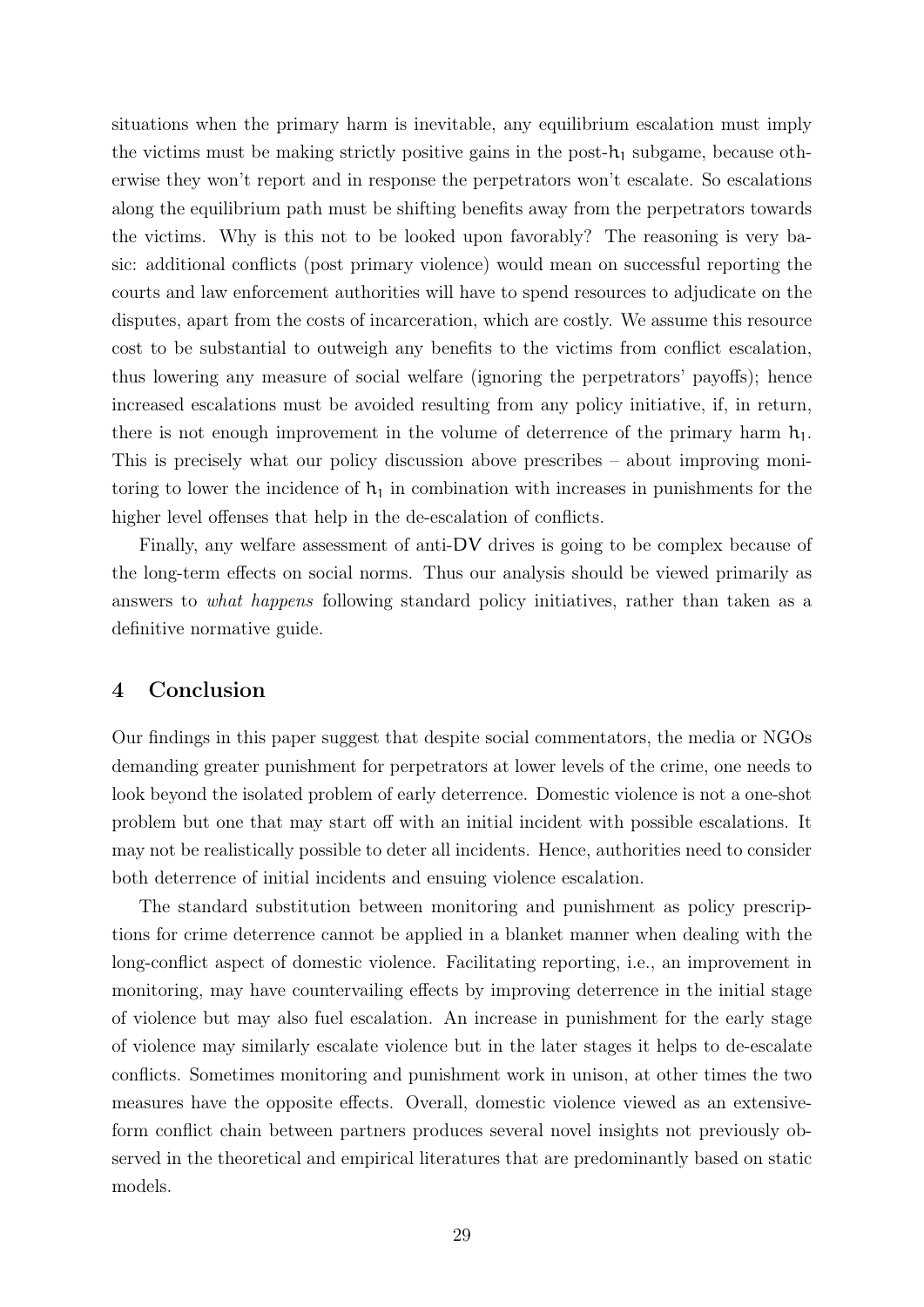## Appendix

■ Laws against domestic violence. Punishments for domestic violence in most countries differ to fit the seriousness of crime. In the United States, 18 U.S. Code § 2261 - Interstate domestic violence states the following (source - [https://www.law.cornell.](https://www.law.cornell.edu/uscode/text/18/2261) [edu/uscode/text/18/2261](https://www.law.cornell.edu/uscode/text/18/2261)):

"A person who causes a spouse, intimate partner, or dating partner to travel in interstate or foreign commerce or to enter or leave Indian country by force, coercion, duress, or fraud, and who, in the course of, as a result of, or to facilitate such conduct or travel, commits or attempts to commit a crime of violence against that spouse, intimate partner, or dating partner, shall be punished as provided in subsection (b).

(b) Penalties. – A person who violates this section or section 2261A shall be fined under this title, imprisoned –

(1) for life or any term of years, if death of the victim results;

(2) for not more than 20 years if permanent disfigurement or life threatening bodily injury to the victim results;

(3) for not more than 10 years, if serious bodily injury to the victim results or if the offender uses a dangerous weapon during the offense;

(4) as provided for the applicable conduct under chapter 109A if the offense would constitute an offense under chapter 109A (without regard to whether the offense was committed in the special maritime and territorial jurisdiction of the United States or in a Federal prison); and

(5) for not more than 5 years, in any other case, or both fined and imprisoned.

(6) Whoever commits the crime of stalking in violation of a temporary or permanent civil or criminal injunction, restraining order, no-contact order, or other order described in section 2266 of title 18, United States Code, shall be punished by imprisonment for not less than 1 year."

In the UK, charges range from threatening behavior with the intention to cause injury to murder/manslaughter charges in case of victim's death (see [http://www.cps.gov.uk/](http://www.cps.gov.uk/publications/prosecution/domestic/domv.html#a20) [publications/prosecution/domestic/domv.html#a20](http://www.cps.gov.uk/publications/prosecution/domestic/domv.html#a20)). For India, see [https://wcd.](https://wcd.nic.in/sites/default/files/wdvact.pdf) [nic.in/sites/default/files/wdvact.pdf](https://wcd.nic.in/sites/default/files/wdvact.pdf).

#### ■ Proofs of Propositions [3–](#page-22-0)[5.](#page-26-0)

*Proof of Proposition [3](#page-22-0).* (a) Start with very high cost victims  $(\hat{m}_3 < c)$ . Following an increase in  $f_1$  all perpetrators with  $v > 0$  choosing  $h_1$  with no subsequent reporting attempt or violence escalation continues to be the only SPE. There is no change in observed or actual violence relative to the initial (benchmark) equilibrium of Proposition [1.](#page-18-0)

(b) For high-cost victims  $(\hat{m}_2 < c < \hat{m}_3)$ , Table [6](#page-17-0) indicates that the escalation equilibrium is predicated on condition  $(6)$  $(6)$  $(6)$  being satisfied. As increasing  $f_1$  makes it more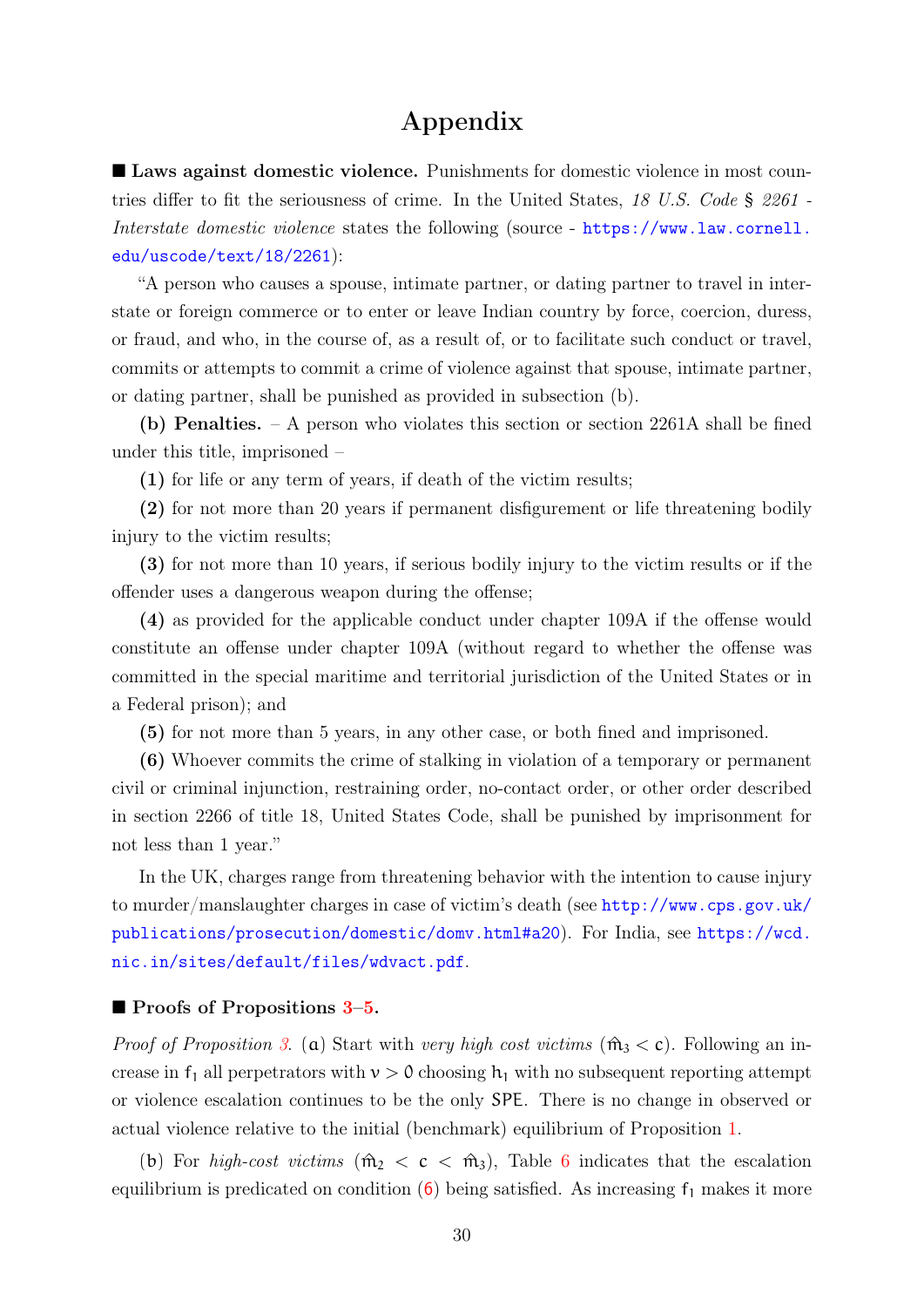likely that condition  $(6)$  $(6)$  $(6)$  is satisfied, this equilibrium is unaffected. The first two (nonescalation) equilibria are also unaffected. Suppose, to start with, condition  $(6)$  $(6)$  $(6)$  is not satisfied, so the unique SPE is that of no escalation. Then a sufficiently large increase in  $f_1$  will satisfy condition ([6](#page-13-2)), giving rise to the possibility of the escalation equilibrium.<sup>[40](#page-0-0)</sup> Hence, both observed and actual escalations may increase; while actual cases of nonescalating violence decline (since some shift to escalation), their observed numbers stay unchanged at zero because none are reported.

Consider pairs with *moderate-cost victims*  $(\hat{m}_1 < c < \hat{m}_2)$ . Suppose initially the no-escalation equilibrium in Table  $5$  is unique, i.e., condition  $(6)$  $(6)$  $(6)$  is not satisfied but conditions  $(5)$  $(5)$  $(5)$  and  $(7)$  $(7)$  $(7)$  hold. Now a sufficiently high increase in  $f_1$  makes condition  $(6)$  $(6)$  $(6)$ hold, thereby bringing in the possibility of the escalation equilibrium. While there is no change in observed incidents of violence with no escalation, their actual numbers decline as some shift to escalation. Both observed and actual cases of escalation may increase.

(c) Table [4](#page-14-0) reports the possible equilibria for *low-cost victims*  $(c < \hat{m}_1)$ . While the escalation equilibrium will not be affected, the reporting with no-escalation equilibrium (predicated on condition  $(6)$  $(6)$  $(6)$  not holding) can be lost if the increase in  $f_1$  is sufficiently high, thereby moving to the escalation equilibrium. In the reporting with no escalation equilibrium, perpetrators with  $v > \hat{f}_1$  choose  $h_1$ ; in the escalation equilibrium, perpetrators with  $\nu > \bar{\gamma}$  choose to inflict violence  $h_1$ . Since  $\hat{f}_1 < \bar{\gamma} < \hat{f}_1^{\prime}$  $\int_{1}^{\infty}$  (where  $\hat{f}^{\prime}_{1}$  $\frac{1}{1}$  is due to the accelerated penalty), the threshold  $\nu$  for perpetrators choosing violence goes up, although now there is also escalation. Hence, both observed and actual incidents of  $h_1$ without escalation decline, while both observed and actual cases of escalating violence will increase. The nonviolence equilibrium is unaffected (since  $v \leq \hat{f}_1 \Rightarrow v < \hat{f}_1^{\dagger}$ )  $_{1}^{\prime}).$ Q.E.D.

*Proof of Proposition [4](#page-25-0).* (a) When victims have very high costs  $(\hat{m}_3 < c)$ , with the increased punishment, the stage 3 subgame is still represented by Table [1.](#page-11-1) The NE in this subgame is, as before,  $(r_3 = 0, e_3 = 0)$ . The stage 2 subgame is represented in Table [3,](#page-12-2) with the equilibrium unchanged from earlier –  $(r_2 = 0, e_2 = 0)$ . Hence, in stage 1, perpetrators with  $v > 0$  choose to inflict  $h_1$ , following which there is no attempt at reporting nor any escalation; thus there is no change from the original equilibrium.

(b) For high-cost victims  $(\hat{m}_2 < c < \hat{m}_3)$ , Table [1](#page-11-1) shows the stage 3 subgame. Before the increase in the penalty there were two Nash equilibria of this stage game:  $(r_3 = 0, e_3 =$ 0) and  $(r_3 = 1, e_3 = 1)$  $(r_3 = 1, e_3 = 1)$  (Proposition 1). But after the increase in  $f_3$ , the new condition ([8](#page-25-1)) eliminates the latter equilibrium, leaving  $(r_3 = 0, e_3 = 0)$  as the only NE. Moving to stage 2, Table [3](#page-12-2) indicates that the victim's dominant strategy is  $r_2 = 0$ , implying that the stage 2 NE is  $(r_2 = 0, e_2 = 0)$ . Hence, perpetrators with  $v > 0$  choose to inflict  $h_1$  in stage 1. Compared with the equilibria in Table [6,](#page-17-0) we can see that increased punishment

 $40$ Note that there is a likely movement from the unique no-escalation (last) equilibrium in Table [6](#page-17-0) to one of the first three equilibria, as some pairs may choose different coordinations.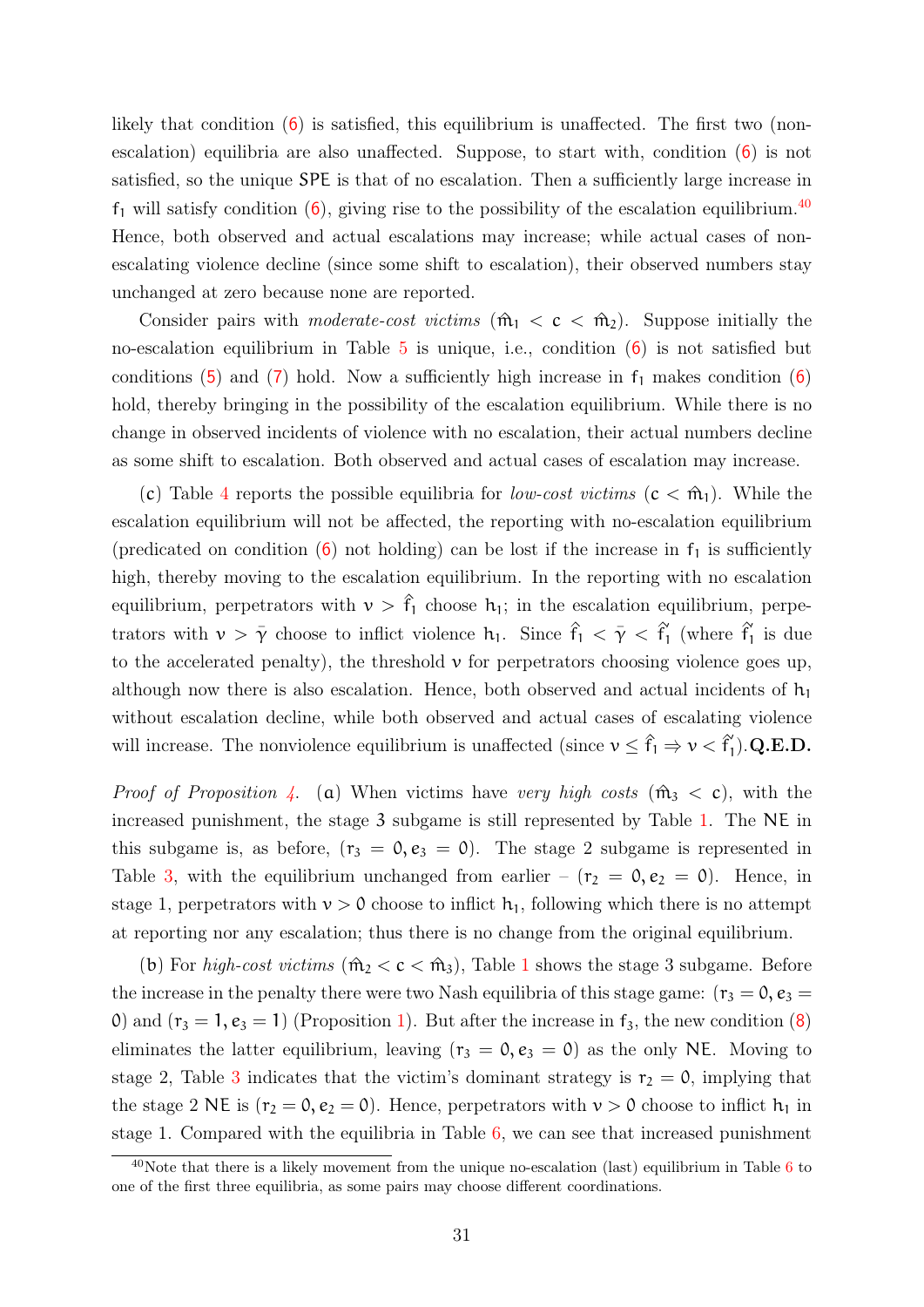for  $h_3$  leaves this no-escalation equilibrium as the only SPE. However it simultaneously removes the possibility of the perpetrator being reported and brought to justice. Thus, while both observed and actual escalations fall (to zero), observed incidents with nonescalating violence  $(h_1)$  is unchanged, due to non-reporting, but their actual numbers must have gone up with escalations replaced by silently suffering victims.

(c) Table [1](#page-11-1) depicts the stage 3 subgame for moderate-cost victims  $(\hat{m}_1 < c < \hat{m}_2)$ . Following the increase in  $f_3$ , the victim's dominant strategy is still  $r_3 = 1$  (since  $c <$  $\hat{m}_2 < \hat{m}_3$ ). But the perpetrator's best response is now changed to  $e_3 = 0$  due to the new condition ([8](#page-25-1)); hence, the altered stage 3 NE is  $(r_3 = 1, e_3 = 0)$ , replacing the earlier NE  $(r_3 = 1, e_3 = 1)$ . This implies, should the game reach stage 3, the new payoffs of the victim and the perpetrator are, respectively,  $\hat{m}_2 - c$  and  $-\hat{f}_2$ . So the stage 2 subgame summarized in Table [2](#page-12-0) will be modified as follows (explanations follow):

<span id="page-32-0"></span>Table 7: (Table [2](#page-12-0) modified – with higher  $f_3$ ) stage 2 onwards

|         | $e_2=0$                               | $e_2=1$                                      |
|---------|---------------------------------------|----------------------------------------------|
| $r_2=0$ | 0, 0                                  | $-(h_2 - h_1) + (\hat{m}_2 - c), -\hat{f}_2$ |
|         | $r_2 = 1   \hat{m}_1 - c, -\hat{f}_1$ | $-(h_2 - h_1) + (\hat{m}_2 - c), -\hat{f}_2$ |

The victim's and the perpetrator's payoffs for  $e_2 = 1$  are the same regardless of  $r_2$ . If the perpetrator escalates to  $h_2$  by choosing  $e_2 = 1$  and the victim chooses not to report in this stage (i.e.,  $r_2 = 0$ ), given the next stage equilibrium of  $(r_3 = 1, e_3 = 0)$ , the victim's marginal harm is  $(h_2 - h_1)$  and her marginal benefit is  $(\hat{m}_2 - c)$ , while the perpetrator faces the punishment of  $\hat{f}_2$ . In case of  $(r_2 = 1, e_2 = 1)$ , the victim faces the marginal harm of  $(h_2 - h_1)$  and with probability  $\phi_2$  her reporting attempt is successful, while with the residual probability her attempt will be unsuccessful and the game progresses to the next stage; so, her marginal benefit is  $\phi_2(\hat{m}_2 - c) + (1 - \phi_2)(\hat{m}_2 - c) = (\hat{m}_2 - c)$ . The perpetrator's expected punishment is  $\phi_2 \hat{f}_2 + (1 - \phi_2)\hat{f}_2 = \hat{f}_2$ . It is now easy to see that the perpetrator's dominant strategy is  $e_2 = 0$ . The victim's best response to  $e_2 = 0$  is  $r_2 = 0$  (since  $\hat{m}_1 < c$ ), implying the NE in stage 2 subgame is  $(r_2 = 0, e_2 = 0)$ . Hence, in stage 1, perpetrators with  $v > 0$  choose to inflict  $h_1$ , with no reporting attempt nor escalation thereafter. Compared to the initial equilibria presented in Table [5,](#page-15-0) with an increase in  $f_3$  the only surviving SPE is the no-escalation equilibrium. Thus, observed incidents of  $h_1$  with no escalation is unchanged, while actual number of such cases must have increased.

(d) For pairs with *low-cost victims*  $(c < \hat{m}_1)$ , following the increase in f<sub>3</sub>, stage 3 NE changes to  $(r_3 = 1, e_3 = 0)$  (see Table [1\)](#page-11-1); the perpetrator will now have a dominant strategy,  $e_3 = 0$  due to condition ([8](#page-25-1)), and the victim's best response is  $r_3 = 1$ . The stage 2 subgame is represented in Table [7.](#page-32-0) The perpetrator's dominant strategy is  $e_2 = 0$ and the victim's best response is  $r_2 = 1$ , implying stage 2 NE:  $(r_2 = 1, e_2 = 0)$ . This,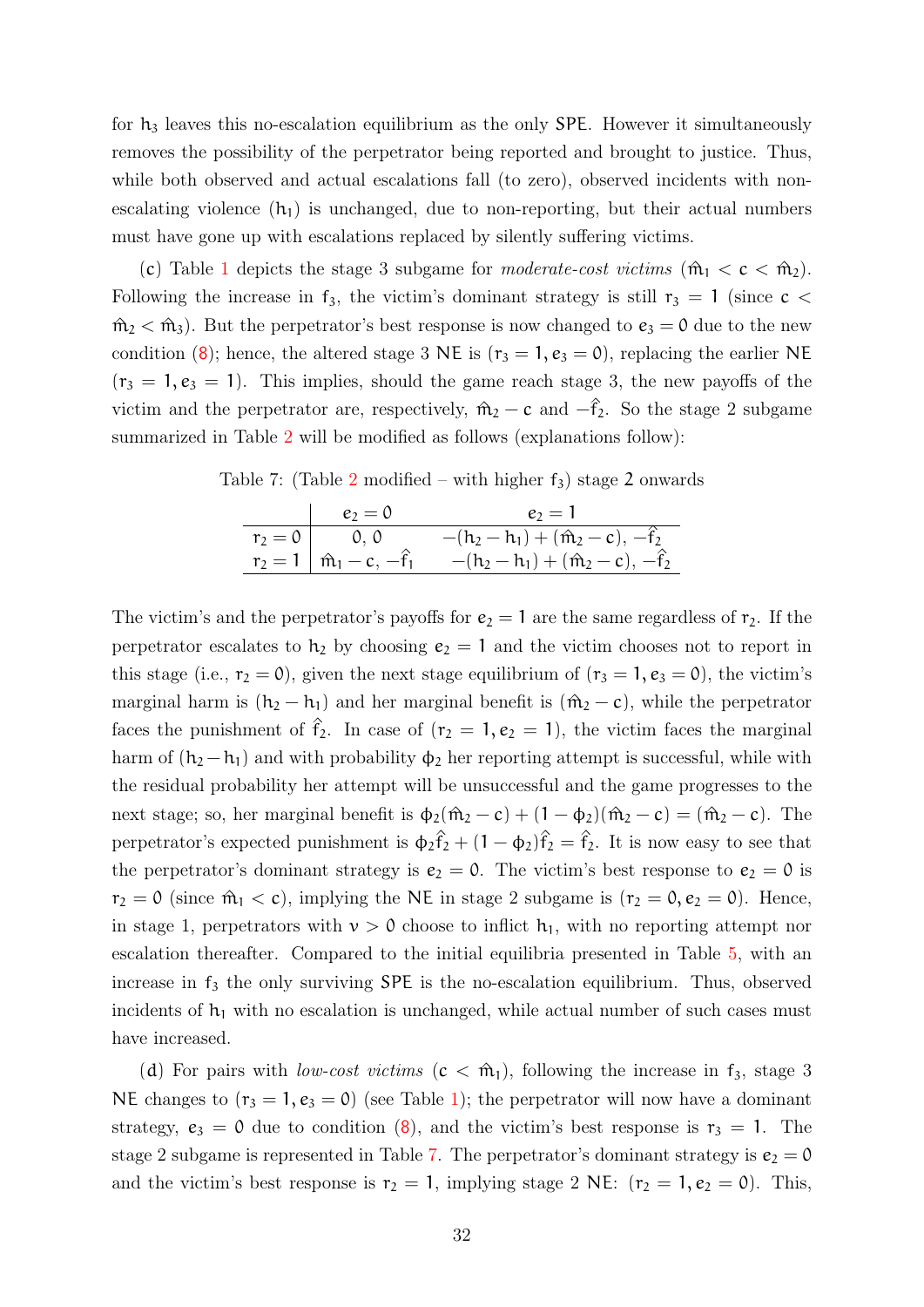in turn, implies that the perpetrators with  $v > \hat{f}_1$  will choose violence in stage 1. But before the increase in punishment, only the perpetrators with  $\nu > \bar{\gamma}(\hat{f}_3)$  were inflicting h<sub>1</sub> (in the escalating equilibrium, the first row of Table [4\)](#page-14-0). By condition  $(6)$  $(6)$  $(6)$ ,  $\hat{f}_1 > \bar{\gamma}(\hat{f}_3)$ . So the perpetrators  $\bar{\gamma}(\hat{f}_3) < v \leq \hat{f}_1$  will drop out and thus the probability of the primary violence is reduced; moreover, escalations have been eliminated in equilibrium with the hike in  $f_3$ . Thus, observed and actual incidents of violence  $h_1$  with no escalation will have fallen; actual incidents of escalating violence dropped to zero. Only the nonviolence, and the reporting of  $h_1$  with no escalation, equilibria survive.

(e) The observations follow intuitively from what we already verified above in parts  $(a)$ – $(d)$  and the contrasting results on non-escalating violence for the low-cost group vis-à-vis moderate- and high-cost groups.  $Q.E.D.$ 

*Proof of Proposition [5](#page-26-0).* (a) For very high cost victims  $(\hat{m}_3 < c)$ , with the increase in punishment  $f_2$ , the stage 3 subgame is still represented in Table [1;](#page-11-1) the NE in this subgame is same as before:  $(r_3 = 0, e_3 = 0)$ . From Table [3,](#page-12-2) it is clear that the stage 2 NE is  $(r_2 = 0, e_2 = 0)$ , implying that perpetrators with  $v > 0$  will choose to inflict  $h_1$ . Hence, the increased punishment has no impact.

(b) In the case of *high-cost victims*  $(\hat{m}_2 < c < \hat{m}_3)$ , the stage 3 subgame equilibria are the same as discussed in Table [1.](#page-11-1) For the  $(r_3 = 0, e_3 = 0)$  continuation equilibrium, it can be checked using Table [3](#page-12-2) that the NE in stage 2 subgame is  $(r_2 = 0, e_2 = 0)$ . However, for the other stage 3 equilibrium, i.e., when  $(r_3 = 1, e_3 = 1)$ , Table [2](#page-12-0) shows the relevant stage 2 payoffs. The perpetrator's dominant strategy now is  $e_2 = 0$  since condition ([9](#page-26-1)) implies that condition ([6](#page-13-2)) is *not* satisfied. The victim's best response is  $r_2 = 0$ , implying the stage 2 NE:  $(r_2 = 0, e_2 = 0)$ . This deters escalation from  $h_1$  to  $h_2$  and perpetrators with  $v > 0$  will choose to inflict violence  $h_1$ . Overall, by comparing with Table [6,](#page-17-0) we can see that the escalation equilibrium does not survive. Thus, observed incidents of violence  $h_1$  with no escalation is unchanged (due to non-reporting), while actual number of such incidents must have increased (due to switch from escalation to non-escalation).

(c) For moderate-cost victims  $(\hat{m}_1 < c < \hat{m}_2)$ , the stage 3 NE is  $(e_3 = 1, r_3 =$ 1) (Table [1\)](#page-11-1), while the stage 2 subgame is represented by Table [2.](#page-12-0) The perpetrator's dominant strategy is now  $e_2 = 0$  since condition ([6](#page-13-2)) is no longer satisfied. The victim's best response is  $r_2 = 0$  and the stage 2 NE is, thus,  $(r_2 = 0, e_2 = 0)$ . This, in turn, implies that in stage 1, perpetrators with  $\nu > 0$  will choose to inflict  $h_1$  and there is no further escalation nor any attempt at reporting. Hence, higher  $f_2$  eliminates the escalation equilibrium. Thus, observed incidents of violence  $h_1$  with no escalation is unchanged, while actual number of such incidents must have increased.

(d) Finally, in the case of *low-cost victims*  $(c < \hat{m}_1)$  $(c < \hat{m}_1)$  $(c < \hat{m}_1)$ , Table 1 shows that, as before, the stage 3 NE is  $(r_3 = 1, e_3 = 1)$ . Table [2](#page-12-0) indicates that the perpetrator's dominant strategy is  $e_2 = 0$  (since the increase in  $f_2$  means that condition ([9](#page-26-1)) holds). The victim's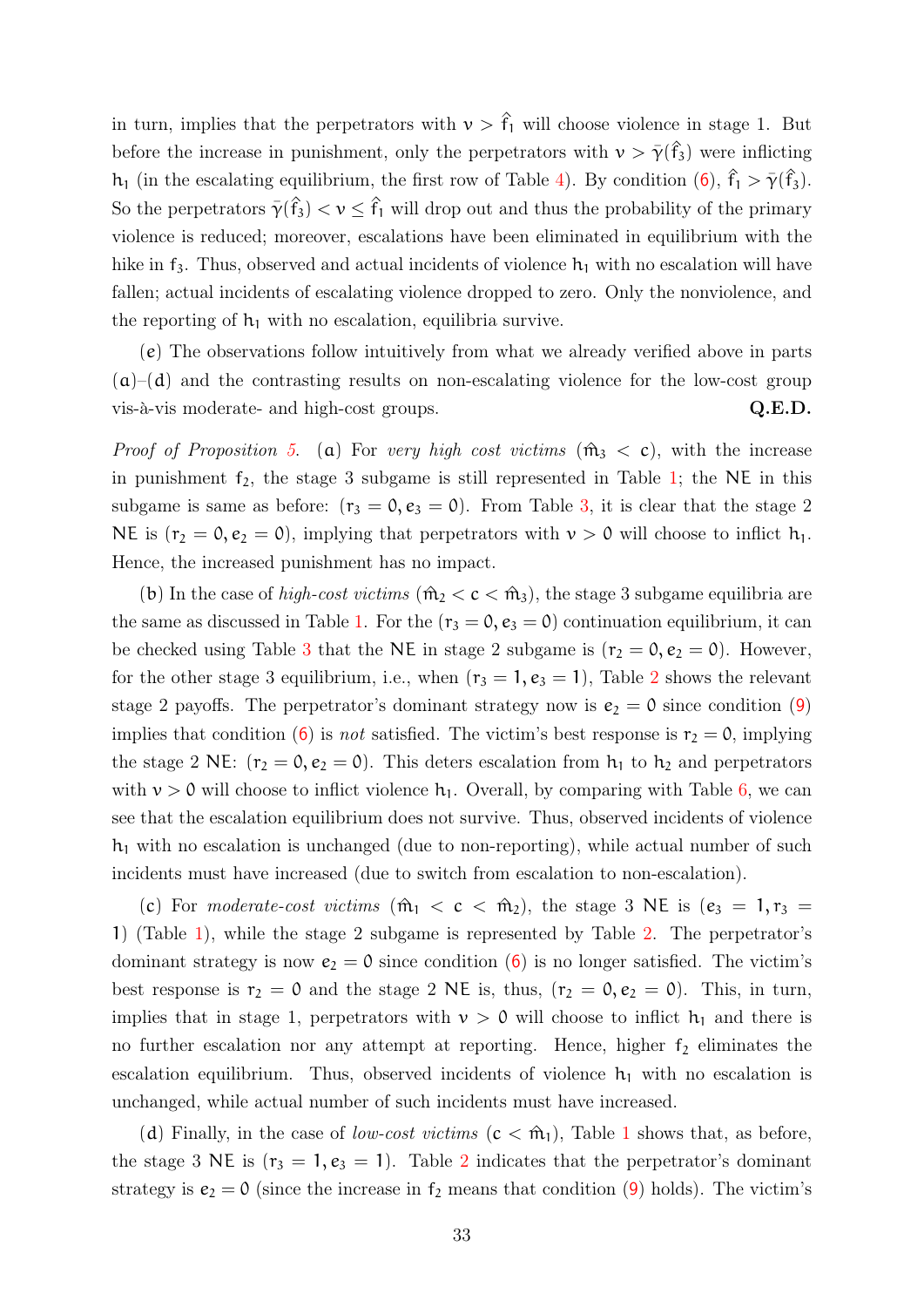best response is  $r_2 = 1$ ; hence, the NE in stage 2 is  $(r_2 = 1, e_2 = 0)$ , i.e., reporting but no escalation. Thus, potential perpetrators with  $v > \hat{f}_1$  will choose to inflict violence  $h_1$ . Compared to the earlier equilibria (for lower  $f_2$ ) summarized in Table [4,](#page-14-0) the escalation equilibrium does not survive. Hence, the probability of violence  $h_1$  will decrease, because the original perpetrators who were in the range  $\bar{\gamma} < \nu \leq \hat{f}_1$  now switch to nonviolence. Thus, observed and actual incidents of  $h_1$  with no escalation will drop.

(e) Combining what we verified in parts  $(a)$ –(d), the claim follows in the same manner as in part  $(e)$  of Proposition [4.](#page-25-0)  $Q.E.D.$ 

#### **REFERENCES**

- A. Aizer (2010). The Gender Wage Gap and Domestic Violence. American Economic Review, 100, 1847-1859.
- A. Aizer and P. Dal Bó (2009). Love, Hate and Murder: Commitment Devices in Violent Relationships. Journal of Public Economics, 93, 412-428.
- G.A. Akerlof (1980). A Theory of Social Custom, of Which Unemployment May be One Consequence. Quarterly Journal of Economics, 94(4), 749-775.
- S. Anderson and M. Eswaran (2009). What Determines Female Autonomy? Evidence from Bangladesh. Journal of Development Economics, 90, 179-191.
- J. Andreoni (1991). Reasonable Doubt and the Optimal Magnitude of Fines: Should the Penalty Fit the Crime? Rand Journal of Economics, 22, 385-395.
- M. Bac (2010). The Interaction between Offenders' and Victims' Demands for Guns. Journal of Public Economics, 94, 337-343.
- S. Baliga and J.C. Ely (2016). Torture and the Commitment Problem. Review of Economic Studies, 83, 1406-1439.
- S. Baliga and T. Sjostrom (2004). Arms Races and Negotiations. Review of Economic Studies, 71, 351-369.
- G. Becker (1968). Crime and Punishment: An Economic Approach. Journal of Political Economy, 76(2), 169-217.
- R.A. Berk, A. Campbell, R. Klap, B. Western (1992). The Deterrent Effect of Arrest in Incidents of Domestic Violence: a Bayesian Analysis of four Field Experiments. American Sociology Review, 698-708.
- F. Bloch and V. Rao (2002). Terror as a Bargaining Instrument: A Case Study of Dowry Violence in Rural India. American Economic Review, 92, 1029-1043.
- P. Brassiolo (2016). Domestic Violence and Divorce Law: When Divorce Threats Become Credible. Journal of Labor Economics, 34, 443-477.
- R. Calvi and A. Keskar (2021). 'Til Dowry Do Us Part: Bargaining and Violence in Indian Families. Working paper, [https://sites.google.com/site/rossellacalvi2](https://sites.google.com/site/rossellacalvi2/research)/ [research](https://sites.google.com/site/rossellacalvi2/research).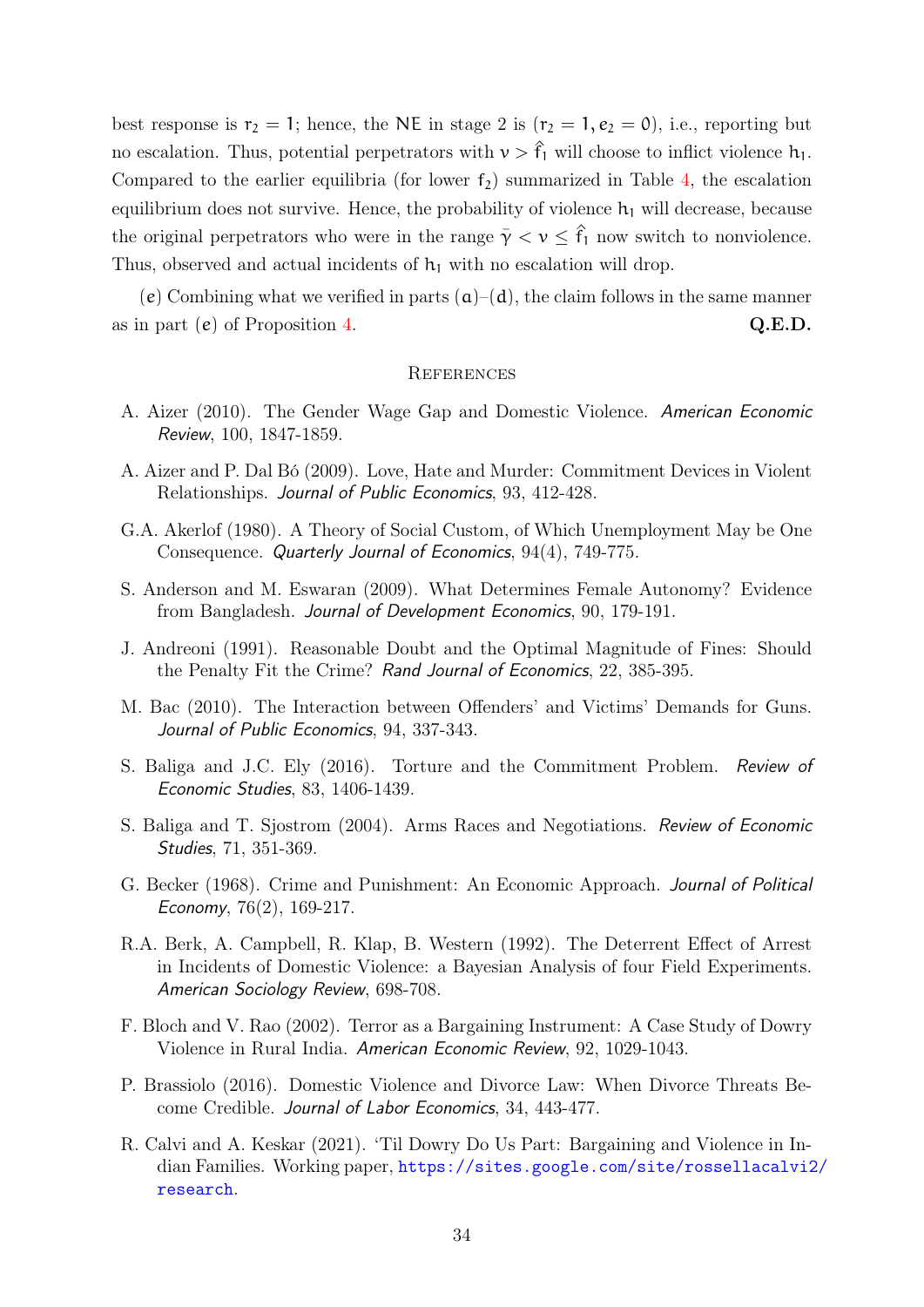- CETS 210 (2011). Council of Europe Convention on preventing and combating violence against women and domestic violence, Istanbul. Available at [https://rm.coe.](https://rm.coe.int/168008482e) [int/168008482e](https://rm.coe.int/168008482e).
- Y-M. Chin and S. Cunningham (2019). Revisiting the Effect of Warrantless Domestic Violence Arrest Laws on Intimate Partner Homicides. Journal of Public Economics, 179, 1-17.
- W. Emons (2007). Escalating Penalties for Repeat Offenders. International Review of Law and Economics, 27, 170-178.
- A.G. Heyes (1996). Cutting Environmental Penalties to Protect the Environment. Journal of Public Economics, 60, 251-265.
- INCRB (2013). Indian National Crime Records Bureau Report. Available at [http:](http://ncrb.gov.in/) [//ncrb.gov.in/](http://ncrb.gov.in/).
- S. Jayachandran (2015). The Roots of Gender Inequality in Developing Countries. Annual Review of Economics, 7, 63-88.
- Johnson Criminal Law Group document (California). Penalties for Domestic Violence Criminal Charges. [https://www.californiacriminaldefender.com/felony-domestic](https://www.californiacriminaldefender.com/felony-domestic-violence.html)-violence. [html](https://www.californiacriminaldefender.com/felony-domestic-violence.html).
- L. Kaplow (2011). On the Optimal Burden of Proof. Journal of Political Economy, 119 (6), 1104-1140.
- M. Karlekar (1998). Domestic Violence. Economic and Political Weekly, 33 (27), 1741–1751.
- S.R. Kimuna, Y.K. Djamba, G. Ciciurkaite and S. Cherukuri (2012). Domestic Violence in India: Insights From the 2005-2006 National Family Health Survey. Journal of Interpersonal Violence, 28(4), 773-807.
- D. Kubler (2001). On the Regulation of Social Norms. Journal of Law, Economics and Organization, 17(2), 449-476.
- N. Linos, N. Slopen, S.V. Subramanian, L. Berkman and I. Kawachi (2013). Influence of Community Social Norms on Spousal Violence: A Population-Based Multilevel Study of Nigerian Women. American Journal of Public Health, 103(1), 148-155.
- A.R. Miller and C. Segal (2019). Do Female Officers Improve Law Enforcement Quality? Effects on Crime Reporting and Domestic Violence. Review of Economic Studies, 86(5), 2220-2247.
- NISVS (2011). The National Intimate Partner and Sexual Violence Survey (NISVS): 2010 Summary Report. Available at [http://www.cdc.gov/violenceprevention/](http://www.cdc.gov/violenceprevention/pdf/nisvs_executive_summary-a.pdf) [pdf/nisvs\\_executive\\_summary-a.pdf](http://www.cdc.gov/violenceprevention/pdf/nisvs_executive_summary-a.pdf).
- P. Pachauri (2018). Problems faced by Divorced Women in their Pre and Post-divorce Period: A Sociological Study with reference to District Meerut. Journal of Pharmacognosy and Phytochemistry, 7, 207-212.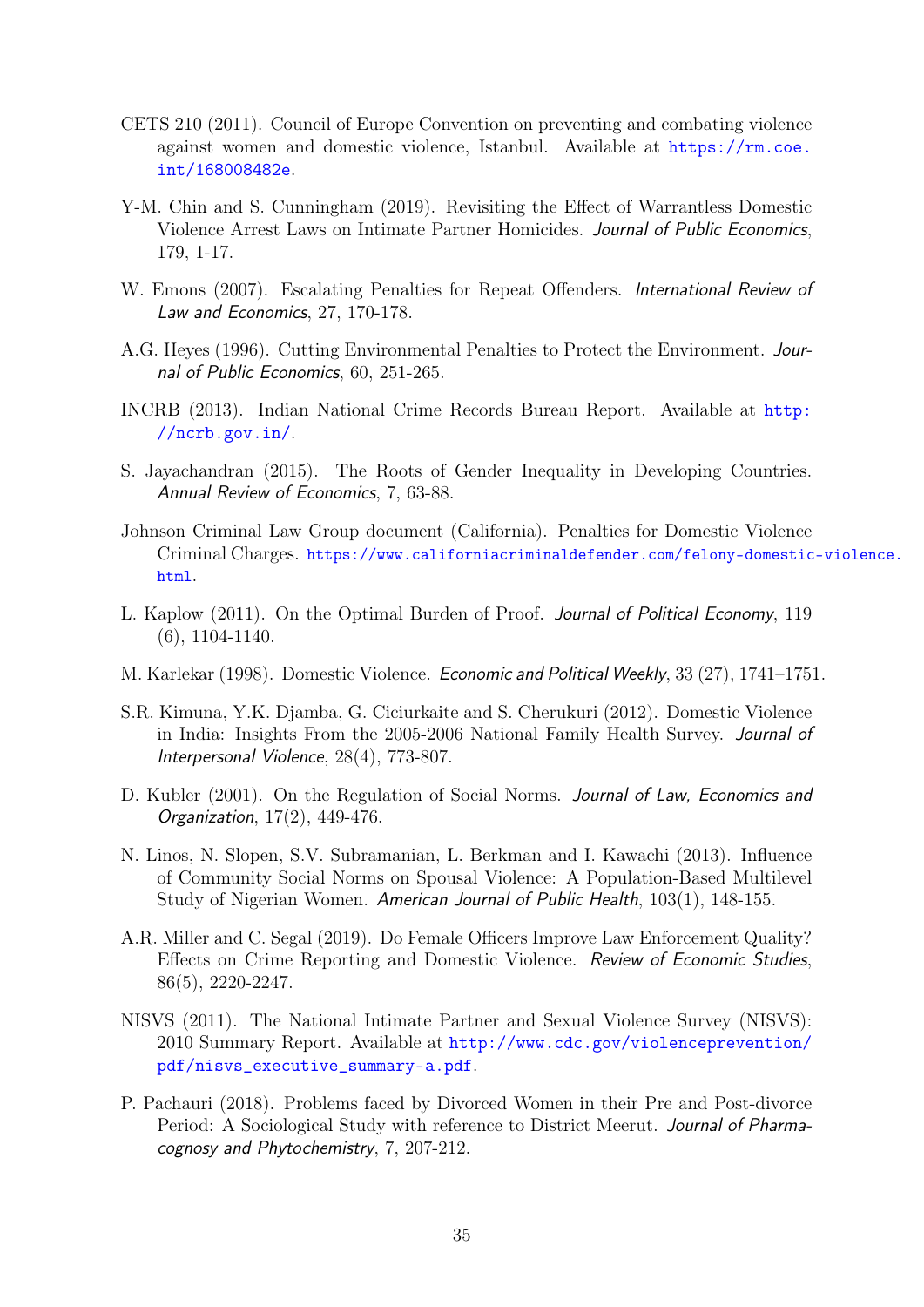- A.M. Pate, E.E. Hamilton (1992). Formal and Informal Deterrents to Domestic Violence: the Dade County Spouse Assault Experiment. American Sociology Review, 691-697.
- A.M. Polinsky and D. Rubinfeld (1991). A Model of Fines for Repeat Offenders. Journal of Public Economics, 46, 291-306.
- A.M. Polinsky and S. Shavell (1998). On Offense History and the Theory of Deterrence. International Review of Law and Economics, 18, 305-324.
- R.A. Pollak (2004). An Intergenerational Model of Domestic Violence. Journal of Population Economics, 17, 311-329.
- M. Ragavan, K. Iyengar and R. Wurtz (2015). Perceptions of Options available for Victims of Physical Intimate Partner Violence in Northern India. Violence Against Women, 21, 652-675.
- V. Rao (1997). Wife-beating in Rural South India: A Qualitative and Econometric Analysis. Social Science & Medicine, 44, 1169-1180.
- A. Rubinstein (1980). On an Anomaly of the Deterrent Effect of Punishment. Economics Letters, 6, 89-94.
- H. Sahoo and S. Raju (2007). Domestic Violence in India: Evidences and Implications for Working Women. Social Change, 37(4), 131-152.
- B. Sharma (2011). Mental and Emotional Impact of Divorce on Women. Journal of the Indian Academy of Applied Psychology, 37, 125-131.
- L.W. Sherman, D.A. Smith, J.D. Schmidt, D.P. Rogan (1992). Crime, Punishment, and Stake in Conformity: Legal and Informal Control of Domestic Violence. American Sociology Review, 680-690.
- Singapore Government Report ("Taskforce" on Family Violence) (2021). Tackling Family Violence: Awareness, Prevention, Protection, Accountability. [https://www.mha.](https://www.mha.gov.sg/docs/default-source/default-document-library/family-violence-taskforce-report.pdf) [gov.sg/docs/default-source/default-document-library/family-violence-taskfor](https://www.mha.gov.sg/docs/default-source/default-document-library/family-violence-taskforce-report.pdf)ce-report. [pdf](https://www.mha.gov.sg/docs/default-source/default-document-library/family-violence-taskforce-report.pdf).
- B. Stevenson and J. Wolfers (2009). The Paradox of Declining Female Happiness. American Economic Journal: Economic Policy, 1:2, 190-225.
- H.V. Tauchen, A.D. Witte, and S.K. Long (1991). Domestic Violence: A Nonrandom Affair. International Economic Review, 32, 491-511.
- WHO (2009). Changing cultural and social norms supportive of violent behavior. Available at: [http://www.who.int/violence\\_injury\\_prevention/violence/norms.](http://www.who.int/violence_injury_prevention/violence/norms.pdf) [pdf](http://www.who.int/violence_injury_prevention/violence/norms.pdf).
- WHO (2013). Global and Regional Estimates of Violence Against Women: Prevalence and Health Effects of Intimate Partner Violence and Non-partner Sexual Violence. Available at [www.who.int/iris/bitstream/10665/85239/1/9789241564625\\_eng.](www.who.int/iris/bitstream/10665/85239/1/9789241564625_eng.pdf) [pdf](www.who.int/iris/bitstream/10665/85239/1/9789241564625_eng.pdf).